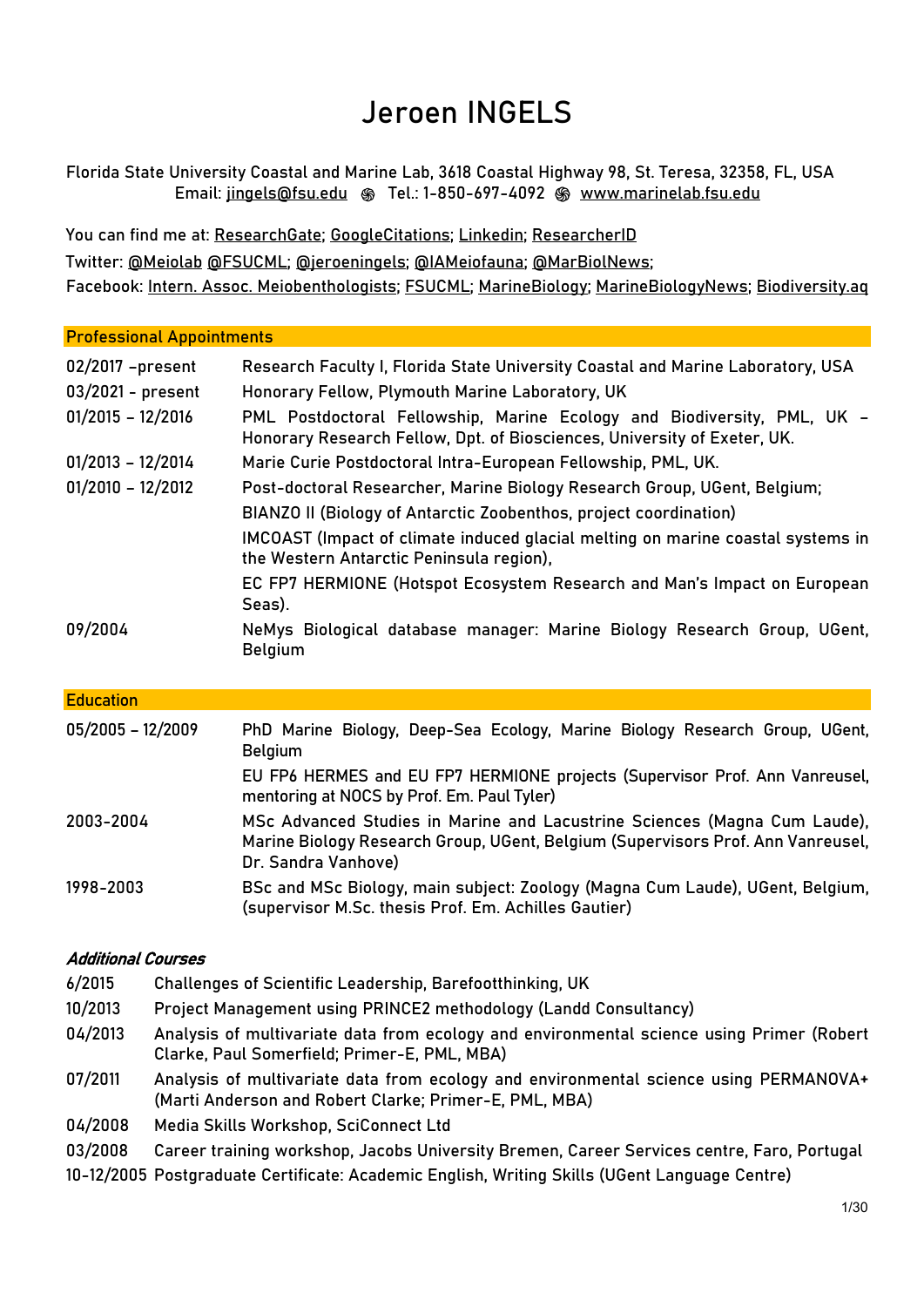# 06/2005 Sea Survival Course/ Personal survival at sea (Warsash, UK)

#### Awards – Grants

Lead-PI for Meiofauna Baseline Study for Orange County Sanitation District, California (2022-2024; \$277K)

- Lead-PI for Ecological assessment of meiofauna communities in abyssal nodule areas of the Clarion Clipperton Fracture Zone, Pacific (2020-2023). Funded by DeepGreen/TheMetalsCompany (\$305K)
- Collaborator on CoastCarb: An information system on CARBon balance for South Patagonian and Antarctic COASTal ecosystems in times of rapid glacier melt, https://coastcarb.eu/ (total award >1.2M but no funding for US participants, only secondments to FSU; contributed to developing project proposal)
- Co-PI on BlueRevolution project: Biodiversity underestimation in our bLUe planet: artificial intelligence REVOLUTION in benthic taxonomy<https://wwz.ifremer.fr/bluerevolution/> (>400k but no funding to FSU as US partner; development of project ideas and proposal and co-writing; Co-lead for two work packages)
- Co-PI on NOAA OE project proposal (awarded 2018-2021): Combining habitat suitability and physical oceanography models for targeted discovery of new benthic communities on the west Florida slope (\$426K)
- Co-PI on Florida Sea Turtle Grants Program project proposal (awarded 2018-2019): Life on Loggerheads: an integrated epibiosis study to assess foraging behavior, reproductive success and habitats of Northern Gulf of Mexico loggerheads nesting at St. George Island (\$10,571)
- Co-PI on PADI project proposal (awarded 2018-2019): Life on Loggerheads: an integrated epibiosis study to assess foraging behavior, reproductive success and habitats of Northern Gulf of Mexico loggerheads nesting at St. George Island (\$5,000)
- Lead-PI in research contract with Troy University (2018-2021) Meiofauna in the Gulf of Mexico (\$13,000)
- Lead PI on NSF-OPP funded project (1750903; 2018-2020 [extended]): Collaborative Research: Workshop— Antarctic Ecosystem Research following Ice Shelf Collapse and Iceberg Calving Events (\$29,938)
- Collaborator on Australian Antarctic Division project (2012-2018): Antarctic Free Ocean Carbon Enrichment (AntFOCE) – meiofauna communities (£7,000)
- Start-up Grant at Florida State University Coastal and Marine Laboratory (2017-2019; \$190k)
- Awarded a PML Post-Doctoral Research Fellowship (2014; 2yr-salary + £10,000 research funding)
- Awarded a Marie Curie IEF-ENV Fellowship in EU FP7 (2011; ~209,000 €)

Antarctic Science Ltd. Bursary (2011; £4200)

HERMIONE Bursary (EUFP7 project, education-mobility grant, 2011 - full travel and subsistence)

Research Foundation, Flanders (mobility grant, 2011 – full travel and subsistence)

Research Foundation, Flanders (mobility grant, 2010 - full travel and subsistence)

Research Foundation, Flanders (mobility grant, 2008 - full travel and subsistence)

Research Foundation, Flanders (mobility grant, 2007 - full travel and subsistence)

# Collaborative grants

Student led:

- − Ridall, A., & Ingels, J. (2021–2021). Microplastics in St Andrews Bay, Florida. Funded by FSUCML Board of Trustees Student Research Grant. Total award \$2,496.
- − Ridall, A., & Ingels, J. (2021–2021). Microplastics in St Andrews Bay, Florida. Funded by William R and Lenore MOTE Research Assistantship. Total award \$6,059.
- − Horacek, J., & Ingels, J. (2021–2021). Genetic connectivity of meiofauna species. Funded by FSU Dissertation Research Grant. Total award \$1,000.
- − Ridall, A., & Ingels, J. (2021–2021). Microplastics in St Andrews Bay, Florida. Funded by FSU Dissertation Research Grant. Total award \$1,000.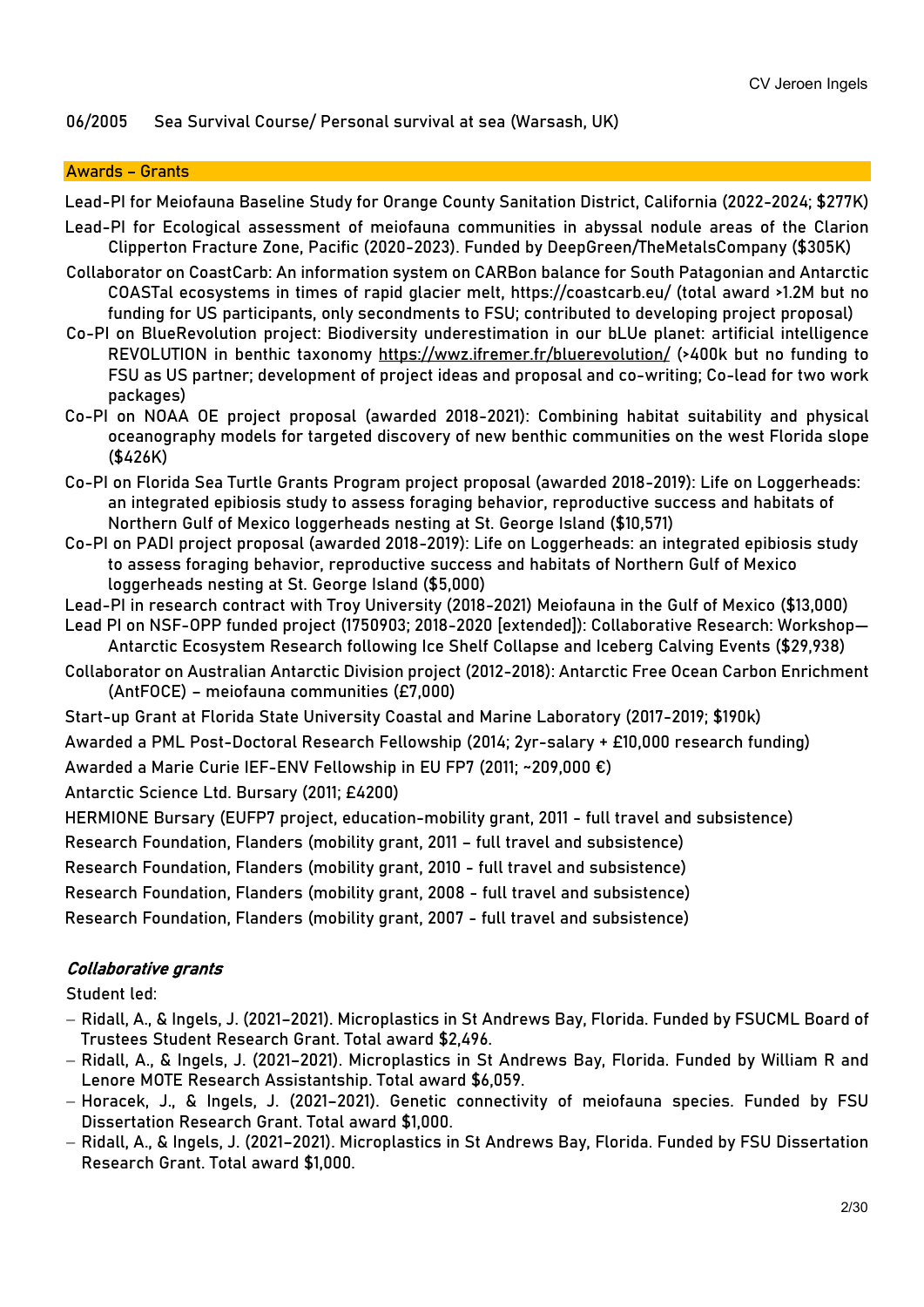- − Ridall, A., & Ingels, J. (2021–2021). Microplastics in St Andrews Bay, Florida. Funded by Lou Burnett Award, Southern Association of Marine Laboratories. Total award \$300.
- − Ridall, A., & Ingels, J. (2020–2020). Microplastics in St Andrews Bay, Florida. Funded by Gumbo Limbo Nature Center Research Grant. Total award \$2,500.
- − Ridall, A., & Ingels, J. (2020–2020). Microplastics in St Andrews Bay, Florida. Funded by PADI Foundation. Total award \$5,000.
- − Ridall, A., & Ingels, J. (2020–2020). Microplastics in St Andrews Bay, Florida. Funded by William R and Lenore MOTE Research Assistantship. Total award \$6,790.
- − Ridall, A., & Ingels, J. (2020–2020). Microplastics in St Andrews Bay, Florida. Funded by Lou Burnett Award, Southern Association of Marine Laboratories. Total award \$300.
- − Ridall, A., & Ingels, J. (2019–2020). Microplastics in St Andrews Bay, Florida. Funded by Adelaide D Wilson Fellowship. Total award \$1,000.
- − British Council Researcher Exchange (Prof. Giovanni Santos from Federal University of Pernambuco, Recife, Brazil; 2013-2014)
- − China Scholarship Council (Assistant Prof. Yongfen DU, Nanjing University, China; 2015-2016)
- − China Scholarship Council (Dr. Er HUA, Ocean University China, Qingdao, China; 2016-2017)

# Peer-reviewed publications (\*book chapters)

- 1. \*Ingels, J. O. G., Leduc, D., Zeppilli, D., & Vanreusel, A. (accepted). Deep-Sea Meiofauna a World on its Own or Deeply Connected? In Olav Giere, & Michaela Schratzberger (Eds.), New Horizons in Meiobenthos Research -Profiles, Patterns and Potentials. Elsevier.
- 2. \*Schratzberger, M., Danovaro, R., Ingels, J. O. G., Montagna, P., Rohal, M., Semprucci, F., & Somerfield, P. (accepted). Hidden Players - Meiofauna Mediate Ecosystem Effects of Anthropogenic Disturbances. The Marine Perspective. In Olav Giere, & Michaela Schratzberger (Eds.), New Horizons in Meiobenthos Research - Profiles, Patterns and Potentials. Elsevier.
- 3. \*Ingels, J. O. G., Zeppilli, D., & Giere, O. (accepted). Meiofauna adapted to life at the limits. In Olav Giere, & Michaela Schratzberger (Eds.), New Horizons in Meiobenthos Research - Profiles, Patterns and Potentials. Elsevier.
- 4. \*Ingels, J. O. G., Hasemann, C., Soltwedel, T., & Vanreusel, A. (accepted). Polar Meiofauna Antipoles or Parallels. In Olav Giere, & Michaela Schratzberger (Eds.), New Horizons in Meiobenthos Research - Profiles, Patterns and Potentials. Elsevier.
- 5. Hoffman KP, Sanchez N, Sorensen MV, Ingels J, Landers SC (2021) Kinorhynch communities of Mobile Bay and the Alabama continental shelf. Cahiers de Biologie Marine 62:371-380. <https://doi.org/10.21411/CBM.A.B0EA3C57>
- 6. Ridall A, Ingels J (2021) Suitability of free-living marine nematodes as bioindicators: status and future considerations. Frontiers in Marine Science 8 (863).<https://doi.org/10.3389/fmars.2021.685327>
- 7. Silver-Gorges I, Ingels J, Dos Santos GAP, Valdes Y, Pontes LP, Silva AC, Neres PF, Shantharam A, Perry D, Richterkessing A, Sanchez-Zarate S, Acevedo L, Gillis AJ, Ceriani SA, Fuentes MPB (2021) Epibionts reflect spatial and foraging ecology of Gulf if Mexico Loggerhead turtles (Caretta caretta). Frontiers in Ecology and Evolution 9(388).<https://doi.org/10.3389/fevo.2021.696412>
- 8. \*Ingels J, Amon D, Bernardino AF, Bhadury P, Bik H, Clark MR, Dahlgren T, Jones DOB, McClainC, Nunnally C, Snelgrove P, Tuhumwire JT, Yasuhara M (2021) Chapter 7M Abyssal Plains, in The Second Global Integrated Marine Assessment: World Ocean Assessment II (United Nations, New York), Vol I, p 453-476. [https://www.un.org/regularprocess/sites/www.un.org.regularprocess/files/2011859-e](https://www.un.org/regularprocess/sites/www.un.org.regularprocess/files/2011859-e-woa-ii-vol-i.pdf)[woa-ii-vol-i.pdf](https://www.un.org/regularprocess/sites/www.un.org.regularprocess/files/2011859-e-woa-ii-vol-i.pdf)
- 9. \*Levin LA, Auster P, Clark MR, Hall-Spencer JM, Hopcroft R, Ingels J, Metaxas A, Narayanaswamy BE, Tuhumwire JT, Yasuhara M (2021) Chapter 7J Continental Slopes and submarine canyons, in The Second Global Integrated Marine Assessment: World Ocean Assessment II (United Nations, New York), Vol I, p 395-420. [https://www.un.org/regularprocess/sites/www.un.org.regularprocess/files/2011859-e-woa](https://www.un.org/regularprocess/sites/www.un.org.regularprocess/files/2011859-e-woa-ii-vol-i.pdf)[ii-vol-i.pdf](https://www.un.org/regularprocess/sites/www.un.org.regularprocess/files/2011859-e-woa-ii-vol-i.pdf)
- 10. Ingels, J., Aronson, R. B., Smith, C. R., Baco, A., Bik, H. M., Blake, J. A., Brandt, A., Cape, M., Demaster, D., Dolan, E., Domack, E., Fire, S., Geisz, H., Gigliotti, M., Griffiths, H., Halanych, K., Havermans, C., Huettmann, F., Ishman, S., & Kranz, S. A. (2021). Antarctic ecosystem responses following ice‐shelf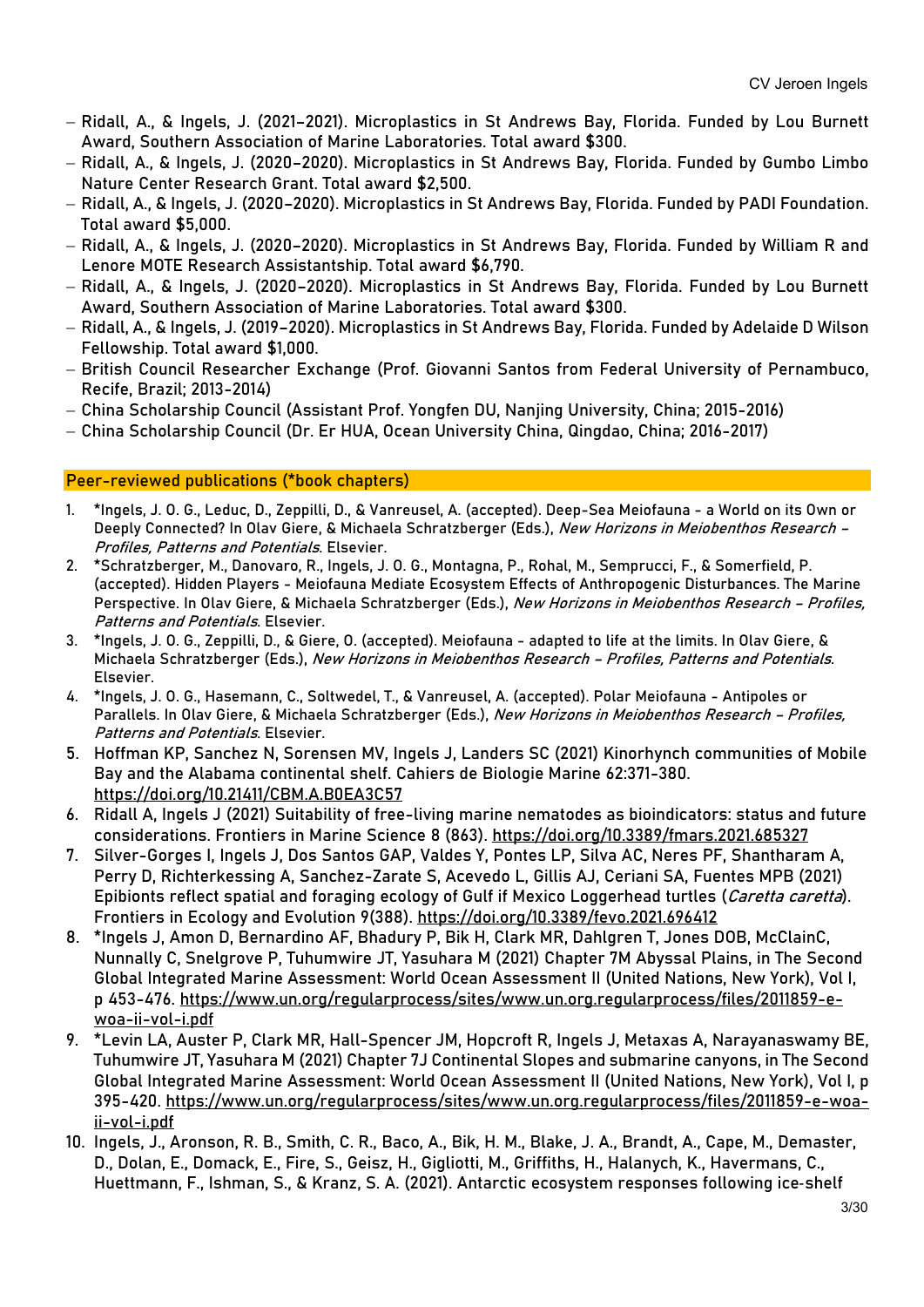collapse and iceberg calving: Science review and future research. Wiley Interdisciplinary Reviews: Climate Change, 12:e682, 1-28.<https://onlinelibrary.wiley.com/doi/full/10.1002/wcc.682>

- 11. Ingels, J., Vanreusel, A., Pape, E., Pasotti, F., Macheriotou, L., Martinez Arbizu, P., Sorensen, M. V., Edgcomb, V. P., Sharma, J., Sanchez, N., Homoky, W. B., Woulds, C., Leduc, D., Gooday, A. J., Pawlowski, J., Dolan, J. R., Schratzberger, M., Gollner, S., Schoenle, A., & Arndt, H. (2021). Ecological variables for deep-ocean monitoring must include microbiota and meiofauna for effective conservation. Nature Ecology & Evolution, 5(1), 27-29. [https://www.nature.com/articles/s41559-020-](https://www.nature.com/articles/s41559-020-01335-6) [01335-6](https://www.nature.com/articles/s41559-020-01335-6)
- 12. Sandulli, R., Ingels, J., Zeppilli, D., Sweetman, A., Hardy Mincks, S., Mienis, F., & Wei, Chih-Lin. (2021). Extreme benthic communities in the age of global change. Frontiers in Marine Science, 7, 5-7. <https://www.frontiersin.org/articles/10.3389/fmars.2020.609648/full>
- 13. Dos Santos, G., Silva, A. C., Esteves, A. M., Ribeiro-Ferreiro, V. P., Neres, P., Valdes, Y., & Ingels, J. (2020). Testing Bathymetric and Regional Patterns in the Southwest Atlantic Deep Sea Using Infaunal Diversity, Structure, and Function. MDPI Diversity, 12(12), 485, 1-25. [https://www.mdpi.com/1424-](https://www.mdpi.com/1424-2818/12/12/485) [2818/12/12/485](https://www.mdpi.com/1424-2818/12/12/485)
- 14. Sahraeian, N., Sahafi, H. H., Mosallanejad, H., Ingels, J., & Semprucci, F. (2020). Temporal and spatial variability of free-living nematodes in a beach system characterized by domestic and industrial impacts (Bandar Abbas, Persian Gulf, Iran). *Ecological Indicators*, 118, 1-13. Retrieved from <https://www.sciencedirect.com/science/article/abs/pii/S1470160X20306348>
- 15. Landers, S. C., Bassham, R. D., Miller, J. M., Ingels, J., Sanchez, N., & Sorensen, M. V. (2020). Kinorhynch communities from Alabama coastal waters. Marine Biology Research, 16(6-7), 494-504. <https://doi.org/10.1080/17451000.2020.1789660>
- 16. Stark, J., Mohammad, M., McMinn, A., & Ingels, J (2020). Diversity, Abundance, Spatial Variation, and Human Impacts in Marine Meiobenthic Nematode and Copepod Communities at Casey Station, East Antarctica. Frontiers in Marine Science, 7, article 480 , 1-24.<https://doi.org/10.3389/fmars.2020.00480>
- 17. Ingels, J., Valdes, Y., Pontes, L., Silva, A., Neres, P., Correa, G., Silver-Gorges, I., Fuentes, M., Gillis, A., Hooper, L., Ware, M., O'Reilly, C., Bergman, Q., Danyuk, J., Sanchez Zarate, S., Acevedo Natale, L., & dos Santos, G. (2020). Meiofauna Life on Loggerhead Sea Turtles-Diversely Structured Abundance and Biodiversity Hotspots That Challenge the Meiofauna Paradox. Diversity MDPI, 12(5), 203. <https://doi.org/10.3390/d12050203>
- 18. Román, S., Lins, L., Ingels, J., Romano, C., Martin, D., & Vanreusel, A. (2019). Role of spatial scales and environmental drivers in shaping nematode communities in the Blanes Canyon and its adjacent slope. Deep Sea Research Part I: Oceanographic Research Papers. 146, 62-78 <https://www.sciencedirect.com/science/article/pii/S0967063718303236>
- 19. Queirós, A. M., N. Stephens, S. Widdicombe, K. Tait, S. J. McCoy, J. Ingels, S. Rühl, R. Airs, A. Beesley, G. Carnovale, P. Cazenave, S. Dashfield, E. Hua, M. Jones, P. Lindeque, C. L. McNeill, J. Nunes, H. Parry, C. Pascoe, C. Widdicombe, T. Smyth, A. Atkinson, D. Krause-Jensen and P. J. Somerfield (2019). Connected macroalgal-sediment systems: blue carbon and foodwebs in the deep coastal ocean. Ecological Monographs, 89(3), e01366 <https://doi.org/10.1002/ecm.1366>
- 20. Landers, S. C., Sørensen, M. V., Sánchez, N., Beaton, K. R., Miller, J. M., & Ingels, J. (2019). Kinorhynch communities on the Louisiana continental shelf. Proceedings of the Biological Society of Washington, 132(1), 1-14.<https://www.pbsw.org/doi/abs/10.2988/18-00008>
- 21. Stark JS, Kirkwood W, Peltzer E, Kline DI, Queirós A, Cox TE, Headley K, Barry J, Gazeau F, Runcie J, Widdicombe S, Milnes M, Roden N, Black J, Whiteside S, Johnstone G, Ingels J, Shaw E, Bodrossy L, Gaitan-Espitia JD, Gattuso JP (2019) Free Ocean CO2 (FOCE) experiments: technical and scientific advice for future in situ ocean acidification projects. Progress in Oceanography, 172, 89-107. <https://doi.org/10.1016/j.pocean.2019.01.006>
- 22. Neira, C.; Ingels, J.; Mendoza, G.; Hernandez-Lopez, E.; Levin, L.A. (2018) Distribution of Meiofauna in Bathyal Sediments Influenced by the Oxygen Minimum Zone off Costa Rica. Frontiers in Marine Science 5(448), 1-17. <https://doi.org/10.3389/fmars.2018.00448>
- 23. Ingels, J.; Aronson, R. B.; Smith C.R. (2018) The scientific response to Antarctic ice-shelf loss. Nature Climate Change 8(10), 848. <https://doi.org/10.1038/s41558-018-0290-y>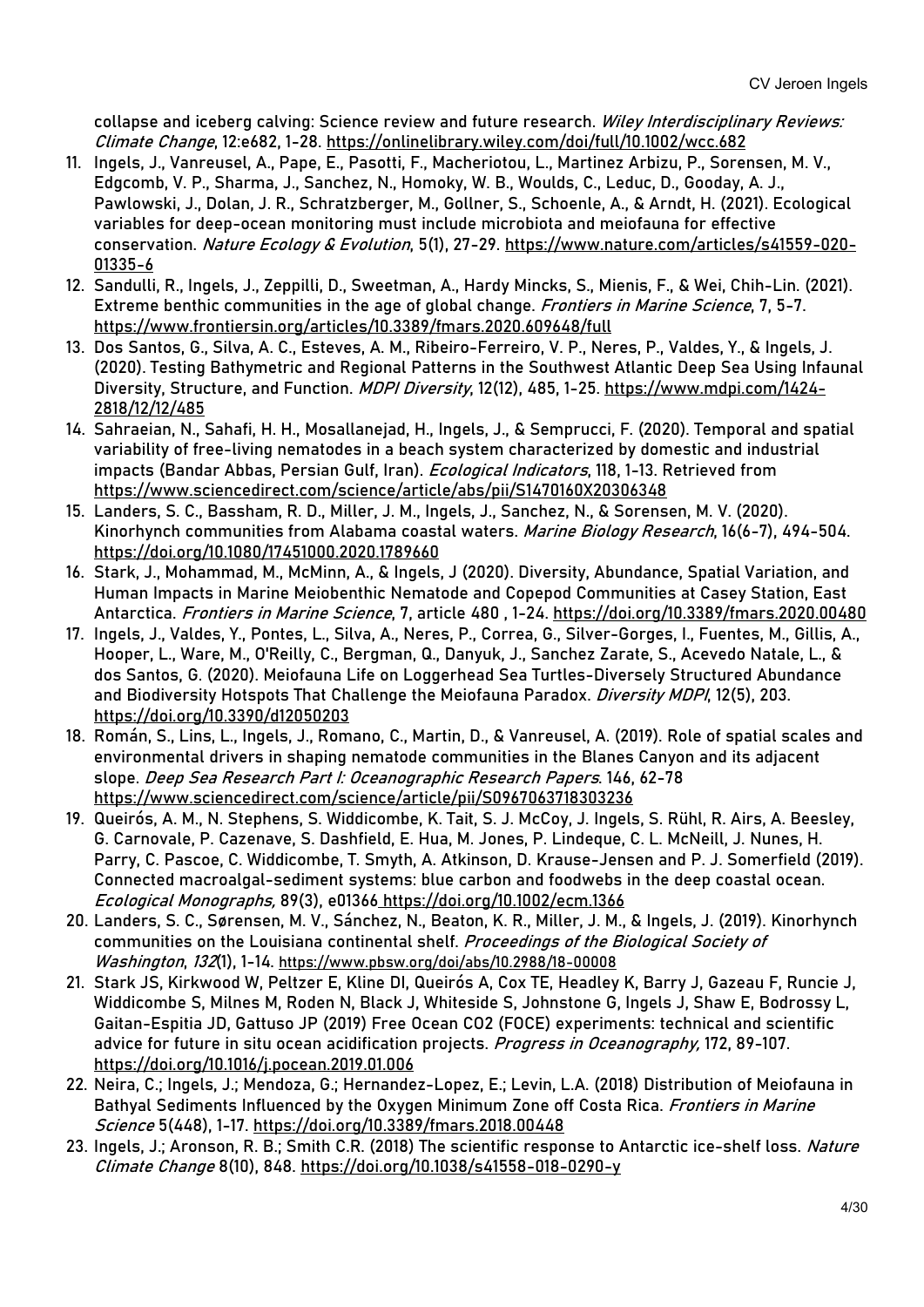- 24. Schratzberger M, Ingels J (2018) Meiofauna matters: The roles of meiofauna in benthic ecosystems. Journal of Experimental Marine Biology and Ecology, 502, 12-25. <https://doi.org/10.1016/j.jembe.2017.01.007>
- 25. Lampadariou, N., J. Ingels, M. Schratzberger and D. Thistle (2018). ""Meiofauna research approaching 2020: knowledge gaps and new avenues", an introduction to the special meiofauna issue resulting from IçIMCo, the 16th International Meiofauna Conference." Journal of Experimental Marine Biology and Ecology 502: 1-3.
- 26. Du Y, Gao S, Liu X, Wang D, Zhang L, Ingels J (2018) Meiofauna community characteristics indicate ecological changes induced by geomorphic evolution: a case study on tidal creek systems. *Ecological* Indicators 87, 97-106<https://doi.org/10.1016/j.ecolind.2017.12.037>
- 27. Zeppilli D, Leduc D, Fontanier C, Fontaneto D, Fuchs S, Gooday AJ, Goineau A, Ingels J, Ivanenko VN, Kristensen RM, Neves RC, Sanchez Santos N, Sandulli R, Sarrazin J, Sørensen MV, Tasiemski A, Vanreusel A, Autret M, Bourdonnay L, Claireaux M, Coquillé V, De Wever L, Rachel D, Marchant J, Toomey L, Fernandes D (2018) Characteristics of meiofauna in extreme marine ecosystems: a review. Marine Biodioversity, 48(1), 35-71. <https://doi.org/10.1007/s12526-017-0815-z>
- 28. dos Santos GAP, Corrêa GVV, Oliveira DA, Fonseca-Genevois VG, Valdes Y, Silva AC, Pontes LP, Dolan E, Ingels J (2018) *Eretmochelys imbricata* shells present a dynamic substrate for a facilitative epibiont relationship between macrofauna richness and nematode diversity, structure and function. Journal of Experimental Marine Biology and Ecology, 502, 153-163. <https://doi.org/10.1016/j.jembe.2017.08.009>
- 29. Aldridge JN, Lessin G, Amoudry LO, Hicks N, Hull T, Klar J, Kitidis V, McNeill CL, Ingels J, Parker R, Silburn B, Silva T, Sivyer DB, Smith H, Widdicombe S, Woodward EMS, van der Molen J, Garcia L, Kroeger S (2017) Comparing benthic biogeochemistry at a sandy and a muddy site in the Celtic Sea using a model and observations. *Biogeochemistry*, 135(1-2): 155-182 [https://doi.org/10.1007/s10533-](https://doi.org/10.1007/s10533-017-0367-0) [017-0367-0](https://doi.org/10.1007/s10533-017-0367-0)
- 30. Roman S, Vanreusel A, Ingels J, Martin D (2017) Nematode community zonation in response to environmental drivers in the Blanes Canyon (NW Mediterranean). Journal of Experimental Marine Biology and Ecology. <https://doi.org/10.1016/j.jembe.2017.08.010>
- 31. Stark JS, Mohammad M, McMinn A, Ingels J (2017) The effects of hydrocarbons on meiofauna in marine sediments in Antarctica. Journal of Experimental Marine Biology and Ecology, 496: 56-73. <https://doi.org/10.1016/j.jembe.2017.07.009>
- 32. Ingels J, dos Santos G, Hicks N, Valdes Vasquez Y, Neres PF, Pontes LP, Amorim MN, Roman S, Du Y, Stahl H, Somerfield PJ, Widdicombe S (2018) Short-term CO2 exposure and temperature rise effects on metazoan meiofauna and free-living nematodes in sandy and muddy sediments: results from a flume experiment, Journal of Experimental Marine Biology and Ecology, 502, 211-226. <https://doi.org/10.1016/j.jembe.2017.07.012>
- 33. Thompson, C.E.L., Silburn, B., Sivyer, D., Amoudry, L.O., Widdicombe, S., Ingels, J., Hale, R., Laguionie-Marchais, C., Smith, H.E.K., Klar, J.K., Hiddink, J.G., Kitidis, V., Reynolds, S., Homoky, W.B., Godbold, J.A., Aldridge, J., Mayor, D.J,, Benoist, N.M.A., Bett, B.J., Morris, K.J., Parker, E.R., Ruhl, H.A., Statham, P.J. and Solan, Martin (2017) An approach for the identification of exemplar sites for scaling up targeted field observations of benthic biogeochemistry in heterogeneous environments Biogeochemistry, 135(1-2), 1-34. <https://doi.org/10.1007/s10533-017-0366-1>
- 34. Sweetman AK, Thurber AR, Smith CR, Levin LA, Mora C, Wei C-L, Gooday AJ, Jones DO, Rex M, Yasuhara M, Ingels J, Ruhl HA, Frieder CA, Danovaro R, Würzberg L, Baco A, Grupe BM, Pasulka A, Meyer KS, Dunlop KM, Henry L-A, Roberts JM (2017) Major impacts of climate change on deep-sea benthic ecosystems. Elem Sci Anth 5(4),<https://doi.org/10.1525/elementa.203>
- 35. Sarmento VC, Santos PJP, Hale R, Ingels J, Widdicombe S (2016) Effects of elevated  $CO<sub>2</sub>$  and temperature on an intertidal harpacticoid copepod community. ICES Journal of Marine Science, 74(4):1159-1169. <https://doi.org/10.1093/icesjms/fsw192>
- 36. Román S, Vanreusel A, Romano C, Ingels J, Puig P, Company JB, Martin D (2016) High spatiotemporal variability in meiofaunal assemblages in Blanes Canyon (NW Mediterranean) subject to anthropogenic and natural disturbances. Deep Sea Research Part I: Oceanographic Research Papers 117, 70-83. <https://doi.org/10.1016/j.dsr.2016.10.004>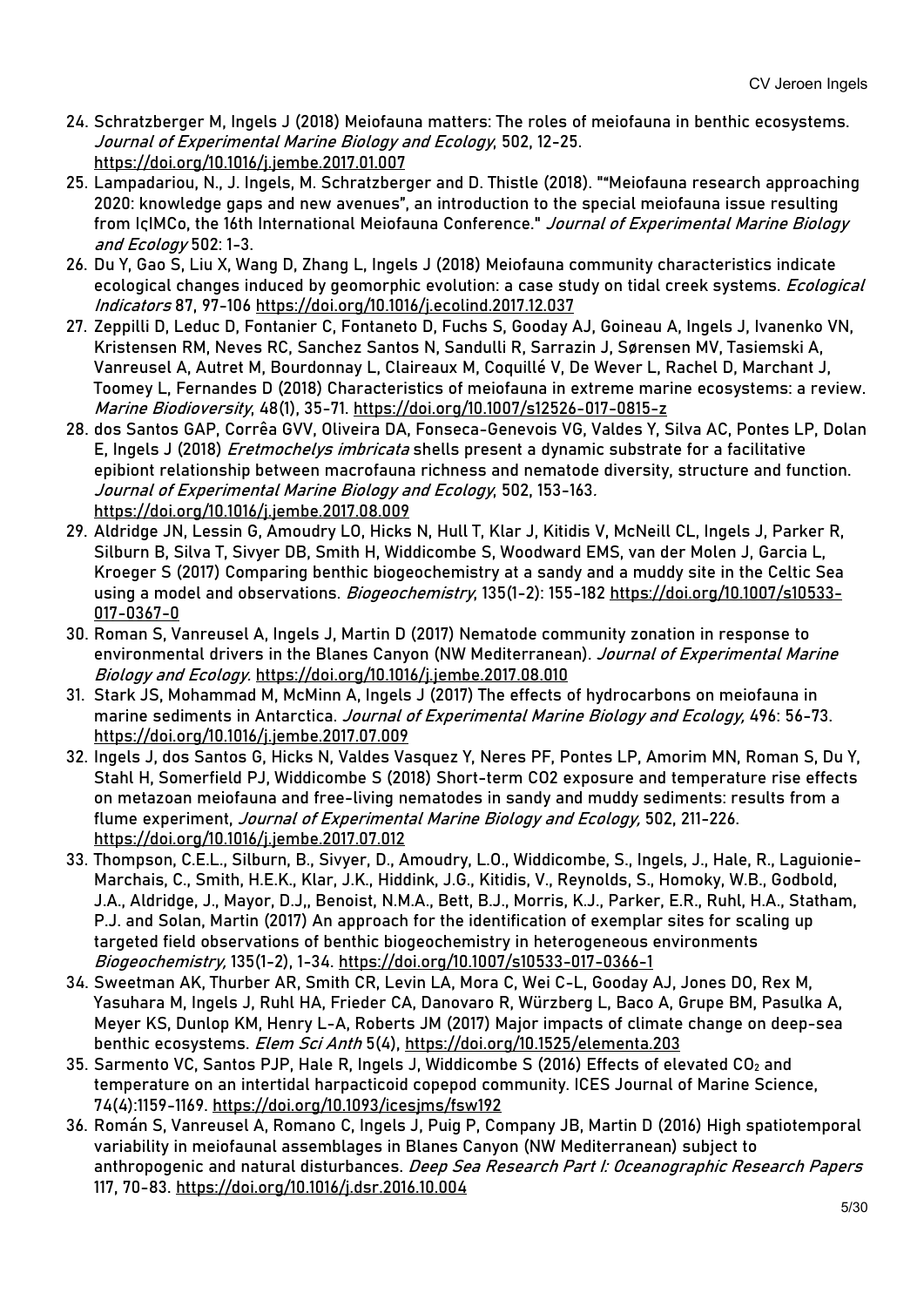- 37. Amaro T, Huvenne VAI, Allcock AL, Aslam T, Davies JS, Danovaro R, De Stigter HC, Duineveld GCA, Gambi C, Gooday AJ, Gunton LM, Hall R, Howell KL, Ingels J, Kiriakoulakis K, Kershaw CE, Lavaleye MSS, Robert K, Stewart H, Van Rooij D, White M, Wilson AM (2016) The Whittard Canyon – a case study of submarine canyon processes. Progress in Oceanography, 146, 38-57. <https://doi.org/10.1016/j.pocean.2016.06.003>
- 38. \*Ingels J, MR Clark, M Vecchione, JAA Perez, LA Levin, IG Priede, T Sutton, AA Rowden, CR Smith, M Yasuhara, AK Sweetman, T Soltwedel, R Santos, BE Narayanaswamy, HA Ruhl, K Fujikura, L Amaral Zettler, DOB Jones, AR Gates, P Snelgrove, S Van Gaever, P Bernal (2015) Chapter 36F: Open Ocean Deep Sea. In: The UN's First Global Integrated Marine Assessment: First World Ocean Assessment, pp 37. [http://www.un.org/Depts/los/global\\_reporting/WOA\\_RPROC/Chapter\\_36F.pdf](http://www.un.org/Depts/los/global_reporting/WOA_RPROC/Chapter_36F.pdf)
- 39. Gao W, Du Y, Gao S, Ingels J, Wang D (2016) Heavy metal accumulation reflecting natural sedimentary processes and anthropogenic activities in two contrasting coastal wetland ecosystems, eastern China. Journal of Soils and Sediments, 16(3), 1093-1108.<https://doi.org/10.1007/s11368-015-1314-0>
- 40. Meadows, AS, Ingels J, Widdicombe S, Hale R, Rundle SD (2015) Effects of elevated CO2 and temperature on an intertidal meiobenthic community. Journal of Experimental Marine Biology and Ecology 469(0), 44-56. <https://doi.org/10.1016/j.jembe.2015.04.001>
- 41. Sabeel RAO, Ingels J, Pape E, Vanreusel A (2015) Macrofauna along the Sudanese Red Sea coast: potential effect of mangrove clearance on community and trophic structure. Marine Ecology: an evolutionary perspective, 36(3), 794–809.<http://onlinelibrary.wiley.com/doi/10.1111/maec.12184/full>
- 42. Rose A, Ingels J, Raes M, Vanreusel A, Martinez-Arbizu P (2014) Long-term iceshelf-covered meiobenthic communities of the Antarctic continental shelf resemble those of the deep sea. Marine Biodiversity, 45(4), 743-762. <https://link.springer.com/article/10.1007/s12526-014-0284-6>
- 43. \*Ingels J, Hauquier F, Raes M, Vanreusel A (2014) Chapter 5.3. Antarctic Free-Living Marine Nematodes. In: De Broyer, C; Koubbi, P; Griffiths, HJ; Raymond, B; Udekem d'Acoz, C d'; Van de Putte, A; Danis, B; David, B; Grant, S; Gutt, J; Held, C; Hosie, G; Huettmann, F; Post, A; Ropert-Coudert, Y, (eds.) Biogeographic Atlas of the Southern Ocean. Scientific Committee on Antarctic Research, Cambridge, pp. 83-87. <https://biblio.ugent.be/publication/5685311/file/5763006>
- 44. Thurber AR, Sweetman AK, Narayanaswamy BE, Jones DOB, Ingels J, Hansman RL (2014) Ecosystem function and services provided by the deep sea. Biogeosciences 11(14), 3941-3963 [http://sci](http://sci-hub.tw/10.5194/bg-11-3941-2014)[hub.tw/10.5194/bg-11-3941-2014](http://sci-hub.tw/10.5194/bg-11-3941-2014)
- 45. Ingels J, Dashfield SL, Somerfield PJ, Widdicombe S, Austen MC (2014) Interactions between multiple large macrofauna species and nematode communities – mechanisms for indirect impacts of trawling disturbance. Journal of Experimental Marine Biology and Ecology. 456: 41-49. <https://doi.org/10.1016/j.jembe.2014.03.009>
- 46. Sapir A, Dillman AR, Connon SA, Grupe BM, Ingels J, Mundo-Ocampo M, Levin LA, Baldwin JG, Orphan VJ, Sternberg PW (2014) Microsporidia-nematode associations in methane seeps reveal basal fungal parasitism as a characteristic of the deep sea. Frontiers in Microbiology 5:43. <https://www.frontiersin.org/articles/10.3389/fmicb.2014.00043/full>
- 47. \*Moens T, Braeckman U, Derycke S, Fonseca G, Gallucci F, Gingold R, Guilini K, Ingels J, Leduc D, Vanaverbeke J, Van Colen C, Vanreusel A, Vincx M (2013) Ecology of free-living nematodes. In: Schmidt-Rhaesa, A. (Ed.), Handbook of Zoology, Vol. 2 Nematoda. De Gruyter, pp. 109-152.
- 48. \*Bain O, Baldwin JG, Beveridge I, Campinas Bezerra T, Braeckman U, Coomans A, Decraemer W, Derycke S, Durette-Desset M-C, Fonseca G, Gallucci F, Gingold R, Guilini K, Holovachov O, Ingels J, Junker K, Leduc D, Miljutin D, Moens T, Mutafchiev Y, Muthumbi A, Pena Santiago R, Poinar GO, Rho HS, Rigby M, Schierenberg E, Sharma J, Shoshin A, Smol N, Sommer RJ, Spratt DM, Subbotin S, Sudhaus W, Tchesunov AV, Traunspurger W, Vanaverbeke J, Van Colen C, Vanreusel A, Vincx M (2013) Handbook of Zoology, Volume 2 Nematoda (ed. Schmidt-Rhaesa, Andreas). De Gruyter, 776pp.
- 49. Corrêa GVV, Ingels J, Valdes YV, Fonsêca-Genevois VG, Farrapeira MR, Santos GAP (2013) Diversity and composition of macro- and meiofaunal carapace epibionts of the hawksbill sea turtle (Eretmochelys imbricate Lannaeus, 1822) in Atlantic waters. Marine Biodiversity, 44(3), 391-401. <https://link.springer.com/article/10.1007/s12526-013-0189-9>
- 50. Mora C, Wei C-L, Rollo A, Amaro T, Baco AR, Billett D, Bopp L, Chen Q, Collier M, Danovaro R, Gooday AJ, Grupe BM, Halloran PR, Ingels J, Jones DOB, Levin LA, Nakano H, Norling K, Ramirez-Llodra E,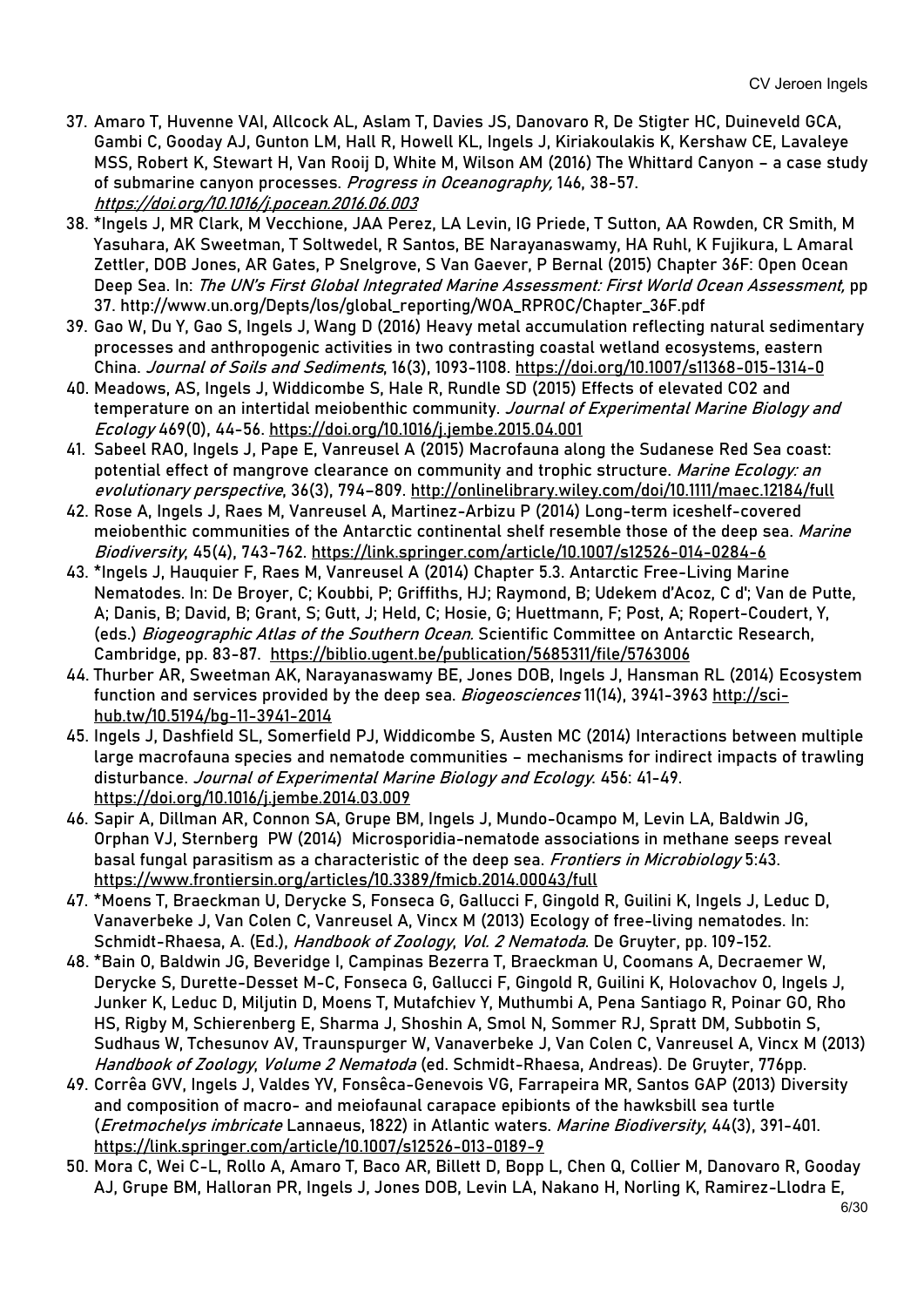Rex M, Ruhl HA, Smith CR, Sweetman AK, Thurber AR, Tjiputra JF, Usseglio P, Watling L, Wu T, Yasuhara M (2013) Biotic and Human Vulnerability to Projected Changes in Ocean Biogeochemistry over the 21st Century. PLoS Biology 11(10), e1001682. <http://journals.plos.org/plosbiology/article?id=10.1371/journal.pbio.1001682>

- 51. Ramalho SP, Adão H, Kiriakoulakis K, Wolff GA, Vanreusel A, Ingels J (2014) Temporal and spatial variation in the Nazaré canyon (Western Iberian margin): Inter-annual and canyon heterogeneity effects on meiofauna biomass and diversity. Deep-Sea Research 1. 83: 102-114. <https://doi.org/10.1016/j.dsr.2013.09.010>
- 52. Bezerra T, Pape E, Hauquier F, Vanreusel A , Ingels J (2013) New genus and two new species of the family Ethmolaimidae (Nematoda:Chromadorida), found in two different cold-seep environments. Zootaxa, 3692(1), 7-27.<https://www.biotaxa.org/Zootaxa/article/view/zootaxa.3692.1.4/0>
- 53. Kaiser S, Brandao SN, Brix S, Barnes DKA, Bowden DA, Ingels J, et al. (2013) Pattern, process and vulnerability of Southern Ocean benthos - a decadal leap in knowledge and understanding. Marine Biology 160(9): 2295-2317 <https://link.springer.com/article/10.1007/s00227-013-2232-6>
- 54. Lins L, Vanreusel A, Van Campenhout J, Ingels J (2013) Selective settlement of deep-sea canyon nematodes after resuspension - an experimental approach. Journal of Experimental Marine Biology and Ecology, 441:110-116 <https://doi.org/10.1016/j.jembe.2013.01.021>
- 55. Ingels J, Vanreusel A (2013) The importance of different spatial scales in determining structural and functional characteristics of deep-sea infauna communities. 10, 195-232. Biogeosciences. [http://sci](http://sci-hub.tw/10.5194/bg-10-4547-2013)[hub.tw/10.5194/bg-10-4547-2013](http://sci-hub.tw/10.5194/bg-10-4547-2013)
- 56. Ingels J, Vanreusel A, Romano C, Coenjaerts J, Mar Flexas M, Zuniga D, Martin D (2013) Spatial and temporal infaunal dynamics of the Blanes submarine canyon-slope system (NW Mediterranean); changes in nematode standing stocks, feeding types and gender-life stage ratios. Progress in Oceanography, 118: 159-174 <https://doi.org/10.1016/j.pocean.2013.07.021>
- 57. Ingels J, Vanreusel A, Brandt A, Catarino AI, David B, De Ridder C, Dubois Ph, Gooday AJ, Martin P, Pasotti F, Robert H (2012) Possible effects of global environmental changes on Antarctic benthos: a synthesis across five major taxa. Ecology and Evolution 2(2), 453-485. <http://onlinelibrary.wiley.com/doi/10.1002/ece3.96/full>
- 58. Tchesunov AV, Ingels J, Popova EV (2012) Marine free-Living nematodes associated with symbiotic bacteria in deep-sea canyons of north-east Atlantic Ocean. Journal of the Marine Biological Association of the United Kingdom 92(6): 1257-1271.<https://doi.org/10.1017/S0025315411002116>
- 59. Kiriakoulakis K, Blackbird S, Ingels J, Vanreusel A, Wolff G (2011) Organic geochemistry of submarine canyons: the Portuguese Margin. Deep-Sea Research II. 58, 2477-2488. <https://doi.org/10.1016/j.dsr2.2011.04.010>
- 60. Ingels J, Billett DSM, Kiriakoulakis K, Wolff G, Vanreusel A (2011) Structural and functional diversity of Nematoda in relation with environmental variables in the Setúbal and Cascais canyons, Western Iberian Margin. Deep-Sea Research // 58, 2354-2368. <https://doi.org/10.1016/j.dsr2.2011.04.002>
- 61. Hauquier F, Ingels J, Gutt J, Raes M, Vanreusel A (2011). Characterisation of the Nematode Community of a Low-Activity Cold Seep in the Recently Ice-Free Larsen B Area, Eastern Antarctic Peninsula. PLoS ONE 6(7): e22240.<http://journals.plos.org/plosone/article?id=10.1371/journal.pone.0022240>
- 62. Ingels, J, Tchesunov, A, Vanreusel, A (2011). Meiofauna in the Gollum Channels and the Whittard Canyon, Celtic Margin - How local environmental conditions shape nematode structure and function. Plos One 6(5), e20094.<http://journals.plos.org/plosone/article?id=10.1371/journal.pone.0020094>
- 63. Ingels J, Billett DSM, Vanreusel A (2011) An insight into the feeding ecology of deep-sea canyon nematodes - Results from field observations and the first in-situ 13C feeding experiment in the Nazaré Canyon. Journal of Experimental Marine Biology and Ecology, 396, 185-193. <https://doi.org/10.1016/j.jembe.2010.10.018>
- 64. Ingels J, Van den Driessche P, De Mesel I, Vanhove S, Moens T, Vanreusel A. (2010). Preferred use of bacteria over phytoplankton by deep-sea nematodes in polar regions. Marine Ecology Progress Series 406, 121-133. http://www.jstor.org/stable/24873906?seq=1#page\_scan\_tab\_contents
- 65. Vanreusel A, Fonseca G, Danovaro R, da Silva MC, Esteves AM, Ferrero T, Gad G, Galtsova V, Gambi C, Genevois V, Ingels J, Ingole B, Lampadariou N, Merckx B, Miljutin DM, Miljutina M, Muthumbi A, Netto SA, Portnova D, Radziejewska T, Raes M, Tchesunov A, Vanaverbeke J, Van Gaever S, Venekey V,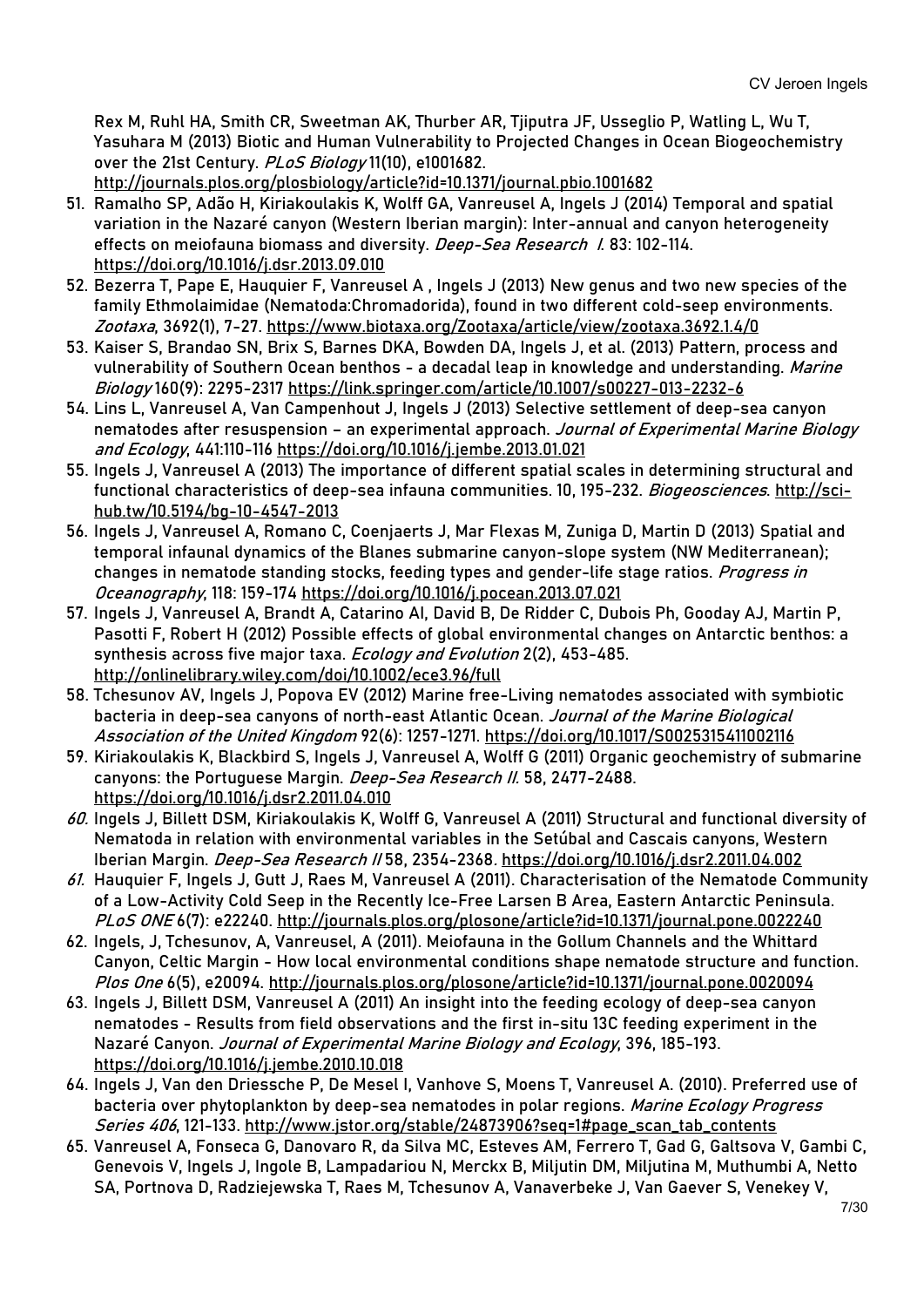Bezerra T, Flint H, Copley J, Pape E, Zeppeli D, Martinez P, Galeron J, (2010). The contribution of deepsea macrohabitat heterogeneity for global nematode diversity. Marine Ecology - An Evolutionary Perspective. 31 (1) 6-20. http://onlinelibrary.wiley.com/doi/10.1111/j.1439-0485.2009.00352.x/full

- 66. Ingels J, Kiriakoulakis K, Wolff GA, Vanreusel A (2009). Nematode diversity and its relation to quantity and quality of sedimentary organic matter in the Nazaré Canyon, Western Iberian Margin. *Deep-Sea* Research I 56(9), 1521-1539.<https://doi.org/10.1016/j.dsr.2009.04.010>
- 67. Tyler P, Amaro T, Arzola R, Cunha MR, de Stigter H, Gooday A, Huvenne , Ingels J, Kiriakoulakis K, Lastras G, Masson D, Oliveira A, Pattenden A, Vanreusel A, Van Weering T, Vitorino J, Witte U, Wolff G (2009). Europe's Grand Canyon - Nazaré Submarine Canyon. Oceanography 22(1), 46-57. [http://www.jstor.org/stable/24860922?seq=1#page\\_scan\\_tab\\_contents](http://www.jstor.org/stable/24860922?seq=1#page_scan_tab_contents)
- 68. Ingels J, Vanhove S, De Mesel I, Vanreusel A (2006). The biodiversity and biogeography of the freeliving nematode genera *Desmodora* and *Desmodorella* (family Desmodoridae) at both sides of the Scotia Arc. Polar Biology 29(11), 936-949.<https://link.springer.com/article/10.1007/s00300-006-0135-4>
- 69. Gautier A, Ingels J (2003). La faune d'un puits du vicus gallo-romain de Waudrez (Hainaut, Belgique). Vie Archéologique (Bulletin de la Fédération des Archéologues de Wallonie) 60, 105-118. [https://www.researchgate.net/publication/230750738\\_La\\_faune\\_d%27un\\_puits\\_du\\_vicus\\_gallo](https://www.researchgate.net/publication/230750738_La_faune_d%27un_puits_du_vicus_gallo-romain_de_Waudrez_Hainaut_Belgique)[romain\\_de\\_Waudrez\\_Hainaut\\_Belgique](https://www.researchgate.net/publication/230750738_La_faune_d%27un_puits_du_vicus_gallo-romain_de_Waudrez_Hainaut_Belgique)

#### Research Project Involvement

- Ecological assessment of meiofauna communities in abyssal areas of the Clarion Clipperton Fracture Zone, Pacific in the context of deep-sea mining of polymetallic nodules (2020-2023; DeepGreen/TheMetalsCompany
- CoastCarb: An information system on CARBon balance for South Patagonian and Antarctic COASTal ecosystems in times of rapid glacier melt, https://coastcarb.eu/
- BlueRevolution: Biodiversity underestimation in our bLUe planet: artificial intelligence REVOLUTION in benthic taxonomy<https://wwz.ifremer.fr/bluerevolution/>
- HydroSMAC: Combining habitat suitability and physical oceanography for targeted discovery of new benthic communities on the west Florida Slope (The Hydrodynamics & Habitat Suitability for Meiofauna And Corals.<https://marinelab.fsu.edu/hydrosmac/>
- Life on Loggerheads: an integrated epibiosis study to assess foraging behavior, reproductive success and habitats of Northern Gulf of Mexico loggerheads nesting at St. George Island
- Antarctic Ecosystem Research following Ice Shelf Collapse and Iceberg Calving Events (NSF-funded; Ingels Lead PI)
- Exploring biogeography and genetic connectivity of deep-sea soft-bottom benthic communities of southeast Pacific Seamounts; including EPIC: East/central Pacific International Campaign MR18-06 onboard the RV Mirai (2019), collaboration with University of Valparaiso, Chile and JAMSTEC
- Western Channel Observatory Benthic Survey:<http://www.westernchannelobservatory.org.uk/>
- AntFOCE: Antarctic Free Ocean Carbon Enrichment (collaboration with Australian Antarctic Division)
- MERP: NERC-Defra funded Marine Ecosystems Research Programme [\(http://www.marine](http://www.marine-ecosystems.org.uk/)[ecosystems.org.uk/\)](http://www.marine-ecosystems.org.uk/)
- SSB: NERC-Defra funded Shelf Sea Biogeochemistry Programme [\(http://www.uk-ssb.org/\)](http://www.uk-ssb.org/)
- MESMEC: Meiobenthos in shallow-water marine ecosystems: a monitoring, experimental and modelling study to understand shallow-water meiobenthic function in marine ecosystems and assess its economic value [\(www.pml-meiofauna.org\)](http://www.pml-meiofauna.org/)
- RISCS: Research into impact and safety in CO2 storage. [\(http://www.riscs-co2.eu/Home.aspx?section=1\)](http://www.riscs-co2.eu/Home.aspx?section=1)
- QICS: Quantifying and monitoring potential ecosystem impacts of geological carbon storage. <http://www.bgs.ac.uk/qics/>
- ECO2: sub-seabed CO2 storage: Impact on marine ecosystems.<http://www.eco2-project.eu/>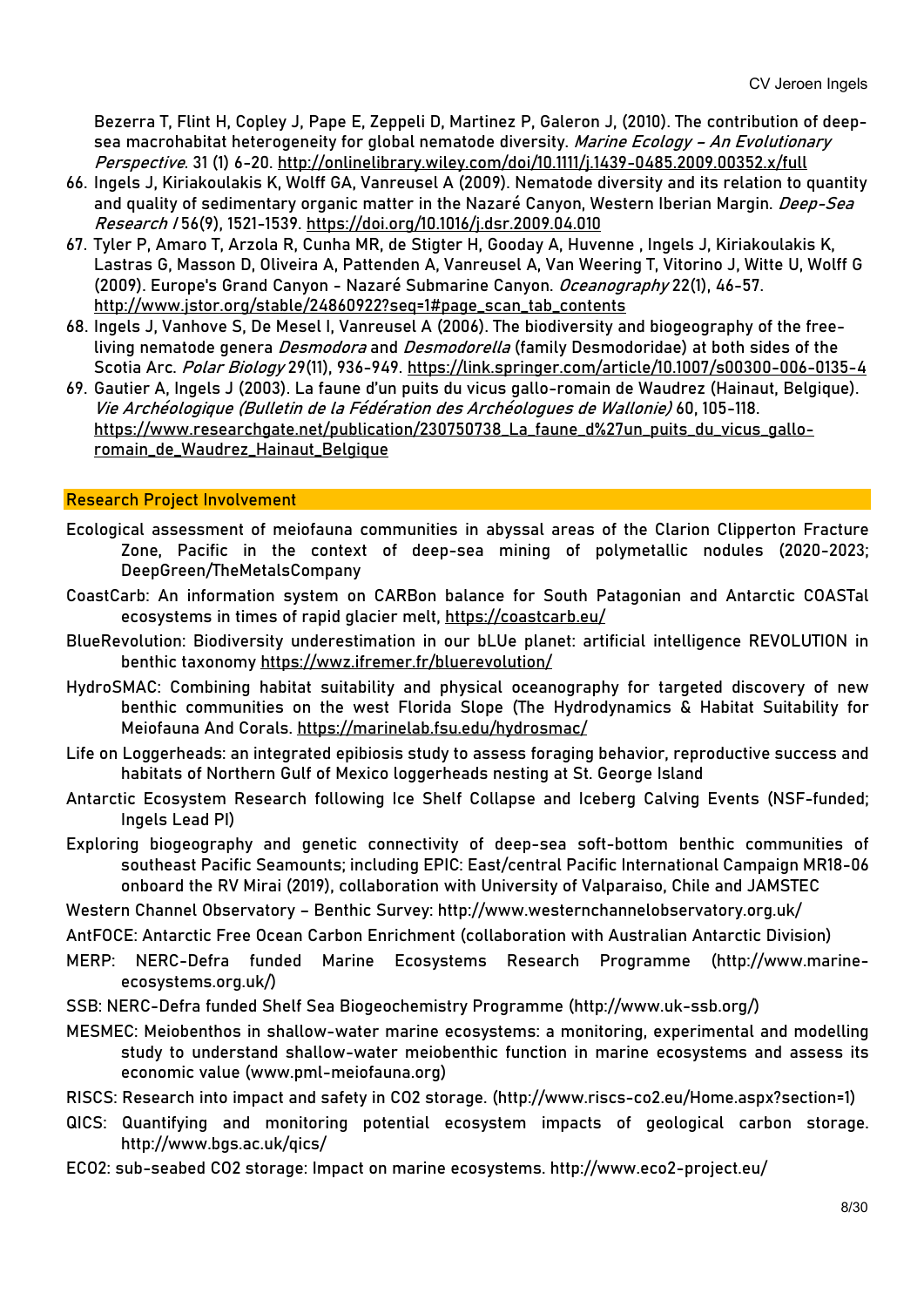- INDEEP: International Network for Scientific Investigations of Deep-Sea Ecosystems. [http://www.indeep](http://www.indeep-project.org/)[project.org/](http://www.indeep-project.org/)
- IMCOAST: Impact of climate change induced glacial melting on marine coastal systems in the Western Antarctic Peninsula region, ESF project funded by several national agencies, 2009 – 2012. <http://www.imcoast.org/about-the-project/>
- BIANZO II Coping with change: BIodiversity of ANtarctic ZOobenthos, Belgian Science Policy, 2006 2012 <http://www.belspo.be/belspo/fedra/proj.asp?l=en&COD=SD/BA/02A>
- HERMIONE: Hotspot Ecosystem Research and Man's Impact on European Seas (EU FP 7 programme) <http://www.eu-hermione.net/>
- NEMYS Generic online species information system [http://nemys.ugent.be](http://nemys.ugent.be/)
- HERMES (Hotspot Ecosystem Research on Margins of European Seas, EC FP6, 2005 2009) <http://www.eu-hermes.net/>
- MANUELA (Meiobenthic and Nematode Diversity; Unravelling Ecological and Latitudinal Aspects, 2005 2008)<http://www.marbef.org/projects/Manuela/index.php>
- MARBEF (Marine Biodiversity and Ecosystem Functioning EU Network of Excellence, 2004 2009) <http://www.marbef.org/>
- CoML (Census of Marine Life, 2000 2010) with CAML (Census of Antarctic Marine Life, including ANDEEP, ANDEEP-SYSTCO) and CeDAMar (Census of the Diversity of Abyssal Marine Life) projects. <http://www.coml.org/>

#### Teaching and Advisory roles

#### Advising and mentoring of PhD students

Aaron Ridall (main/co-advisor; FSU Biology, Ecology and Evolution; started in autumn 2019)

Henry Joseph Horacek (main/co-advisor; FSU Biology, Ecology and Evolution; started in autumn 2018) Ian Silver-Gorges (advisory committee, FSU EOAS, started in 2018-2019)

Brittany Jones (advisory committee, University of Alaska Fairbanks, started 2016)

Adebayo Solanke (advisory committee, FAMU, School of the environment, started autumn 2019)

Below international students have acquired grants specifically to conduct part of their PhD research under my supervision at PML.

- M Ayora (Nematofauna in Galician waters; University of Santiago de Compostela, Spain)
- S Roman (Meiofauna in the Blanes Canyon, Western Mediterranean)
- V Sarmento (Ocean acidification effects on copepod species and communities from tropical and temperate biogenic habitats; Federal University of Pernambuco, Recife, Brasil)

#### Supervising/mentoring M. Sc. students and postgraduates

- Mentor for G Panto (UGent MSc student, Ocean and Lakes Sciences, Oct-Nov 2019) during her research exchange at FSU, Coastal and Marine Laboratory
- Mentor for S Mucciolo; G Carnovale, A. Bini (Erasmus Mundus Research Exchange, 2015-2016) during their research exchange at PML
- Official supervisor of A Meadows (Effects of ocean acidification on meiofauna communities; Plymouth University and PML, 2014)
- Official supervisor of SAP Ramalho (Inter-annual patterns of meiofaunal assemblages in the middle and lower part of the Nazaré Canyon, Western Iberian margin; UGent, 2012)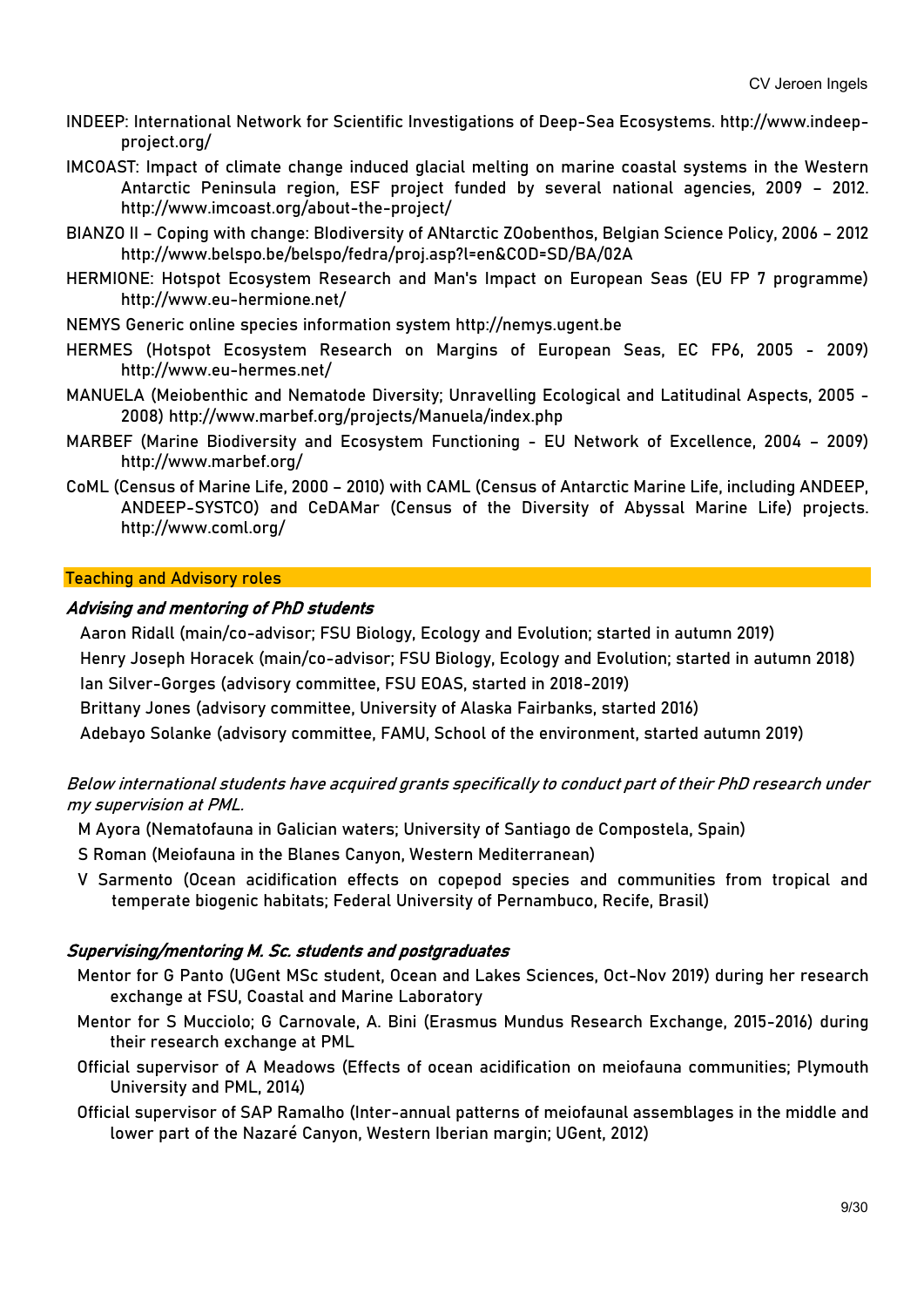- Official supervisor of F Hauquier (Kets Award for Biology and "best thesis" in Marine and Lacustrine Sciences, UGent: Characterisation of the nematode community of a low-activity cold seep in the recently ice-free Larsen B area, Eastern Antarctic Peninsula; 2010)
- Official supervisor of L Lins ("Best student of the year" (PINC/EUMAINE UGent) and nomination for Kets Award for Biology: Meiofauna of the Whittard Canyon, NE Atlantic – Dispersion and importance of chemosynthetic species in non-seep environments, UGent; 2011)
- Official supervisor of P Van den Driessche (Evidence for bacterial feeding of deep-sea nematodes in the Weddell Sea and the Arctic Ocean: a laboratory experiment using 13C-labelled food sources, 2010 UGent)

# Supervising/mentoring undergraduate students

UROP students (FSU, 2021-2022) Katherine Henning, Kiersten Schweizer, Allie Scheel, Makena Lang

- Volunteer/lab tech: Shelbe Chenoah DuBree (Since summer 2021, undergraduate from New College of Florida)
- Volunteer/lab tech: Owen Jackson (Env. Science at FSU, but active since 2018 to present)
- Laura Acevedo (FSU, 2018), Carrie O'Reilly (FSU, 2018), Salome Garcia (FSU, 2019-2020), Destin Perry (FSU, 2019-2021), Andrew Dewey (2020), Will Evans (FSU, 2019-2020), Elizabeth Sutton (2019), Haley Drew (FSU, 2018-2019), Laurel Keys (FSU, 2017-2019), Sofia Sanchez (Columbia, 2018), Andrew Richterkessing (FSU, 2018-2019), Tarik Mokhtech (2019-2020), (undergraduate volunteers/interns at the Florida State University Coastal and Marine Laboratory, working on the #lifeonloggerheads project) and eight active undergraduate students working on the macrofauna epibiont, collaboration with Ian Silver-Gorges (PhD candidate) in lab of Prof. Mariana Fuentes (Taylor Powell, Katherine Brill, McKenzie Blaze, Laurel Keys, Lauren Hinrichs, Kara Thornton, Sydney Rodetsky, Jackson Alford)
- Jacob Massey (High School Nuffield awardee placement student, 2015, worked with me on nematode communities from UK aggregate sites)
- Ben Mooney (Plymouth University Marine Biology B. Sc. Student, 2014-2015, worked with me on laboratory assays I developed to investigate the effect of bacterial quorum sensing on nematode taxis)
- Bruno Mels (UGent B. Sc. Biology student, 2011, worked with me on video survey identification and analysis of Whittard Canyon megafauna)

# **Teaching**

- FSU: Directed Individual Study (BSC5900); MEIOFAUNA RESEARCH (BSC4901); guest lecture for Benthic Biodiversity (BSC5932); MEIOFAUNA RESEARCH (BSC4900) (2017-2021)
- "Biostatistics" for Biology Dpt., UGent, Belgium. Assisting with practical tasks in 7-afternoon M.Sc. statistical course for Biology using R code (2011-2012)
- "Extreme Environments" for Biology Department, UGent, Belgium, lecture on Southern Ocean Biological Oceanography for M. Sc. students (2012)
- "Ecology of Marine Benthos and Oceanographic and Biological Sampling at Sea" for Biology Department, UGent, Belgium: instructing and lecturing during daily or weekly international M. Sc. courses aboard the RV Belgica (2007-2012)
- "Morphology and Systematics of Invertebrates" for Biology Department, UGent, Belgium: Help organising and teaching of 7 weeks of afternoon practical sessions for M. Sc. and B. Sc. students (2010-2011)
- "Biosphere" for Biology Department, UGent, Belgium: Assisting and teaching in 7 weeks of afternoon practical sessions in Biology, Biodiversity and Systematics for B. Sc. Geology students (2006-2008)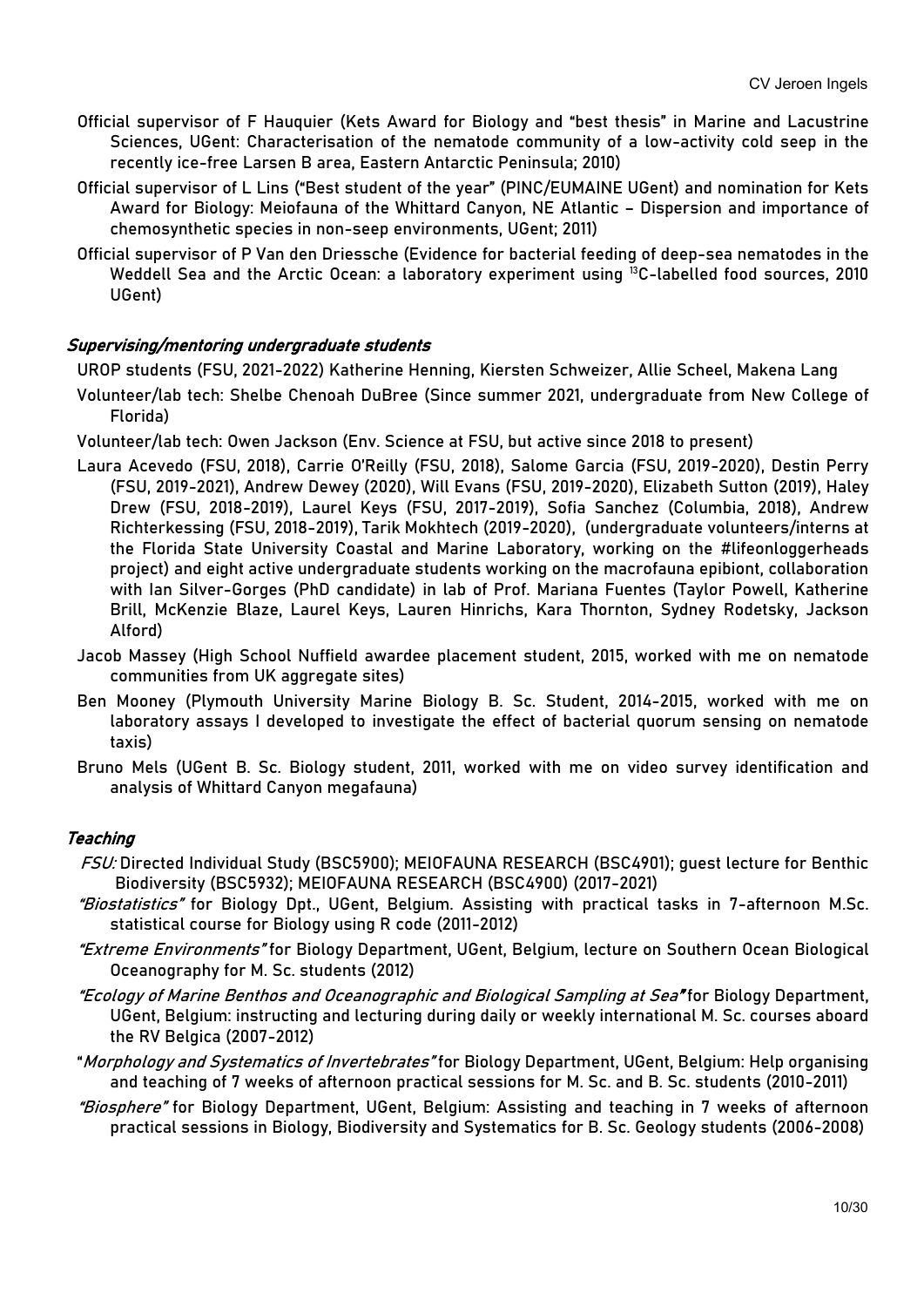- "Vertebrate Histology" at Biology Department, UGent, Belgium: Assisting and teaching B. Sc. Biology and Pharmaceutical science students in morphology and functionality of vertebrate animal tissues (7 weeks of afternoon practical sessions) (2005-2006)
- "Marine Biology Field Course" at Marine Biology Research Group, UGent, Belgium 1-week teaching coastal marine biology at the Marine Station in Wimereux, France which is part of the department of the University of Science and Technology of Lille, France (2004-2005)

#### **Presentations**

#### Invited lectures or readings of original works

- 2021 Thomasville University Lecture Series, GA, USA
- 2020 IFREMER, Brest, France
- FSU, guest lecture OCB5639
- 2019 University of Florida, Gainesville, FL, USA Apalachicola National Estuarine Research Reserve, FL, USA IFREMER, France
- 2017 Florida State University
- 2016 Florida State University
- 2015 Plymouth Marine Laboratory, Plymouth, UK
- 2014 Nanjing University, Nanjing, China
- Korea Institute of Ocean Science and Technology, Ansan, South Korea
- Plymouth Marine Laboratory, Plymouth, UK
- 2013 Plymouth Marine Laboratory, Plymouth UK
- 2011 Marine Biology Research Group, UGent, Belgium
- 2009 Marine Biology Research Group, UGent, Belgium

# Other selected contributions (for titles see "Other publications")

2021 Deepwater Horizon Mesophotic & Deep Benthic Communities Restoration Planning Meeting, 1-2 December, 2021 (virtual)

Deepwater Horizon Mesophotic & Deep Benthic Communities Restoration Planning Meeting, 21- 22 October, 2021 (virtual)

16th Deep-Sea Biology Symposium, Brest, France, 12-17 September 2021 (online presentation, cohost DSM session)

2020 5th World Conference for Marine Biodiversity, December 2020 (online presentation)

XL Marine Science Conference in Punta Arena Avances en el conocimiento de ecosistemas bentónicos sedimentarios profundos asociados a montes submarinos y la fosa de Atacama en el Pacífico sudeste

Ocean Sciences Meeting, SanDiego, US (4 contributions)

DeepGreen deep-sea mining stakeholder workshop; deep-sea nodule mining presentation on meiofauna methodology, San Diego, February 2020

- 2019 Seventeenth International Meiofauna Conference, Evora, Portugal, July 2019 (keynote oral [invited], 2 other oral presentations)
- 2018 Deep-Sea Biology Symposium, Monterey, USA, 9-12 September 2018 (1 oral, student presentation judge)

Marine Ecosystem Assessment for the Southern Ocean 2018, Hobart, Australia, 9-13 April 2018 (1 oral, 1 poster)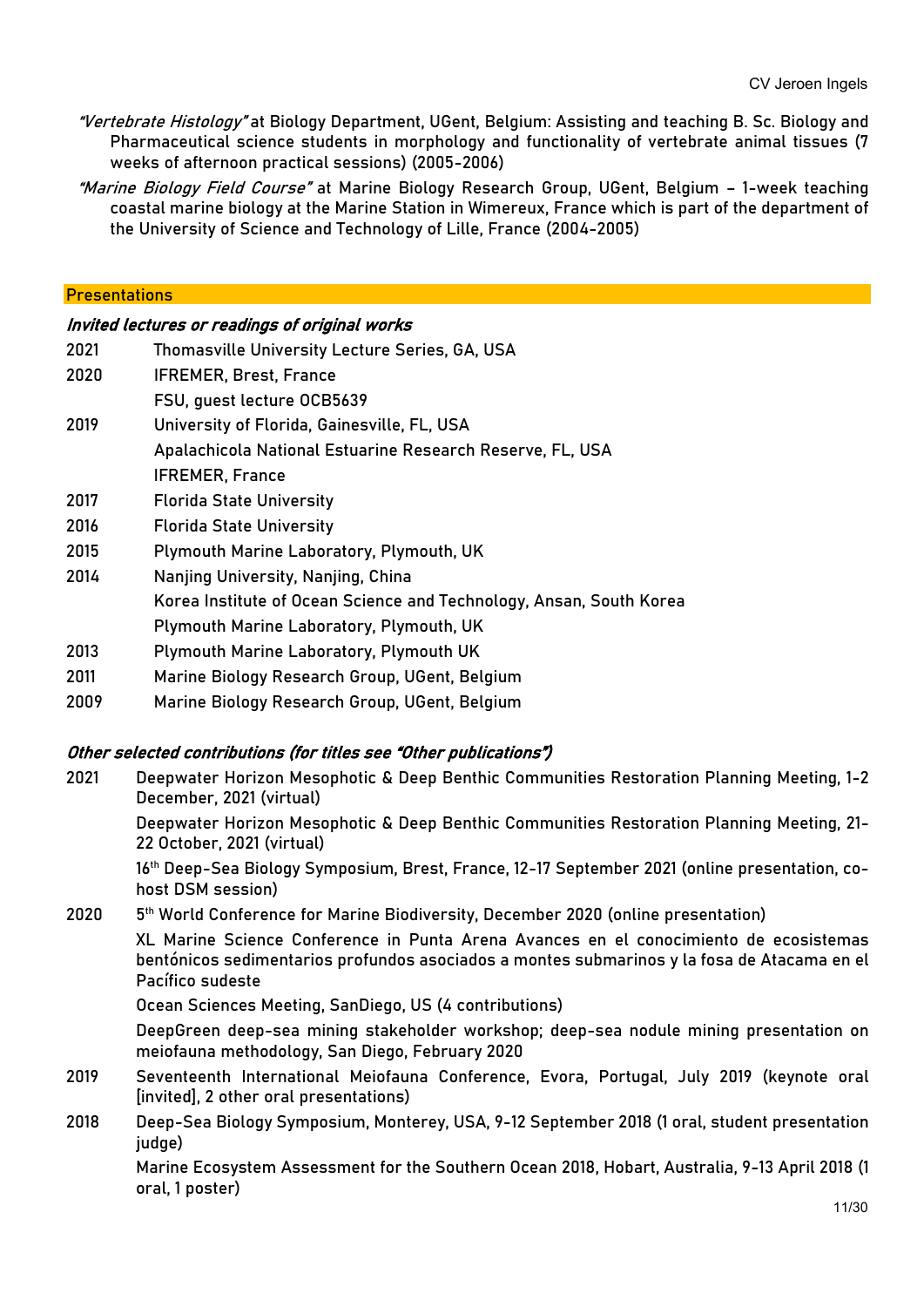Polar ICE – Polar Outreach Workshop, Oregon Museum of Science and Industry, Portland, Oregon, 11 Feb 2018.

Ocean Sciences Meeting, Portland, Oregon, 11-16 February, 2018 (1 oral, 1 poster, session chair)

2017 Deep Submergence Science Committee (DeSSC) meeting, New Orleans, USA, 9 December 2017 (1 oral informal)

ICES Annual Science Conference, 18-21 September 2017, Fort Lauderdale, USA Benthic Ecology Meeting, 12-16 April 2017, Myrtle Beach, South Carolina, USA

- 2016 AntFOCE workshop and Ocean in a High  $CO<sub>2</sub>$  World International Conference, 3-6 May, 2016, Hobart, Tasmania, Australia (abstract was accepted but had to return early) Meioscool - Meiofauna Summer School 2016; a dive in a microscopic world; 27-30 June 2016, Plouzane, France. Member of the Scientific Committee and invited as tutor/meiofauna expert International OBIS-INDEEP training workshop, 25-28 October 2016 at the UNESCO-IOC project office for IODE in Ostend, Belgium.
- 2015 14th Deep-Sea Biology Symposium, 31 Aug-4 Sept 2015, Aveiro, Portugal (5 orals, 2 posters) ASLO Aquatic Sciences: Global and Regional Perspectives – North meets South, 23-27 February 2015, Granada, Spain (1 poster)
- 2014 Ocean Sciences Meeting, 24-28 February 2014, Honolulu, Hawaii, USA (1 oral) World Conference on Marine Biodiversity, 12-16 October 2014, Qingdao, China (1 oral, 1 poster, presentation judge)

First International EcoAcid Ocean Acidification Workshop (KIOST), 3-4 Nov 2014, Ansan, South Korea, (1 oral)

Nereis Park Conference, 7-10 July 2014, Plymouth Marine Laboratory, Plymouth, UK. Novel methods for quantifying and visualising bioturbation, Integration of bioturbation into models.

Ocean Networks Canada – INDEEP Partnership Development Workshop, 23-25 April 2014, University of Victoria, Canada. Remote participation as member of the INDEEP Ecosystem Function Working Group.

- 2013 Plymouth Science and Education Foundation conference, 28 November, PML, UK (1 poster) 15<sup>th</sup> International Meiofauna Conference, Seoul, South Korea (1 oral, 1 poster)
- 2012 13<sup>th</sup> Deep-Sea Biology Symposium, NIWA Auckland, New Zealand (4 presentations) IMCOAST EU ESF Meeting, 16-20 April 2012, Buenos Aires, Argentina (1 oral) Expert workshop on submarine canyons, National Oceanography Centre, Southampton, UK (1 oral) CLIDEEP (Climate change in the deep sea) workshop, 12-15 May 2012, Friday Harbor, Washington,
- USA 2011 World Conference on Marine Biodiversity, Aberdeen, Scotland (2 oral, 1 digital object) SCAR-EBA workshop 2011, Liège, Belgium. Workshop 'Antarctic biodiversity: status and trends'
	- (1 poster)
- 2010 Fourteenth International Meiofauna Conference, Ghent University, Belgium (1 oral, 4 posters, scientific and organisation committee)
	- Belgian International Polar Year meeting, Brussels, Belgium (1 oral)

12th Deep-Sea Biology Symposium, Iceland, Reykjavik (1 oral, 1 poster)

Science-Policy Panel Meeting Brussels HERMIONE (1 oral)

- 2009 Third International Conference Geologica Belgica, Ghent, (2 posters)
- Workshop Portuguese Canyons, HERMES, National Oceanography Centre, Southampton (1 oral)
- 2008 Workshop Gulf of Cadiz, HERMES, National Oceanography Centre, Southampton (1 oral)
- 2007 Thirteenth International Meiofauna Conference, Recife, Brazil (1 oral, 2 posters)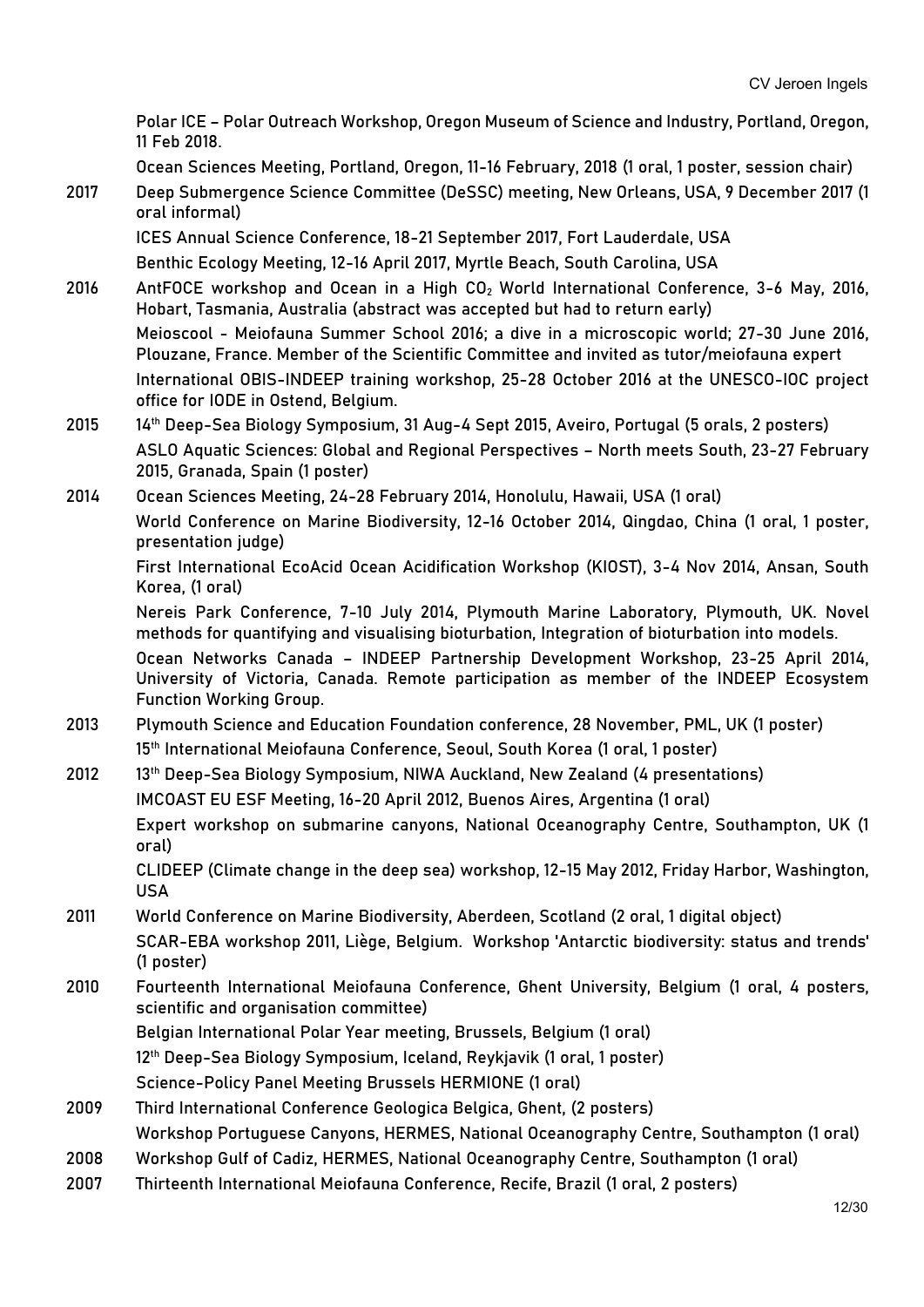11th Deep-Sea Biology Symposium, National Oceanography Centre, Southampton, UK (1 poster) 2006 EU-HERMES Graduate Training Workshop, Jacobs University of Bremen, Germany (1 poster)

2005-2009 HERMES International annual meetings/conferences (>5 orals and posters)

#### Synergistic Activities

#### Conference organisation, scientific committees, and session chairs

- Gollner, Haeckel, Ingels, Baldrighi (2021) Organizer and co-host of the deep-sea mining session at the 16th Deep-Sea Biology Symposium, Brest, France, 12-17 September 2021.
- Ingels, J., dos Santos, G., Schratzberger, M., & Scharhauser, F. (2020–present). Organizer, host and moderator of #Meiolive, a series of online webinars and discussion sessions on meiofauna research (>230 registered attendees) (organization as executive committee member of International Association of Meiobenthologists) Presentations are available on https://www.youtube.com/user/13jingels/videos.
- Gallo, N., Netburn, A., & Ingels, J. (2020) Organizer and chair of special session OB13A/OB14A: Benthic and Bentho-Pelagic Community Connectivity from Coastal to Deep-Ocean Environments I, Oral and poster sessions, at the Ocean Sciences Meeting, February 2020, San Diego, USA. Ocean Sciences Meeting (AGU, ASLO)
- Ingels, J., Bhadury, P., & Bik, H. (2018). Organiser/Chair of session at Ocean Sciences Meeting, Portland, Oregon, USA. ME24A "Benthic Meiofauna Structure, Pattern, and Function in Ocean Basins", February 2018. Ocean Sciences Meeting (AGU, ASLO).
- Ingels, J. (2017). Lead PI and organizer/chair of NSF-OPP funded Workshop: "Antarctic Ecosystem Research following Ice Shelf Collapse and Iceberg Calving Events", November 2017 at the FSU CML. FSUCML.
- Ingels, J., Leduc, D., Hua, E., & Warwick, R. (2014). Organizer and chair of special session "Ecological and evolutionary paradigms in marine biology and how we can use meiofauna to address them" at the 3rd World Conference on Marine Biodiversity, October 2014, Qingdao, China. rd World Conference on Marine Biodiversity, October 2014, Qingdao, China.
- Member of the organising and scientific committees for Plymouth Science and Education Foundation conference, November 2013, PML, UK
- Chair of modelling working group at IMCOAST EU ESF Meeting, annual project meeting, April 2012, Buenos Aires, Argentina
- Chair of discussion session on physiological vulnerability of Southern Ocean fauna at the CAML-CEDAMAR workshop, March 2010, Senckenberg Institute Wilhelmshaven
- Member of the organising and scientific committees for the Fourteenth International Meiofauna Conference, July 2010, UGent, Belgium
- Chair of session "coping with climate change" at EU FP7 HERMIONE meeting on "Anthropogenic impacts in the deep sea", October 2009, SCIC Barcelona, Spain
- Organisation and coordination of CeDAMar-MarBEF Workshop on taxonomy and identification of deepsea nematodes and the use of the NeMys tool kits, January 2007, UGent, Belgium

#### Science-Policy Activity

- Member of the Deep Ocean Stewardship Initiative, working groups 'Climate Change' and 'Minerals'. Reviewing (science)policy documents, including draft documents of the UN International Seabed Authority (2016–present).
- Member of the Pool of Experts for the United Nations; contributor to the First and Second Regular Process; World Ocean Assessment I and II.
- Presentation for Congressional (USA) representatives at the Florida State University Coastal and Marine Laboratory, 5 April, 2018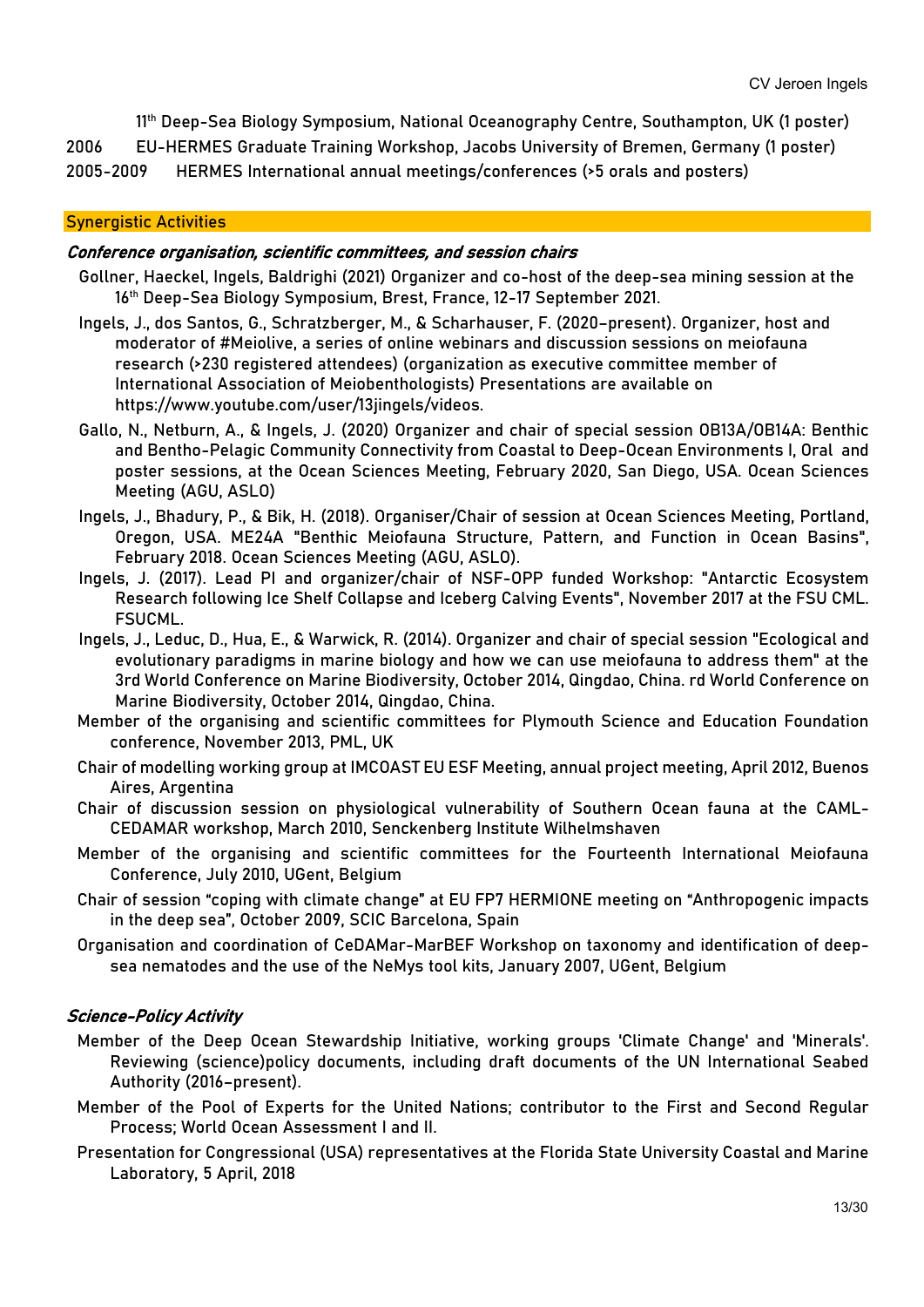- Attended the Parliamentary and Scientific Committee Discussion Meeting on deep-sea mining, December 2013, Parliamentary building, London, UK
- Active member of ICES Working Group on Deep-Water Ecology. Attending yearly meetings to assess evidence of vulnerable marine ecosystems and suggest trawl fisheries closure areas, to discuss other terms of reference (ICES/NAFO), and draft reports and recommendations for the ICES advisory committee (2012-present)
- Participated in the Expert Meeting to develop a series of joint expert review processes to monitor and assess the impacts of ocean acidification on marine and coastal biodiversity, October 2011, Convention of Biological Diversity (UNEP/CBD), Montreal, Canada
- Invited participation in the Belgian Science Policy Scientific workshop with State Oceanic Administration China, June 2012, BESLPO offices, Brussels, Belgium
- Participation and presenting evidence at 2009 and 2010 Science-Policy Panel meetings attended by HERMES and HERMIONE scientists and European Union Directorate General Representatives to communicate policy advice

Attended OCEAN Stewardship forum, June 2008, National Oceanography Centre, Southampton, UK

# Seagoing and field activities

| 2021          | RV Hogarth Gulf of Mexico, September 2021, Funded by Florida Institute of Oceanography<br>and FAMU (Co-Lead PI, student training research cruise)                                                                                                             |
|---------------|---------------------------------------------------------------------------------------------------------------------------------------------------------------------------------------------------------------------------------------------------------------|
| 2021          | Fenholloway and Econfina estuary sampling, small FSUCML boat fleet.                                                                                                                                                                                           |
| 2019          | NOAA OER - HydroSMAC 10-day deep-sea cruise in Gulf of Mexico, Florida Escarpment<br>(RV Point Sur, ROV Global Explorer; in charge of MUC and push coring activities)                                                                                         |
| 2019-present  | Seasonal sediment coring and YSI measurements from small boats for 30-station benthic<br>survey at FSUCML (organized and executed by Dr. Ingels)                                                                                                              |
|               | 2020-present Assistance with field work for Aaron Ridall's doctoral sampling campaigns in Panama City<br>and near the FSUCML (sediment sampling for meiofauna and microplastics)                                                                              |
| 2018-2019     | Field campaigns (#lifeonloggerheads, benthic survey) in Gulf of Mexico. Fortnight of night-<br>time field work surveys during the peak of the loggerhead sea turtle nesting season;<br>patrolling the beach for loggerhead sea turtles and epibiont sampling. |
| 2013-2015     | RV Quest (help with field work for several projects)                                                                                                                                                                                                          |
| 06/2011       | RV Belgica (French Margin - Benthic diversity and functioning along continental slope).<br>Chief scientist - Planning and coordination                                                                                                                        |
| 06/2010       | RV Belgica (Irish Margin - Canyons, Geology/Biology/ROV). Vice chief scientist - Planning<br>and coordination                                                                                                                                                 |
| 05-06/2007    | RV James Cook (Portuguese and Irish margins - Canyons, Geology/ Oceanography/<br>Biology/ROV)                                                                                                                                                                 |
| 06/2006       | RV Belgica (Irish Margin - Canyons, Geology/Biology). Vice chief scientist - Planning and<br>coordination                                                                                                                                                     |
| 04-05/2006    | RV Charles Darwin (Portuguese Margin - Canyons, Geology/ Oceanography/ Biology)                                                                                                                                                                               |
| 07-08/2005    | RV Discovery (Portuguese Margin - Canyons, Geology/ Oceanography/ Biology)                                                                                                                                                                                    |
| 01-04/2005    | ANDEEP3<br>scientific<br>cruise<br><b>RV</b><br>Polarstern<br>(Antarctic<br>on<br>$\blacksquare$<br>deep<br>sea,<br>Geology/Oceanography/Biology)                                                                                                             |
| $2005 - 2012$ | Assistance in numerous sampling campaigns of colleagues on the Belgian coast and at<br>sea                                                                                                                                                                    |
|               | 04/2004-2012 RV Belgica (North Sea - sandbank geology and biology and teaching oceanographic tools).<br>Planning and coordination                                                                                                                             |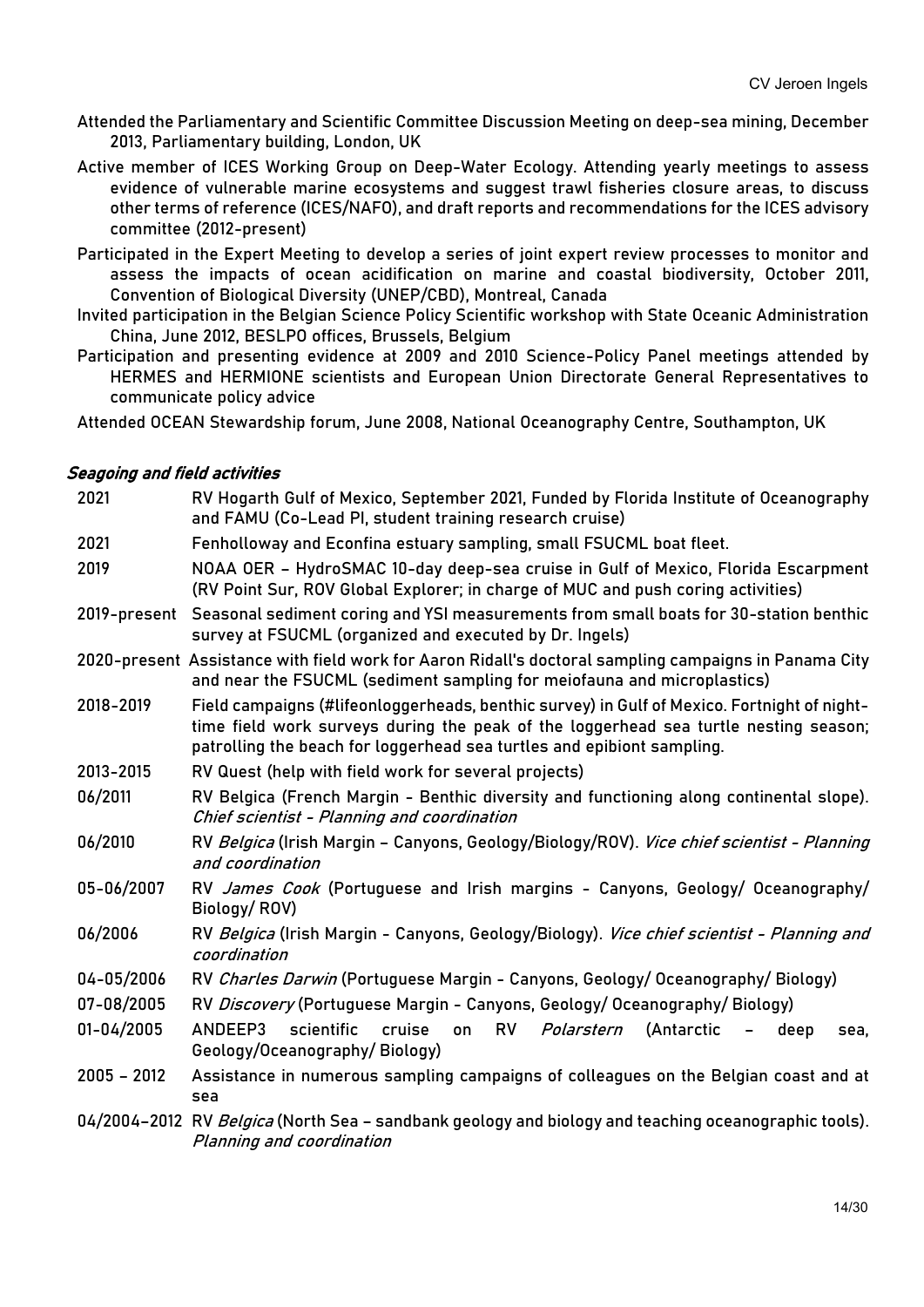Associate Editor for Frontiers in Marine Science (2021-present)

**Contributing Editor** for Marine Ecology Progress Series (2020-present)

Associate Editor section marine nematode taxonomy and ecology, Nematoda, journal of the Brazilian Nematological Society (2014–2018)

Guest Editor for Journal of Experimental Marine Biology and Ecology (special issue on meiofauna, 2016-2017, published in print in 2018), Frontiers in Marine Science (research topic: Anthropogenic disturbances in the deep sea, 2016-2017; Deep-Sea Fisheries and Vulnerable Marine Ecosystems, 2019-2020; Extreme Benthic Communities in the Age of Global Change 2019-2020)

- Peer review (97 submissions reviewed to date) for Science Advances (AAAS), Nature Scientific Reports, Ecology, STOTEN, Environmental Microbiology, Marine Biology Research, Limnology and Oceanography, Progress in Oceanography, Antarctic Environments Portal, Biodiversity Data Journal, Deep-Sea Research I and Deep-Sea Research II, Marine Ecology – Progress Series, Marine Biology, Marine Biodiversity, Bulletin of Marine Science, the ISME journal, Aquatic Ecology, Journal of Experimental Marine Biology and Ecology, Marine Environmental Research, Continental Shelf Research, Molecular Ecology Resources, Polar Biology, Ecological Indicators, Cahiers de Biologie Marin, Biogeosciences, PLoS ONE, Helgoland Marine Research, Systematics and Biodiversity, Nematology, Marine Ecology-An Evolutionary Perspective, Biological Oceanography of the Baltic Sea, Journal of the Marine Biological Association UK.
- Grant reviewer for National Science Foundation (2020); SeaGrant Maryland (2019); National Environmental Research Council, NERC, UK (2018, 2019); Fonds de la Recherche Scientifique – FNRS (2014-2016, 2018, 2020); Eurofleets (2014,2019); Research Foundation – Flanders (FWO, 2017); Polish Academy of Sciences (PAN, 2016), National Science Centre Poland (2017).

# PhD examiner for

- Joan Manel Alfaro Lucas (2019) Influence of hydrothermal activity and substrate on faunal colonization processes in the deep sea, L'Universite de Bretagne Occidentale, Comue Universite Bretagne Loire, Unite de researche: Unite Etude des Ecosystemes Profond (EEP) au laboratoire LEP (Ifremer).
- D Apolonio Silva de Oliveira (2017) "Biodiversity and connectivity of the nematofauna for sustainable management of exploited macroalgal communities along the Brazilian coast", Federal University of Pernambuco, Recife, Brazil & Gent University
- M Taheri (2016) "The effect of oxygen stress (hypoxia and anoxia) on free-living marine nematodes in coastal ecosystems", Gent University
- Laetitia Gunton (2015) "Deep-sea macrofaunal biodiversity of the Whittard Canyon (NE Atlantic) University of Southampton
- E Pape (2012-2013) "Diversity and function of free-living marine nematodes in the Mediterranean Sea" Ghent University
- NX Quang (2012) "The ecology of free-living marine nematodes of the Mekong estuaries, Vietnam" Ghent **University**

#### Outreach

Regular presentations on research at the Florida State University Coastal and Marine Laboratory (general public, trustee members, school children, lecture series, science panels) or nearby learning institutes or science festivals (USF College of Marine Science, Thomasville University, Tallahassee School of Math and Sciences, FSU Osher Life Long Learning Institute, Conservation Lecture Series at FSUCML, McClay Middle School Tallahassee, Gilchrist Elementary, Wakulla High, Wakulla Elementary, Cornerstone Learning Community, Tallahassee School of Arts and Sciences, local home-schooling communities)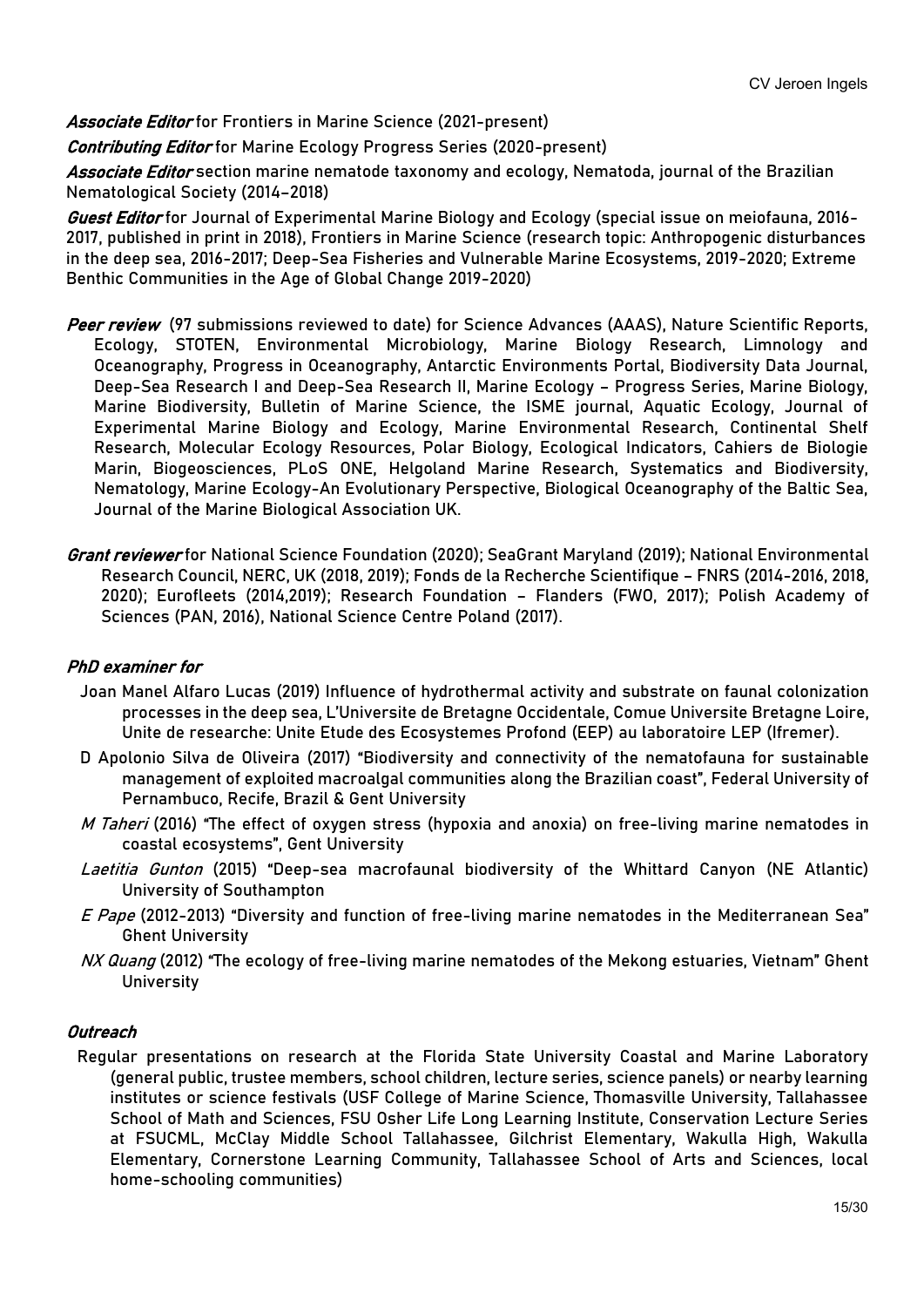- Organizing K12 outreach activities in North Florida (Wakulla, Franklin, Leon County) termed Polar Academy in the framework of NSF-funded workshop activities (in collaboration with FSU school outreach program and POLAR ICE – Polar Literacy initiative).
- Organizing and assisting press releases for major articles and web, magazine and radio coverage (e.g. theconversation.com; Voice of Russia, Knack, etc. achieving exposure to 100,000s)
- Newsletter contributions (e.g. Belgian Science Policy news magazine, Newsletters for projects such as EU FP7 HERMIONE, and EU FP6 HERMES)
- Social media outreach to disseminate and reach out to scientific community and general public. I am administrator of several professional and personal social media accounts, totalling >11,600 followers on Facebook and >6,500 followers on twitter; reaching 1000s of people each week with marine biology news.
- I have been involved in several exhibitions of pictures from research campaigns to the general public; sometimes these are part of science-orientated initiatives, sometimes private to a layman audience (e.g."Life of a marine scientist on an Antarctic campaign" - General public photograph expositions
- I have been involved in teaching Ocean and Earth science to secondary school pupils, as part of project initiatives as well as through providing outreach sessions via personal school contacts (e.g. Antarctic and Deep-Sea Exploration)
- Organizing and conducting public exhibitions and information sessions on marine biology (e.g. Night of the Researcher)

# Professional affiliations

Exec. Committee of the International Association of Meiobenthologists (IAM): help organizing events such as triennial conference, responsible outreach and social media development within the organization, bringing the global community together through various media including FB, SLACK, twitter, etc, International Association of Meiobenthologists (2019–present)

Member of the Deep-Sea Biological Society

Member of the Deep Ocean Stewardship Initiative, working groups on 'Climate Change' and 'Minerals'

Association for the Sciences of Limnology and Oceanography

ICES working group on deep-water ecology (BE, UK, ICES WG DEC)

#### **Other publications**

# Published datasets (available via data depository on [www.pangaea.de](http://www.pangaea.de/) or OBIS DEEP SEA <http://ipt.iobis.org/obis-deepsea/>)

- 1. OBIS data : Nematode genera abundance from Portuguese canyons HERMES HERMIONE (2,550 records – 162 taxa ; Resource ID : 4454 ; Provider ID : 557 ; OBIS Node ID : 22) <https://obis.org/dataset/8a93d04d-ad46-439a-b264-6aa4bdf4eeb4>
- 2. Meadows, A S; Ingels, J; Widdicombe, S; Hale, R; Rundle, S (2015): Effects of elevated CO2 and temperature on an intertidal meiobenthic community. Dataset #859078. 10.1594/PANGAEA.859078
- 3. Ingels, J; Billett, D; Kiriakoulakis, K et al. (2011): Nematodes and meiofauna in sediments obtained from RRS Charles Darwin cruise CD179, Portuguese continental margin. doi:10.1594/PANGAEA.776657
- 4. Ingels, J; Kiriakoulakis, K; Wolff, GA et al. (2009): Nematodes and meiofauna in sediments obtained from RRS Discovery cruise D297, Portuguese continental margin. doi:10.1594/PANGAEA.776603
- 5. Ingels, J; Tchesunov, A; Vanreusel, A (2011): Nematodes and meiofauna in sediments obtained during Belgica cruise BG06/13, north-east Atlantic. doi:10.1594/PANGAEA.776718
- 6. Ingels, J; Billett, D; Van Gaever, S et al. (2011): Results from field observations and in situ 13C feeding experiments in the Nazaré Canyon conducted during RRS James Cook 10 cruise Leg 2. doi:10.1594/PANGAEA.777061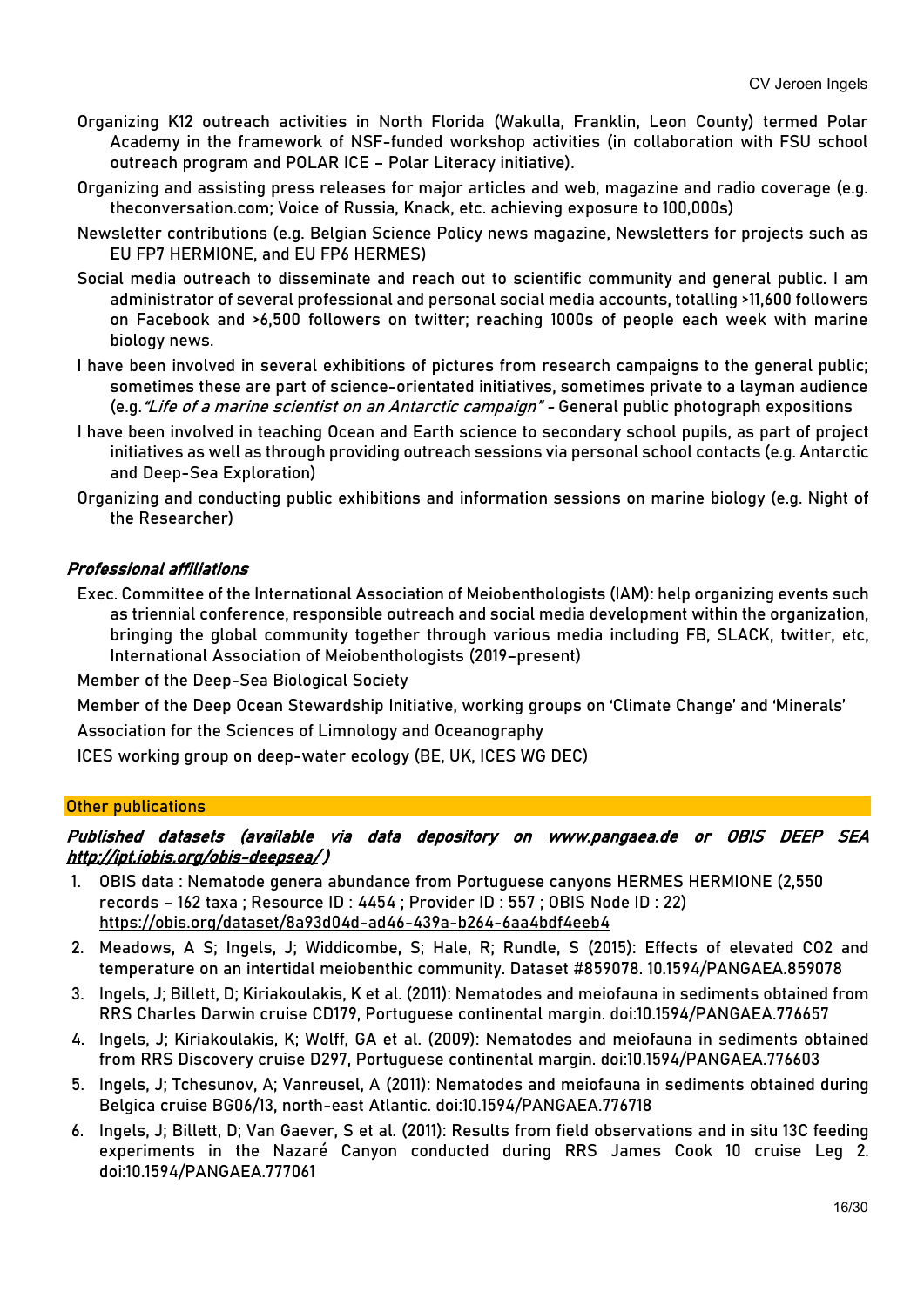- 7. Van Rooij, D; De Mol, L; Ingels, J et al. (2012): Seismic reflection data from BELGICA cruise BG10/17b with links to NAV and SEG files. doi:10.1594/PANGAEA.773403
- 8. Van Rooij, D; De Mol, L; Ingels, J et al. (2012): ROV track data from BELGICA cruise BG10/17b with links to NAV files. doi:10.1594/PANGAEA.773441
- 9. Ingels, J; Billett, D; Kiriakoulakis, K et al. (2011): Meiofaunal abundance in sediments obtained during RRS Charles Darwin cruise CD179. doi:10.1594/PANGAEA.776655
- 10. Ingels, J; Tchesunov, A; Vanreusel, A (2011): Meiofaunal abundance in sediments obtained during Belgica cruise BG06/13, Gollum Channels and Whittard Canyon. doi:10.1594/PANGAEA.776717
- 11. Ingels, J; Kiriakoulakis, K; Wolff, GA et al. (2009): Meiofaunal abundance in sediments obtained during RRS Discovery cruise D297. doi:10.1594/PANGAEA.776601
- 12. Ingels, J; Kiriakoulakis, K; Wolff, GA et al. (2009): Nematode abundance in sediments obtained during RRS Discovery cruise D297. doi:10.1594/PANGAEA.776602
- 13. Ingels, J; Billett, D; Kiriakoulakis, K et al. (2011): Nematode abundance in sediments obtained during RRS Charles Darwin cruise CD179.doi:10.1594/PANGAEA.776656
- 14. Ingels, J; Tchesunov, A; Vanreusel, A (2011): Nematode abundance in sediments obtained during the Belgica cruise BG06/13, Gollum Channels and Whittard Canyon. doi:10.1594/PANGAEA.776716
- 15. Ingels, J; Billett, D; Van Gaever, S et al. (2011): Sediment 13C isotope values from in situ feeding experiments in the Nazare Canyon conducted with sediments from ROV push-core JC10-95-PUC03. doi:10.1594/PANGAEA.777059
- 16. Ingels, J; Billett, D; Van Gaever, S et al. (2011): Sediment 13C isotope values from in situ feeding experiments in the Nazare Canyon conducted with sediments from ROV push-core JC10-95-PUC02. doi:10.1594/PANGAEA.777058
- 17. Ingels, J; Billett, D; Van Gaever, S et al. (2011): Sediment 13C isotope values from in situ feeding experiments in the Nazare Canyon conducted with sediments from ROV push-core JC10-95-PUC09. doi:10.1594/PANGAEA.777060
- 18. Ingels, J; Billett, D; Van Gaever, S et al. (2011): Nematode 13C isotope values from in situ feeding experiments in the Nazare Canyon conducted with sediments from ROV push-core JC10-112-PUC06. doi:10.1594/PANGAEA.777043
- 19. Ingels, J; Billett, D; Van Gaever, S et al. (2011): Nematode 13C isotope values from in situ feeding experiments in the Nazare Canyon conducted with sediments from ROV push-core JC10-112-PUC07. doi:10.1594/PANGAEA.777044
- 20. Ingels, J; Billett, D; Van Gaever, S et al. (2011): Nematode 13C isotope values from in situ feeding experiments in the Nazare Canyon conducted with sediments from ROV push-core JC10-112-PUC08. doi:10.1594/PANGAEA.777045
- 21. Ingels, J; Billett, D; Van Gaever, S et al. (2011): Nematode 13C isotope values from in situ feeding experiments in the Nazare Canyon conducted with sediments from ROV push-core JC10-131-PUC03. doi:10.1594/PANGAEA.777046
- 22. Ingels, J; Billett, D; Van Gaever, S et al. (2011): Nematode 13C isotope values from in situ feeding experiments in the Nazare Canyon conducted with sediments from ROV push-core JC10-131-PUC06. doi:10.1594/PANGAEA.777048
- 23. Ingels, J; Billett, D; Van Gaever, S et al. (2011): Nematode 13C isotope values from in situ feeding experiments in the Nazare Canyon conducted with sediments from ROV push-core JC10-131-PUC05. doi:10.1594/PANGAEA.777047
- 24. Ingels, J; Billett, D; Van Gaever, S et al. (2011): Nematode 13C isotope values from in situ feeding experiments in the Nazare Canyon conducted with sediments from ROV push-core JC10-131-PUC09. doi:10.1594/PANGAEA.777049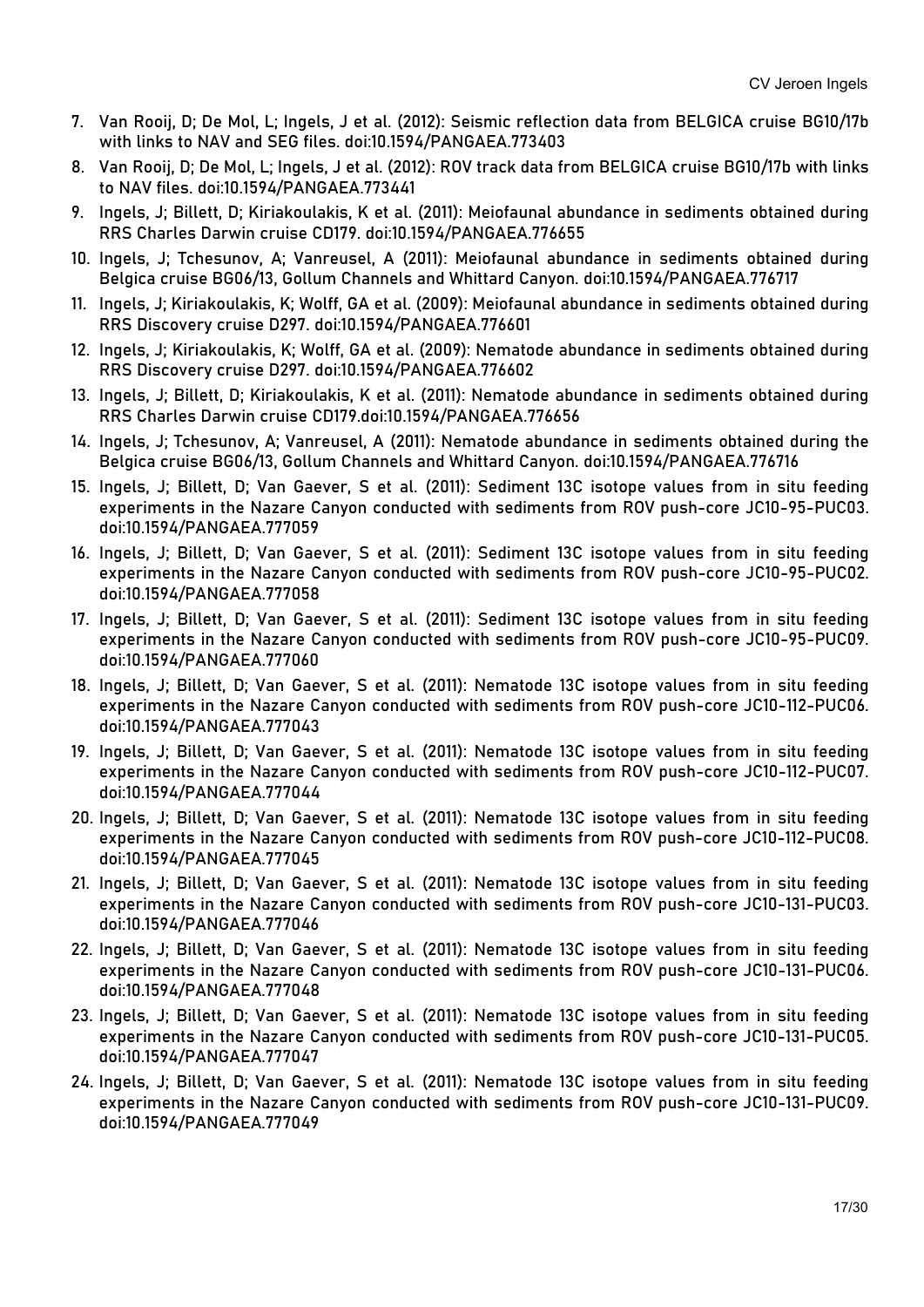- 25. Ingels, J; Billett, D; Van Gaever, S et al. (2011): Nematode 13C isotope values from in situ feeding experiments in the Nazare Canyon conducted with sediments from ROV push-core JC10-95-PUC10. doi:10.1594/PANGAEA.777050
- 26. Ingels, J; Billett, D; Van Gaever, S et al. (2011): Nematode 13C isotope values from in situ feeding experiments in the Nazare Canyon conducted with sediments from ROV push-core JC10-95-PUC12. doi:10.1594/PANGAEA.777053
- 27. Ingels, J; Billett, D; Van Gaever, S et al. (2011): Nematode 13C isotope values from in situ feeding experiments in the Nazare Canyon conducted with sediments from ROV push-core JC10-95-PUC11. doi:10.1594/PANGAEA.777052
- 28. Ingels, J; Billett, D; Van Gaever, S et al. (2011): Nematode 13C isotope values from in situ feeding experiments in the Nazare Canyon conducted with sediments from ROV push-core JC10-95-PUC14. doi:10.1594/PANGAEA.777054
- 29. Ingels, J; Billett, D; Van Gaever, S et al. (2011): Nematode 13C isotope values from in situ feeding experiments in the Nazare Canyon conducted with sediments from ROV push-core JC10-95-PUC18. doi:10.1594/PANGAEA.777057
- 30. Ingels, J; Billett, D; Van Gaever, S et al. (2011): Nematode 13C isotope values from in situ feeding experiments in the Nazare Canyon conducted with sediments from ROV push-core JC10-95-PUC17. doi:10.1594/PANGAEA.777056
- 31. Ingels, J; Billett, D; Van Gaever, S et al. (2011): Nematode 13C isotope values from in situ feeding experiments in the Nazare Canyon conducted with sediments from ROV push-core JC10-95-PUC15. doi:10.1594/PANGAEA.777055
- 32. Ingels, J; Billett, D; Van Gaever, S et al. (2011): Meiofauna densities from in situ feeding experiments in the Nazare Canyon conducted with sediments from ROV push-core JC10-95-PUC02. doi:10.1594/PANGAEA.777034
- 33. Ingels, J; Billett, D; Van Gaever, S et al. (2011): Meiofauna densities from in situ feeding experiments in the Nazare Canyon conducted with sediments from ROV push-core JC10-95-PUC03. doi:10.1594/PANGAEA.777035
- 34. Ingels, J; Billett, D; Van Gaever, S et al. (2011): Meiofauna densities from in situ feeding experiments in the Nazare Canyon conducted with sediments from ROV push-core JC10-95-PUC09. doi:10.1594/PANGAEA.777036
- 35. Ingels, J; Billett, D; Van Gaever, S et al. (2011): Nematode densities from in situ feeding experiments in the Nazare Canyon conducted with sediments from ROV push-core JC10-95-PUC03. doi:10.1594/PANGAEA.777032
- 36. Ingels, J; Billett, D; Van Gaever, S et al. (2011): Nematode densities from in situ feeding experiments in the Nazare Canyon conducted with sediments from ROV push-core JC10-95-PUC02. doi:10.1594/PANGAEA.777030
- 37. Ingels, J; Billett, D; Van Gaever, S et al. (2011): Nematode densities from in situ feeding experiments in the Nazare Canyon conducted with sediments from ROV push-core JC10-95-PUC09. doi:10.1594/PANGAEA.777033

# Online publications

- 1. Deprez T, Steyaert M, Vanaverbeke J, Speybroeck J, Raes M, Derycke S, De Smet G, Ingels J, Vanreusel A, Van Gaever S, Vincx M (2005). NeMys. World Wide Web electronic publication[. www.nemys.ugent.be.](http://www.nemys.ugent.be/)  Version 6/2008.
- 2. Steyaert M, Deprez T, Raes M, Bezerra T, Demesel I, Derycke S, Desmet G, Fonceca G, de Assunção Franco M, Gheskiere T, Hoste E, Ingels J, Moens T, Vanaverbeke J, Van Gaever S, Vanhove S, Vanreusel A, Verschelde D, Vincx M (2005). Electronic Key to the free-living marine Nematodes. World Wide Web electronic publication. www.nemys.ugent.be. 09/2005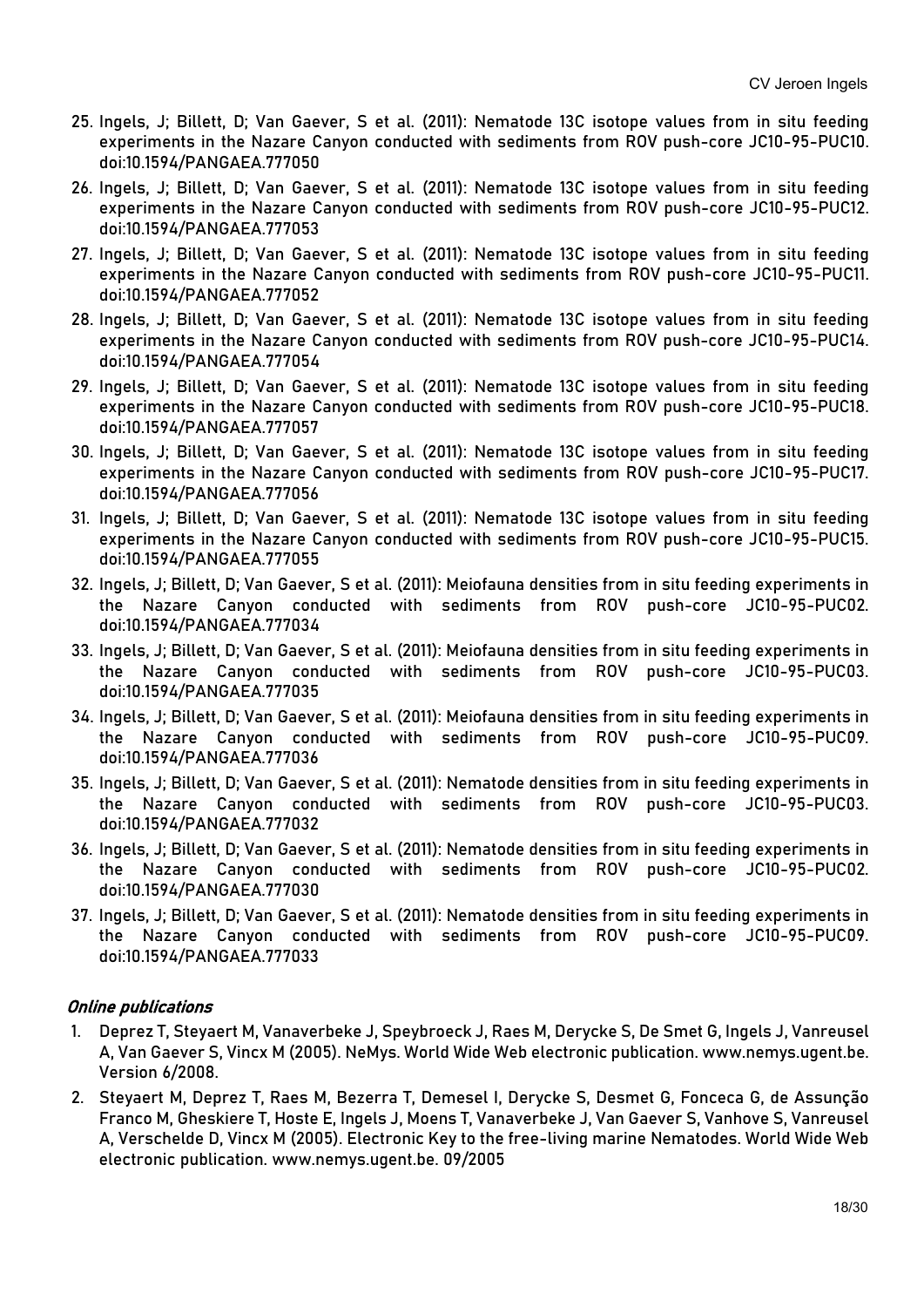## Abstracts, presentations, reports, and popular science articles

#### 2022

- 1. Charrier, B.R., J. Ingels, and S.L. Mincks. Meiofaunal- and macrofaunal-sized nematode community composition and functioning in Pacific Arctic shelf sediments. Presented by Charrier at the Alaska Marine Science Symposium, 24-27 January, Anchorage, Alaska (Virtual)
- 2. Ingels J, et al. Meiofauna community biodiversity and ecology in the NORI-D License Area for Deep-Sea Mining Exploration, Clarion Clipperton Fracture Zone, Pacific. Presented at NORI Environmental Baseline Workshop, 8-9 Feb 2022, Natural History Museum London, UK (Virtual).

## 2021

- 1. Ingels et al (2021) Assessing model-predicted hydrodynamic disturbance using meiofauna and nematodes community metrics – a case study from the deep Florida Escarpment in the Gulf of Mexico. Presented at the 16<sup>th</sup> Deep-Sea Biology Symposium, Brest, France, 12-17 September 2021.
- 2. Ingels J (2021) Spoonbill Career Panel presentation and discussion with high schoolers and teachers, March 2021, as part of the National Science Bowl
- 3. Fuentes M, Ingels J, Silver-Gorges I (2021, February) Life on Loggerheads. Presentation at the 2021 Marine Turtle Permit Holders Meeting
- 4. Ingels J (2021, January) Meiofauna Matters: Ecosystem Roles and Drivers of Meiobenthic Communities. Presented for Thomasville University Lecture Series
- 5. Baldrighi & Ingels (2021) NORI D Campaign 5A: A dive in the deep-se benthic biodiversity of the Clarion Clipperton Zone of the Pacific Ocean. Psammonalia, The Newsletter of the International Association of Meiobenthologists, 173, 7-8.
- 6. Ingels (2021). Deep-Sea Mining Session at the 16th Deep-Sea Biology Symposium! Submit your work! Psammonalia, The Newsletter of the International Association of Meiobenthologists, 173, 3.

- 7. Ingels, J., Valdes, Y., Pontes, L., Silva, A., Neres, P., Correa, G., Silver-Gorges, I., Fuentes, M., Gillis, A., Hooper, L., Ware, M., O'Reilly, C., Bergman, Q., Danyuk, J., Sanchez Zarate, S., Acevedo Natale, L., & dos Santos, G. (presented 2020, December). Loggerhead Sea Turtles Are Meiofauna Abundance and Biodiversity Hotspots. Presentation at 5th World Conference on Marine Biodiversity, WCMB - host University of Auckland, New Zealand, Auckland, NZ. (International) Retrieved from<https://youtu.be/YiLS7yUZTrM>
- 8. Brooke, S., Ingels, J. O. G., Baco-Taylor, A., Morey, S., Poti, M., & Winship, A. (2020). Combining habitat suitability and physical oceanography for targeted discovery of new benthic communities on the west Florida slope (Cruise Report for NA180AR0110285, RV Point Sur cruise PS20-08). NOAA, FSUCML.
- 9. Ingels, J., Ridall, A., & Sharma, J. (2020). Book Review: 'Guide to the identification of marine meiofauna' Andreas Schmidt-Rhaesa (editor), Verlag Dr. Friedrich Pfeil 2020, 617 pages. Psammonalia, The Newsletter of the International Association of Meiobenthologists, 172, 11-12.
- 10. Ingels, J (2020). Meiofauna: turtleback riding around the world! Psammonalia, The Newsletter of the International Association of Meiobenthologists, 172, 16.
- 11. Ingels, J., Schratzberger, M., Santos, G., & Scharhauser, F. (2020). Meiolive bringing meiofauna research to life across the world. Psammonalia, The Newsletter of the International Association of Meiobenthologists, 172, 3-6.
- 12. Ingels, J (2020). Connecting Meiobenthologists around the world. IAM SLACK Workspace. Psammonalia, The Newsletter of the International Association of Meiobenthologists, 171, 16.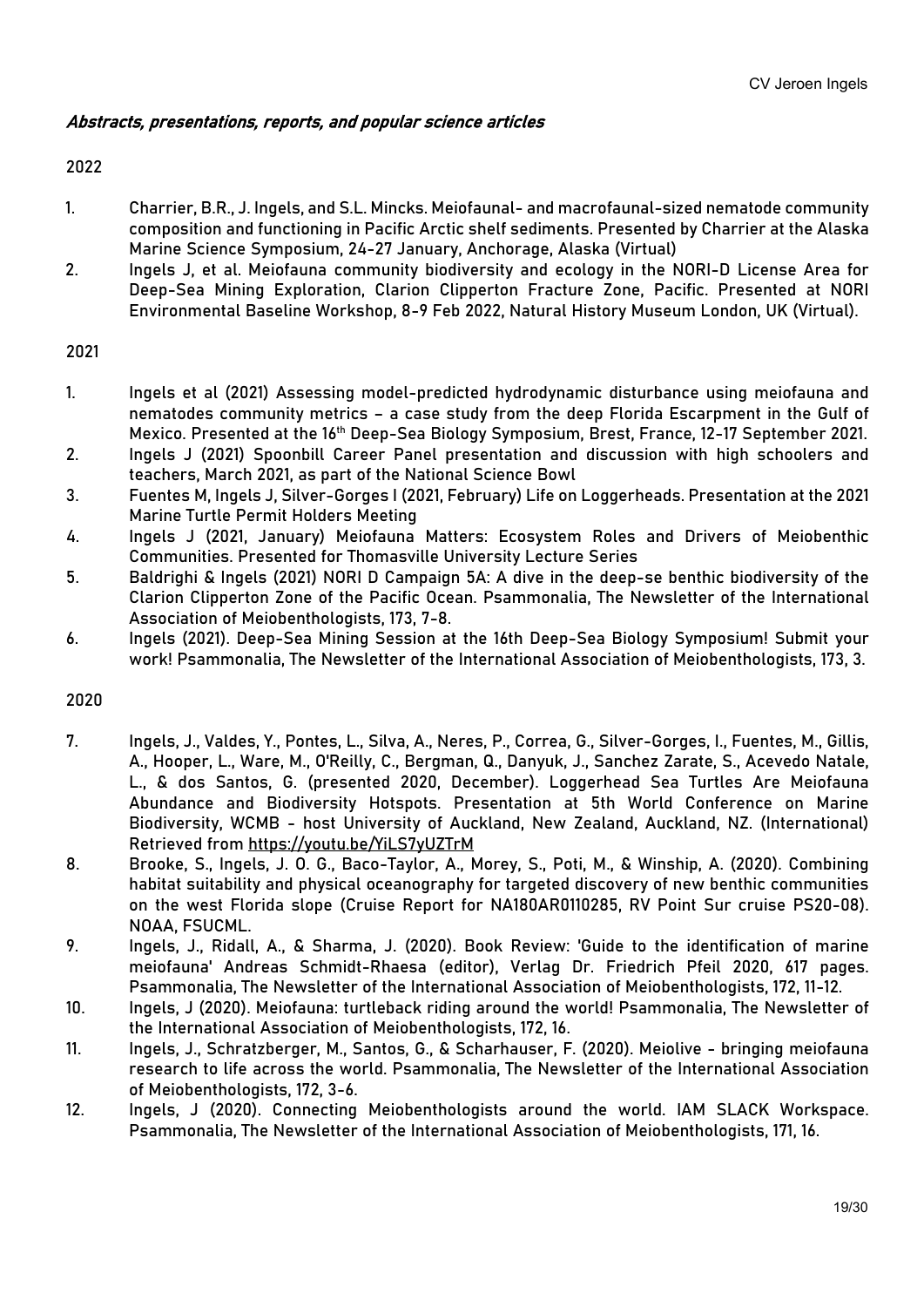- 13. Ingels, J (2020). Connecting Meiobenthologists around the world. IAM: How we can connect with the meiofauna community. Psammonalia, The Newsletter of the International Association of Meiobenthologists, 171, 16.
- 14. Ingels, J., Soto, E., Quiroga, E., Seig, C., Horacek, J., Catalan, N., Romero, J., & Lindsay, D. (2020, January) Expeditions: Deep-sea soft-bottom benthic communities: exploring biogeography and genetic connectivity of SE Pacific Seamounts. Psammonalia, The Newsletter of the International Association of Meiobenthologists, 171, 13.
- 15. Ingels, J. (2020) New IAM Executive Committee Officers. Psammonalia, The Newsletter of the International Association of Meiobenthologists, 171, 3-4.
- 16. Ingels, J. (2020) Remembering: Howard Platt (obituary). Psammonalia, The Newsletter of the International Association of Meiobenthologists, 171, 21.
- 17. Ingels, J., Brooke, S., & Baco-Taylor, A. (2020) The Hydrodynamics and Habitat Suitability for Meiofauna And Corals (HydroSMAC) Mission. Psammonalia, The Newsletter of the International Association of Meiobenthologists, 171, 14-15.
- 18. Ingels, J. (2020). Upcoming Conference and Seminars Ocean Sciences Meeting 2020. Psammonalia, The Newsletter of the International Association of Meiobenthologists, 171, 5. Retrieved from http://www.meiofauna.org/psamieall/p171.pdf
- 19. Soto, E., Quiroga, E., Ingels, J., Seid, C., Horacek, J., Catalan, N., Romero, J., & Lindsay, D. (2020, January). First results of the Project "Deep-sea soft-bottom benthic communities: Exploring biogeography and genetic connectivity of southeast Pacific Seamounts". Deep-Sea Life (INDEEP, DOSI, DSBS collaborative publication), 14, 21-23.
- 20. XL Marine Science Conference in Punta Arena Soto E, Quiroga E, Ingels J, Seid C, Horacek J, Romero J, Catalan N, Dhugal L, Rouse G (presented May 2020) Avances en el conocimiento de ecosistemas bentónicos sedimentarios profundos asociados a montes submarinos y la fosa de Atacama en el Pacífico sudeste. XL Congreso de Sciencias del Mar 2020, Punta Arenas, Chile
- 21. ICES, Robson, L., Albrecht, O. A., Beazly, L., Braga-Henriques, A., Cardenas, P., Carreiro-Silva, M., Colaco, A., Fomin, K., Golding, N., Howell, K., Ingels, J., Kazanidis, G., Kenchington, E., Manushyn, I., Menot, L., Metaxas, A., Mortensen, P., Olafsdottir, S., et al. (2020). Report of the ICES/NAFO Joint Working Group on Deep-water Ecology (WGDEC). ICES Scientific Reports. 2:62. 171 pp. http://doi.org/10.17895/ices.pub.6095
- 22. Horacek, H., & Ingels, J. (presented 2020, February). Community Composition of Deep Sea Meiofauna in the Atacama Trench and Pacific Seamounts. Poster presentation at Ocean Sciences Meeting 2020, AGU/ASLO, San Diego, USA. (International) <https://agu.confex.com/agu/osm20/meetingapp.cgi/Paper/651024>
- 23. Zeppilli, D., & Ingels, J. O. G. (presented 2020, February). Extreme marine nematodes towards the comprehension of origin and evolution of life in our changing Planet. Poster presentation at Ocean Sciences Meeting 2020, AGU/ASLO, San Diego, USA. (International) <https://agu.confex.com/agu/osm20/prelim.cgi/Paper/645839>
- 24. Dos Santos, G., Vazquez, Y., Pontes, L., Silver-Gorges, I., Silva, A., Bergman, Q., Fuentes, M., Zarate, S., & Ingels, J. O. G. (presented 2020, February). Meiofauna life on loggerhead and hawksbill sea turtles. Presentation at Ocean Sciences Meeting 2020, AGU/ASLO, San Diego, USA. (International)<https://agu.confex.com/agu/osm20/prelim.cgi/Paper/650822>
- 25. Ingels, J. O. G., & Zeppilli, D. (presented 2020, February). Why can nematode-prokaryotic symbioses be associated with deep-sea hotspots? Poster presentation at Ocean Sciences Meeting 2020, AGU/ASLO, San Diego, USA. (International) <https://agu.confex.com/agu/osm20/meetingapp.cgi/Paper/646532>
- 26. Ingels, J. (presented 2020, February). Meiofauna methodologies in monitoring meiofauna from the abyssal poly-metallic nodule fields in the Pacific Clarion Clipperton Fracture Zone. In DeepGreen (Chair), DeepGreen. Presentation at the meeting of DeepGreen, San Diego, USA. (International)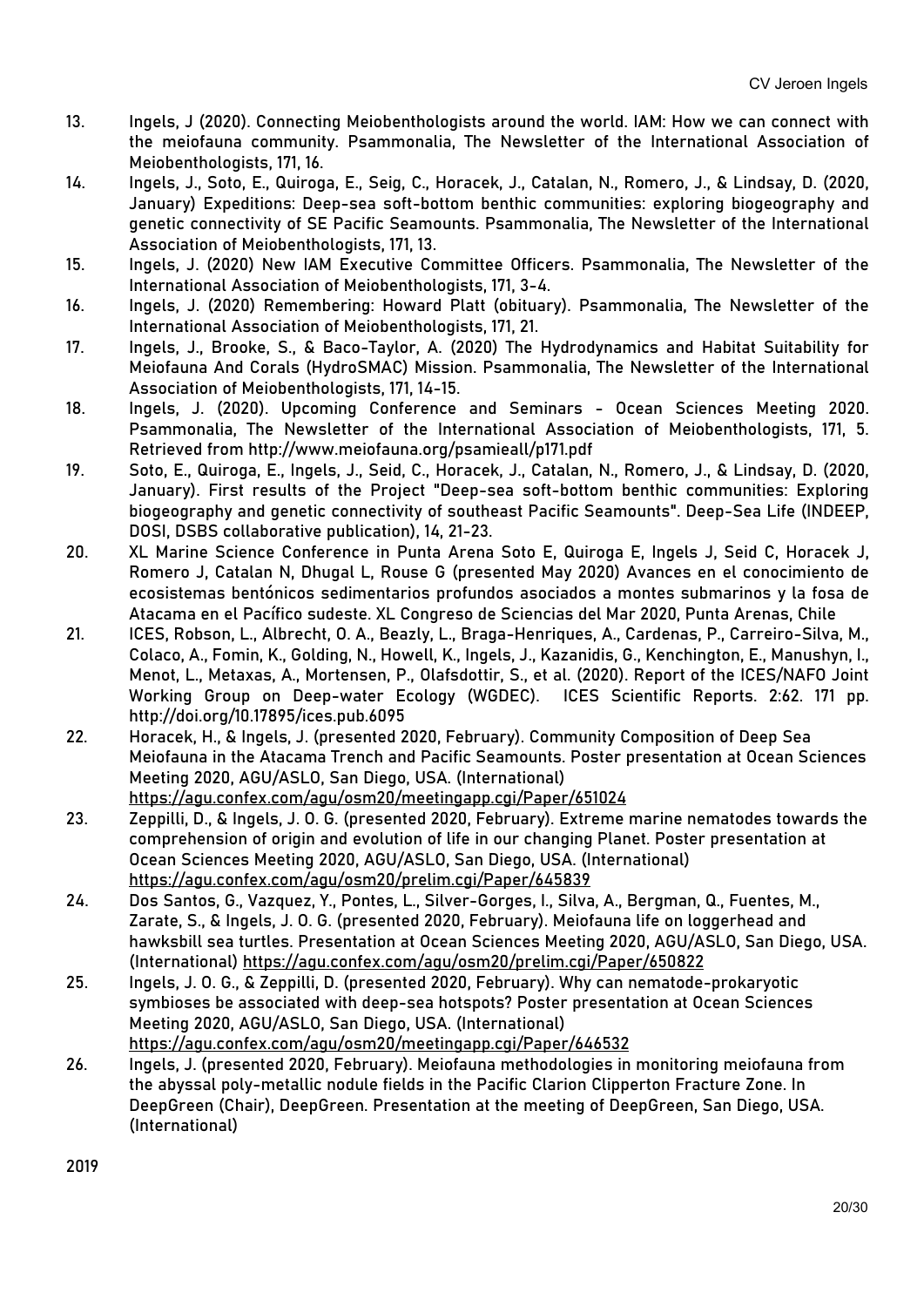- 27. Ingels, J. (2019) Deep and shallow water exploration, impacts, and searching for associations. Seminar presented at IFREMER, Brest. (National)
- 28. Ingels, J. (presented July 2019). Not just scratching the surface Adding deep-sea meiofauna to the bigger picture. Invited keynote presentation given at Seventeenth International Meiofauna Conference, International Association of Meiobenthologists, Evora, Portugal. (International) <http://www.seventimco.uevora.pt/book.pdf>
- 29. Dos Santos, G., Pontes, L., Silva, A., Gorges, I., Bergman, Q., Vazquez, Y., Fuentes, M., Zarate, S., Ingels, J. (presented July 2019). Meiofauna life on loggerhead and hawksbill sea turtles. Presentation at the Seventeenth International Meiofauna Conference, Evora, Portugal (International) Retrieved from<http://www.seventimco.uevora.pt/book.pdf>
- 30. Landers, S.C., Bassham, R., Miller, J.M., Ingels, J., Sanchez, N., Sorensen, M. (presented July 2019) Kinorhynch diversity on the Alabama coast. Presentation at the Seventeenth International Meiofauna Conference, Evora, Portugal (International) Retrieved from <http://www.seventimco.uevora.pt/book.pdf>
- 31. Ingels, J. (2019, April). Meiofauna Matters: Ecosystem Roles and Drivers of Meiobenthic Communities. Delivered at University of Florida, Fisheries and Aquatic Sciences Seminar, University of Florida, Gainesville. (Regional)
- 32. Neira, C., Ingels, J., Mendoza, G., Hernandez-Lopez, E., & Levin, L. (2019, February). Distribution of Meiofauna in Bathyal Sediments Influenced by the Oxygen Minimum Zone Off Costa Rica. PSAMMONALIA - Newsletter of the International Association of Meiobenthologists, 170, 16-17.
- 33. Ingels, J. (2019, February). Exploration of the deep Eastern Gulf of Mexico using meiofauna to assess benthic community drivers and effects of variable hydrodynamic regimes. PSAMMONALIA - Newsletter of the International Association of Meiobenthologists, 170, 12-13.
- 34. Ingels, J., Pereira, L. P., Cavalcante, A. S., Valdes Vazquez, Y., Silver-Gorges, I., Fuentes, M., & Santos, G. (2019, February). Life on Loggerheads: an integrated epibiosis study to assess foraging behavior, reproductive success, and habitats of Northern Gulf of Mexico loggerheads nesting at St. George Island. PSAMMONALIA - Newsletter of the International Association of Meiobenthologists, 170, 14-1

- 35. Ingels J, Brooke S, Baco-Taylor A, Morey SL (2018) Exploration of the deep Eastern Gulf of Mexico. Deep-Sea Life 12, 13-14.
- 36. Neira C, Ingels J, Mendoza G, Hernandez-Lopez E, Levon LA (2018) Distribution of Meiofauna in Bathyal Sediments Influenced by the Oxygen Minimum Zone off Costa Rica. Deep-Sea Life 12, p50.
- 37. Soto E, Quironga E (2018) Deep-Sea soft-bottom benthic communities: Exploring biogeography and genetic connectivity of southeast Pacific Seamounts (collaborative project). Deep-Sea Life 12, p10.
- 38. Ingels, Allcock L, Bourque JR, Demopoulos AWJ, Kiriakoulakis K, Martin D, Robertson CM, Roman S, Rueggeberg A, Vanreusel A, Wolff G (2018) The curious tale of Astomonema in the deep sea – a chemosynthetic worm feeling at home in high-deposition heterotrophic sediments. Deep-Sea Biology Symposium, Monterey, September 2018.<http://dsbs2018.org/abstracts/>
- 39. Ingels J, Stark J, Hua E, Johnstone G (2018) Antarctic Free Ocean CO2 Enrichment Experiment: Meiobenthic community responses to ocean acidification under the ice. Marine Ecosystem Assessment for the Southern Ocean conference, Hobart, Australia, April 2018.
- 40. Ingels J, Aronson R, Smith C, et al. (2018) Antarctic Ecosystem Research Following Ice Shelf Collapse and Iceberg Calving Events. Marine Ecosystem Assessment for the Southern Ocean conference, Hobart, Australia, April 2018.
- 41. Ingels J (2018) Meiofauna Matters the What, Why and How of Tiny Creatures That Live Everywhere on Our Ocean Floor. FSU CML, lecture series, 16 August 2018.
- 42. Ingels J (2018) Meiofauna: the millions of critters underneath your beach feet and what are they doing there? FSU Osher Life Long Learning institute - presentation about meiofauna research at the FSUCML, 19 May 2018.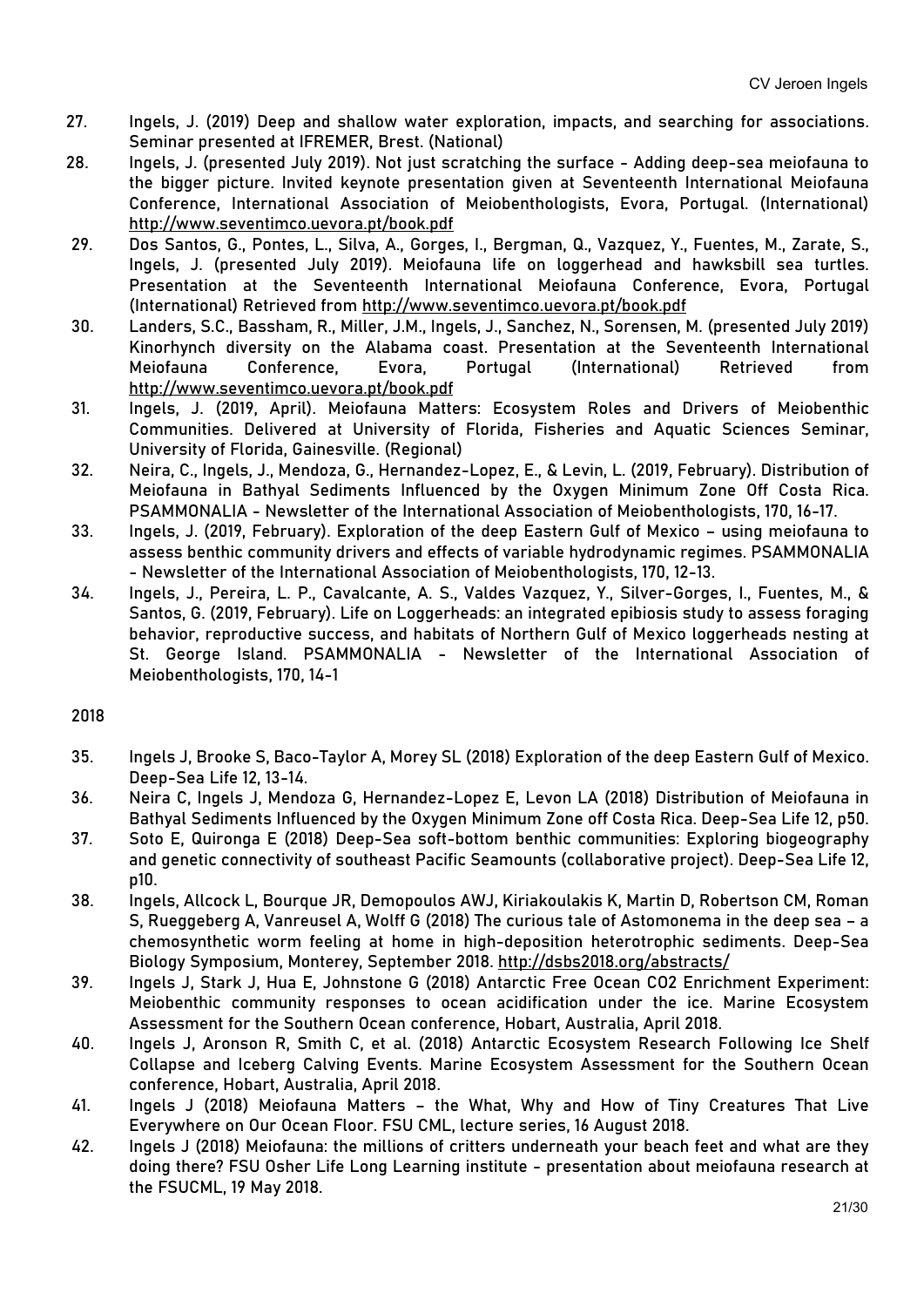- 43. Ingels J (2018) Importance of meiofauna research for healthy oceans. Presentation for USA congressional representatives at the FSU CML, 5 April 2018.
- 44. ICES, J. Albrecht, O. A. Bergstad, T. Blasdale, P. Buhl-Mortensen, K. Fomin, N. Golding, L.-A. Henry, J. Ingels and E. Kenchington (2018). Report of the ICES/NAFO joint working group on deep-water ecology (WGDEC), 5-9 March 2018, Dartmouth, Nova Scotia, Canada. ICES CM 2018/ACOM:26. 126 pp.
- 45. Ingels J (2018) Submarine canyon and channel systems answering questions of scale and disturbance effects on structure and function of infaunal communities. Ocean Sciences Meeting, 11-16 February, Portland, Oregon, USA (book of abstracts, EP53A-08). <https://agu.confex.com/agu/os18/meetingapp.cgi/Paper/311869>
- 46. Neira C, Ingels J, Puritty C, Mendoza G, Hernandez E, Levin LA (2018) Meiofaunal community structure within and beneath the oxygen minimum zone at the Costa Rica Continental Margin. Ocean Sciences Meeting, 11-16 February, Portland, Oregon, USA (presenting author; book of abstracts, ME24A-0925).<https://agu.confex.com/agu/os18/meetingapp.cgi/Paper/311986>

- 47. Schratzberger, M.; Ingels, J (2016) Meiofauna Matters: the roles of meiofauna in benthic ecosystems. Sixteenth International Meiofauna Conference, 3-8 July 2016, Heraklion, Greece. Keynote presentation; Book of abstracts p4.
- [http://isimco.hcmr.gr/uploads/files/isimco\\_book\\_of\\_abstracts\\_2016\\_11\\_01-14\\_54\\_08.pdf](http://isimco.hcmr.gr/uploads/files/isimco_book_of_abstracts_2016_11_01-14_54_08.pdf) 48. Roman, S.; Vanreusel, A.; Ingels, J.; Martin, D. (2016) Nematode community structure along the Blanes submarine canyon. Sixteenth International Meiofauna Conference, 3-8 July 2016, Heraklion, Greece. Poster presentation. Book of abstracts p4. [http://isimco.hcmr.gr/uploads/files/isimco\\_book\\_of\\_abstracts\\_2016\\_11\\_01-14\\_54\\_08.pdf](http://isimco.hcmr.gr/uploads/files/isimco_book_of_abstracts_2016_11_01-14_54_08.pdf)
- 49. Appeltans W, Provoost P, Reed G, Vandepitte L, Baker M, Higgs N, O'Hara T Althaus F, Amon D, Bilan M, Blazewicz M, Borremans C, Bourque J, Brager S, Chapman A, Cobley A, Cunha M, Dahlgren T, Davies A, De Leo F, Dornback M, Horton T, Ingels J, Martini S, Mcveigh D, Olson C, Polanco A, Ramos A, Rastoin E, Ravara A, Riehl T, Roterman C, Sidi MMM (2016). The revival of the deep sea in OBIS. Deep-Sea Life, (8), 24-26. [http://indeep](http://indeep-project.org/indeep/sites/indeep/files/documents/DSL8_Nov_2016_updated.pdf)[project.org/indeep/sites/indeep/files/documents/DSL8\\_Nov\\_2016\\_updated.pdf](http://indeep-project.org/indeep/sites/indeep/files/documents/DSL8_Nov_2016_updated.pdf)

- 50. Ingels et al. "The curious tale of *Astomonema* in the deep sea a chemosynthetic worm feeling at home in submarine canyons" 14th DSBS, Aveiro, 30 Aug – 4 Sept 2015 (Abstract Book)
- 51. Amaro et al. (J Ingels) "The Whittard Canyon a key study example on canyon processes" 14th DSBS, Aveiro, 30 Aug – 4 Sept 2015 (Abstract Book)
- 52. Thurber et al. (J. Ingels) "The Global Freezer Survey: biogeography of benthic deep-sea microbial communities" 14th DSBS, Aveiro, 30 Aug – 4 Sept 2015 (Abstract Book)
- 53. Roman et al. (J. Ingels) "Spatial-temporal patterns of meiofaunal density in the Blanes submarine canyon (NW Mediterranean)" 14th DSBS, Aveiro, 30 Aug – 4 Sept 2015 (Abstract Book)
- 54. Bourque et al. (J. Ingels) "Meiofaunal community structure and function in relation to sediment biogeochemistry and canyon morphology in Baltimore Canyon, USA" 14th DSBS, Aveiro, 30 Aug – 4 Sept 2015 (Abstract Book)
- 55. Neira et al. (Ingels J) "Oxygen Minimum Zone Control of Metazoan Meiofaunal Biodiversity and Community Structure along the Eastern Pacific Margin" 14th DSBS, Aveiro, 30 Aug – 4 Sept 2015 (Abstract Book)
- 56. Sapir et al. (Ingels J) "On methane seeps, worms, and parasitic fungi: microsporidia-infected nematodes reveal another secret of the deep sea" 14th DSBS, Aveiro, 30 Aug – 4 Sept 2015 (Abstract Book)
- 57. Ingels "What are we doing with meiofauna at PML" Light bites session 30 July 2015
- 58. Ingels et al. "Deep-Sea Research at PML" for the SAC MEB break-out session 28 July 2015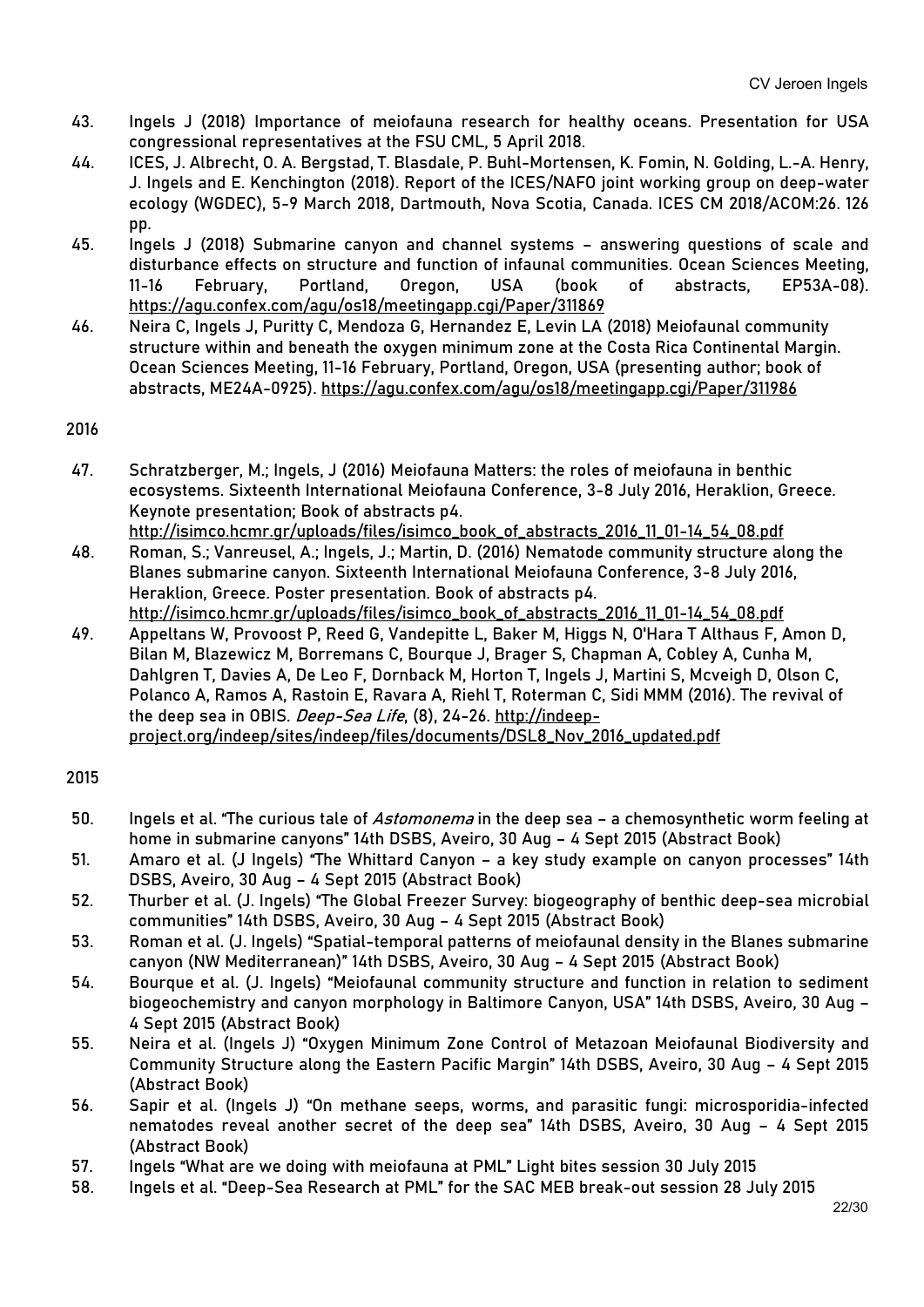- 59. ICES (2015). Report of the ICES/NAFO Joint Working Group on Deep-water Ecology (WGDEC), 16- 20 February 2015, Horta, Azores, Portugal. ICES CM 2014/ACOM. 27: 113pp.
- 60. Bourque JR, Demopoulos AW, Stamler KM, Robertson CM, Mienis F, Duineveld G, Ingels J (2015) Meiofaunal community structure and function in relation to sediment biogeochemistry in Baltimore Canyon, USA. ASLO meeting 2015 (Aquatic Sciences: Global and Regional Perspectives – North meets South), Granada, Spain, 23-27 February 2015. (poster presentation #429 in session 110 on 26/2/2015

- 61. Ingels J, Dashfield S, Widdicombe S, Stahl H, Blackford J, Somerfield PJ, Beesly A, McNeill L (2014) Meiobenthic response to CO2 release in shallow-water sediments – implications for benthic diversity and ecosystem functioning and the role of meiobenthos as bioindicators. World Conference on Marine Biodiversity, Qingdao, China, 12-16 October 2014. (oral presentation)
- 62. Sapir A, Dillman AR, Grupe B, Ingels J, Connon SA, Mundo-Ocampo M, Levin LA, Baldwin JG, Orphan VJ, Sternberg PW (2014) On methane seeps, worms, and microsporidia parasitic funginematodes revealing another secret of the deep sea. World Conference on Marine Biodiversity, Qingdao, China, 12-16 October 2014. (poster presentation)
- 63. Ingels J (2014) Marine meiofauna in a changing environment using experiments to understand marine ecosystem function. Invited lecture at Nanjing University China, 9 October 2014
- 64. Ingels, J., Dashfield, S., Widdicombe, S., Stahl, H., Blackford, J., Somerfield, P., & Meadows, A. (presented 2014, November). Meiofaunal response to CO2 release and Ocean Acidification in marine sediments – implications for benthic diversity and ecosystem functioning and the role of meiobenthos as bioindicators. Presentation at 1st International Ocean Acidification Workshop for ECOACID, KIOST, South Korea, KIOST, Ansan, Korea. (International)
- 65. Ingels J, Thurber AR (2014) Before we plunder the deep ocean further, we must take stock of what could be lost. Theconversation.com. 31 July 2014 (https://theconversation.com/before-weplunder-the-deep-ocean-further-we-must-take-stock-of-what-could-be-lost-29916)
- 66. ICES (2014). Report of the ICES/NAFO Joint Working Group on Deep-water Ecology (WGDEC), 24– 28 February 2014, Copenhagen, Denmark. ICES CM 2014/ACOM. 29: 70pp.
- 67. Ingels J, Dashfield S, Widdicombe S, Stahl H, Blackford J, Tait K, Somerfield P, Beesly A, Findlay HS, McNeill L (2014) Meio- and micro-benthic response to CO2 release in coastal sediments: investigating impacts of potential leakage in CCS systems. Ocean Sciences Meeting, Honolulu, Hawaii, USA, 24-28 February 2014.

- 68. Ingels J (2013) "IAM on FB, access to411 A3 or 2M2H" or "The International Association of Meiobenthologists on Facebook, access to information anytime, anywhere, anyplace or too much to handle". Psammonalia, the Newsletter of the International Association of Meiobenthologists, Issue 160, December 2013, p8-10.
- 69. Sapir A, Dillman AR, Grupe B, Ingels J, Connon SA, Mundo-Ocampo M, Levin Lam Baldwin JG, Orphan VJ, Sternberg PW (2013) On methane seeps, worms, and microsporidia parasitic funginematodes revealing another secret of the deep sea. Poster Presentation at Plymouth Marine Science and Education Foundation "Making Waves 2013" Conference. Marine Matters Centre Plymouth Marine Laboratory 28 November 2013. Book of abstracts p22.
- 70. Ingels J, Dashfield S, Widdicombe S, Stahl H, Blackford J (2013) Meiofauna results from world's first in-situ sub-seabed CO2 release experiment to assess potential impact of CO2 leakage in CCS systems. Oral presentation at the 15th International Meiofauna Conference, Seoul, South Korea, 22-26 July 2013
- 71. Sapir A, Dillman AR, Grupe B, Ingels J, Connon SA, Mundo-Ocampo M, DeModena J, Levin LA, Baldwin JG, Orphan JV, Sternberg PW (2013) On methane seeps, worms, and parasitic fungi: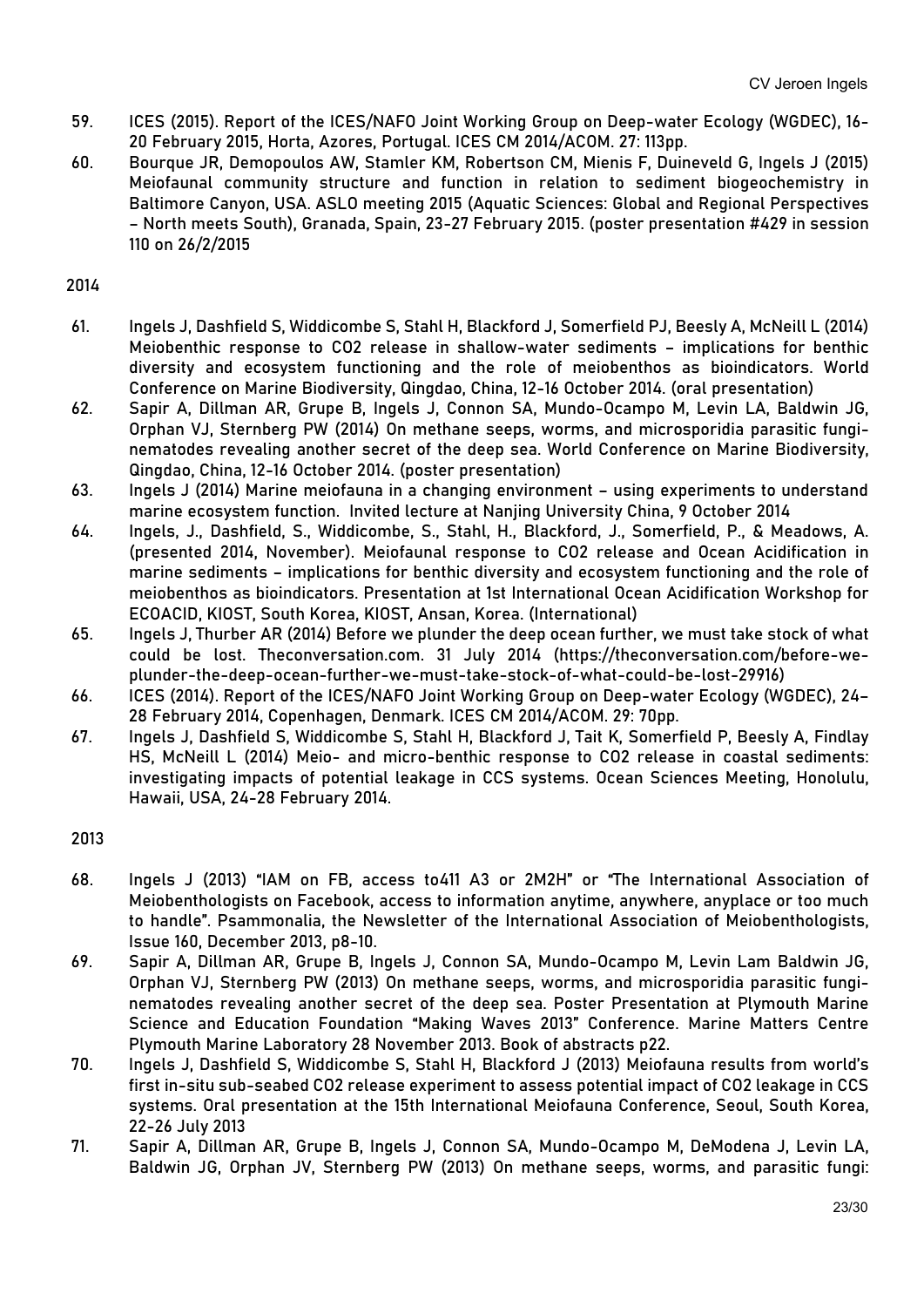microsporidia-infected nematodes reveal another secret of the deep sea. Poster presentation at the 15th International Meiofauna Conference, Seoul, South Korea, 22-26 July 2013

- 72. Ingels J (2013) Presentation for Scientific Advisory Council at PML, "Assessing the role of meiofauna in the benthic ecosystem", Marine Matters Centre, PML, UK, 16 July 2013
- 73. Ingels J (2013) Presentation for Modelling Workshop at PML, "Meiofauna's place in ERSEM Developing the meiofauna compartment based on existing knowledge and new data", Marine Matters Centre, PML, UK, 5 July 2013
- 74. Ingels J (2013) PML Seminar on "The importance of meiofauna and nematodes the microscopic motile fauna in marine sediments", Marine Matters Centre, PML, UK, 13 May 2013
- 75. ICES. 2013. Report of the ICES/NAFO Joint Working Group on Deep-water Ecology (WGDEC), 11-15 February 2013, Arendal/Flodevigen, Norway. ICES CM 2013/ACOM:29. 120pp.
- 76. Sapir A, Dillman AR, Grupe B, Ingels J, Connon SA, Mundo-Ocampo M, Levin Lam Baldwin JG, Orphan VJ, Sternberg PW (2013) On methane seeps, worms, and microsporidia parasitic funginematodes revealing another secret of the deep sea. 52nd Annual Meeting of the Society of Nematologists - Cleveland Ohio, July 14-17, 2013
- 77. Ramalho S, Ingels J, Adão H, Vanreusel A (2013) Temporal and spatial meiofauna patterns in the Nazaré Submarine Canyon, Northeast Atlantic. Simpósio de Ciências Marinhas 2013, Aveiro, 17-18 June 2013.

#### 2012

- 78. Vanreusel A, De Groote A, Pape E, Van Campenhout J, Lins L, Guilini K, Ingels J (2012) Free-living nematodes associated with chemosynthetic habitats: a large-scale integrated analysis of distribution and diversity patterns. Deep-Sea Biology Symposium, Wellington, New Zealand, 3-7 December 2012. Book of Abstracts, 160.
- 79. Lins L, Ingels J, Vanreusel A (2012) Distribution and habitat selectivity of deep-sea canyon nematodes. Deep-Sea Biology Symposium, Auckland, New Zealand, 3-7 December 2012. Book of abstracts, 100.
- 80. Ingels J, Lins L, Wolff G, Rüggeberg A, Mels B, Huvenne V, Van Rooij D, Vanreusel A (2012) In and above the seafloor in the Whittard Canyon, Northeast Atlantic – Chemosynthetic meiofaunal dominance and coral fields in a variable submarine landscape. Deep-Sea Biology Symposium, Auckland, New Zealand, 3-7 December 2012
- 81. Ramalho S, Ingels J, Adão H, Vanreusel A (2012) Inter-annual meiofauna patterns in the middle and lower part of the Nazaré Canyon, Northeast Atlantic. Deep-Sea Biology Symposium, Auckland, New Zealand, 3-7 December 2012
- 82. Ingels J (2012) BIANZO II wat leeft op de bodem van de zee in Antarctica. Science Connection, the Belgian Science Policy magazine, 37:8-12.
- 83. ICES. 2012. Report of the ICES/NAFO Joint Working Group on Deep-water Ecology (WGDEC), 26– 30 March 2012, Copenhagen, Denmark. ICES CM 2012/ACOM:29. 120pp.

- 84. Ingels J, Vanreusel A, Raes M, Pasotti F, Guilini K, Hauquier F, Martin P, d'Udekem d'Acoz C, Robert H, Havermans C, De Broyer C, De Ridder C, Dubois Ph, Catarino AI, Dauby P, Nyssen F, David B, Pierrat B (2011) Biodiversity of three representative groups of the Antarctic Zoobenthos – Coping with Change: Final Report of the BIANZOII project (Belgian Science Policy, Science for Sustainable Development, Antarctic Research Programme). 141p [\(http://www.belspo.be/belspo/fedra/proj.asp?l=nl&COD=SD/BA/02B](http://www.belspo.be/belspo/fedra/proj.asp?l=nl&COD=SD/BA/02B) )
- 85. Vanreusel A, Ingels J, Guilini K (2011) Meiofauna research in the deep sea: new developments and challenges. Marine biodiversity and ecosystem functioning: an outlook to the future (conference, oral presentation). KNAW, Amsterdam, The Netherlands, 1-2 December 2011.
- 86. Ingels J (2011) The Seeps Synthesis Workshop, Gent 2011 (HERMIONE Workshops). HERMIONE newsletter, Issue 9, Winter 2011, p4-5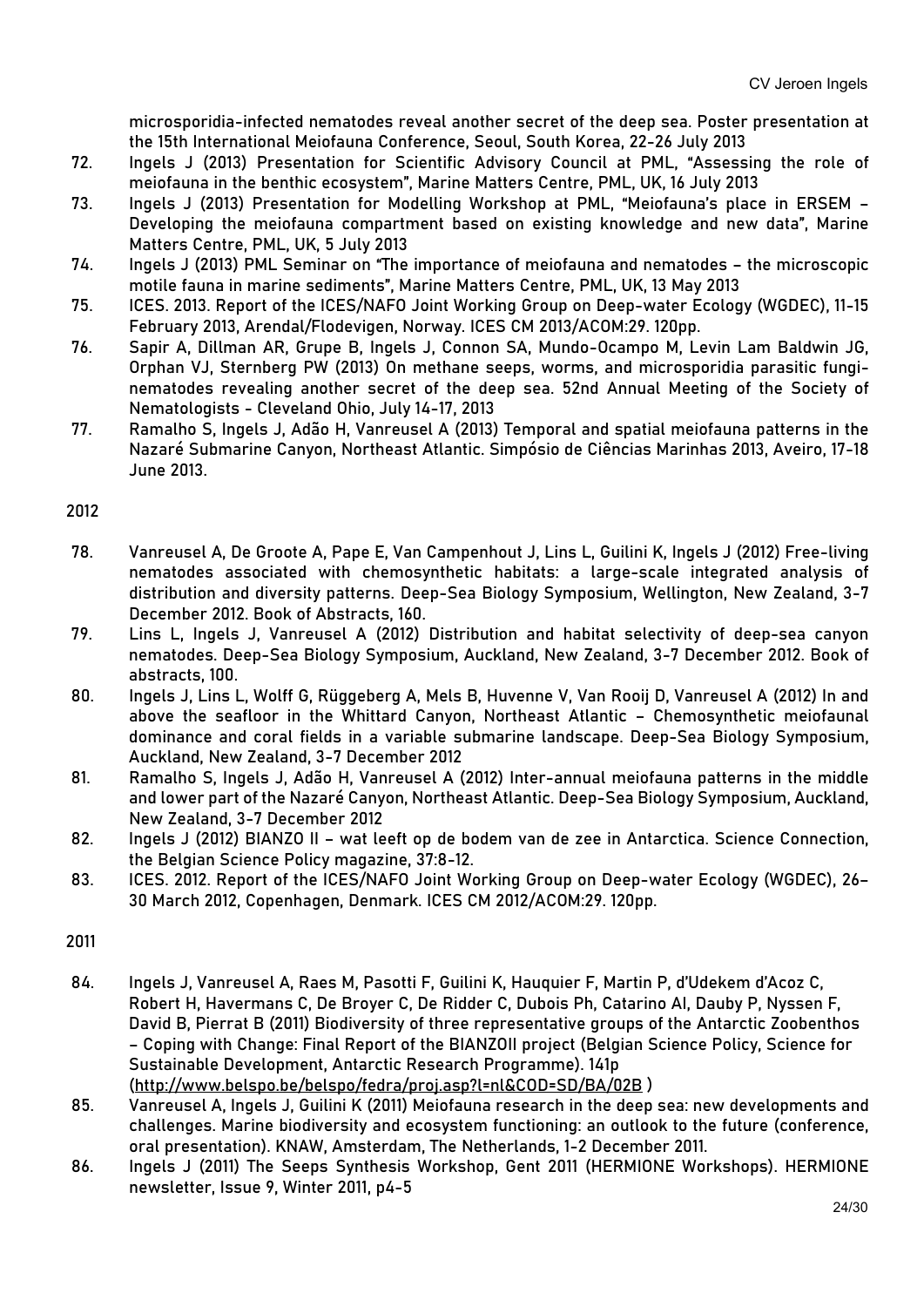- 87. Ingels J, Vanreusel A (2011) Meiofauna in canyon and channel systems on how the local environment shapes nematode communities. World Conference on Marine Biodiversity, 26-30 September 2011, Aberdeen, Scotland. Oral Presentation Abstract, 33/0867
- 88. Vanreusel A, Guilini K, Ingels J, Pape E (2011) Nematodes and their food: difficult customers in the deep sea? World Conference on Marine Biodiversity, 26-30 September 2011, Aberdeen, Scotland. Oral Presentation Abstract, 33/1025
- 89. Ingels J, Lins L, Vanreusel A (2011) Meiofauna and nematode dispersal selectivity in the Whittard Canyon, NE Atlantic. World Conference on Marine Biodiversity, 26-30 September 2011, Aberdeen, Scotland. Digital Object Abstract, 13/0863
- 90. Ingels J (2011) PERMANOVA in Plymouth HERMIONE training. HERMIONE newsletter, Issue 8, Summer-Autumn 2011, p 10
- 91. Hauquier F, Ingels J, Gutt J, Raes M, Vanreusel A (2011) Characterisation of the nematode community of a low-activity cold seep in the recently ice-shelf free Larsen B area, Eastern Antarctic Peninsula. SCAR-EBA workshop 2011, May 31, 2011, Liège, Belgium. Workshop 'Antarctic biodiversity: status and trends'
- 92. Van Rooij D, De Mol L, Ingels J, Rüggeberg A, Vanreusel A, Henriet J-P & the R/V Belgica BiSCOSYSTEMS II Preliminary results of the R/V Belgica BiSCOSYSTEMS II campaign: cold-water coral ecosystems in the Guilvinec and Whittard canyons. HERMIONE 2nd annual meeting 2011, Estepona, Malaga, 11-15 April.

# 2006-2010

- 93. Van Lancker V, Van den Branden R, Janssens R, Hendrickx K, De Blauwe JP, Coates D, Ingels J, Van Campenhout J (2010). Cruise report RV Belgica ST1029, 16-19/11/2010. Royal Belgian Institute of Natural Sciences, Management Unit of the North Sea Mathematical Models, 13p
- 94. Hauquier F, Ingels J, Vanreusel A (2010). Characterisation of the nematode community of a lowactivity cold seep in the recently ice-free Larsen B area, Eastern Antarctic Peninsula. Seventeenth Benelux Congress of Zoology (BCZ 2010) - 'Classical Biology in Modern Times' October 22-23, 2010, Ghent, Belgium, Book of abstracts p. 68.
- 95. Vanreusel A, Raes M, Hauquier F, Ingels J (2010) Response of nematode communities after largescale ice-shelf collapse. XXXI SCAR 4<sup>th</sup> Open Science Conference, Witness to the past and guide to the future, Buenos Aires, Argentina, 3-6 August 2010. Book of abstracts poster 16.
- 96. Van Rooij D, De Mol L, Ingels J, Henriet J-P, Vanreusel A (2010). Cold-water coral ecosystems and anthropogenic impact in two Biscay Canyons. HERMIONE newsletter feature article, Issue 4, 1-2.
- 97. Ingels J, Kiriakoulakis K, Wolff G, Billett DSM, Vanreusel A (2010). The impact of deep-sea canyon conditions on meiobenthic structure and function. Fourteenth International Meiofauna Conference, Ghent, Belgium, 11-16 July 2010, Book of abstracts. VLIZ Special Publication, 44. Vlaams Instituut voor de Zee (VLIZ): Oostende, p 44.
- 98. Ingels J, Tchesunov AV, Vanreusel A (2010). Metazoan meiofauna in the Gollum Channel System and on the edge of the Whittard Canyon, Celtic Margin – How the environment shapes nematode structure and function. Fourteenth International Meiofauna Conference, Ghent, Belgium, 11-16 July 2010, Book of abstracts. VLIZ Special Publication, 44. Vlaams Instituut voor de Zee (VLIZ): Oostende, p 131.
- 99. Bezerra TN, Pape E, Hauquier F, Ingels J, Vanreusel A (2010). New Genus of the Family Ethmolaimidae (Nematoda: Chromadorida), found at the Gulf of Cadiz and Antarctica. Fourteenth International Meiofauna Conference, Ghent, Belgium, 11-16 July 2010, Book of abstracts. VLIZ Special Publication, 44. Vlaams Instituut voor de Zee (VLIZ): Oostende, p 90.
- 100. Tchesunov AV, Popova E, Ingels J (2010) Free-living nematode associated with external and internal prokaryote symbionts in the Gollum Channel System and edge of the Whittard Canyon. Fourteenth International Meiofauna Conference, Ghent, Belgium, 11-16 July 2010, Book of abstracts. VLIZ Special Publication, 44. Vlaams Instituut voor de Zee (VLIZ): Oostende, p 192.
- 101. Van Campenhout J, Bezerra TN, Fonseca G, Steyaert M, Vanaverbeke J, Ingels J, Braeckman U, Merckx B, De Groote A, Pape E, De Meester N, Maria T, Guilini K, Moens T, Vanreusel A, Deprez T,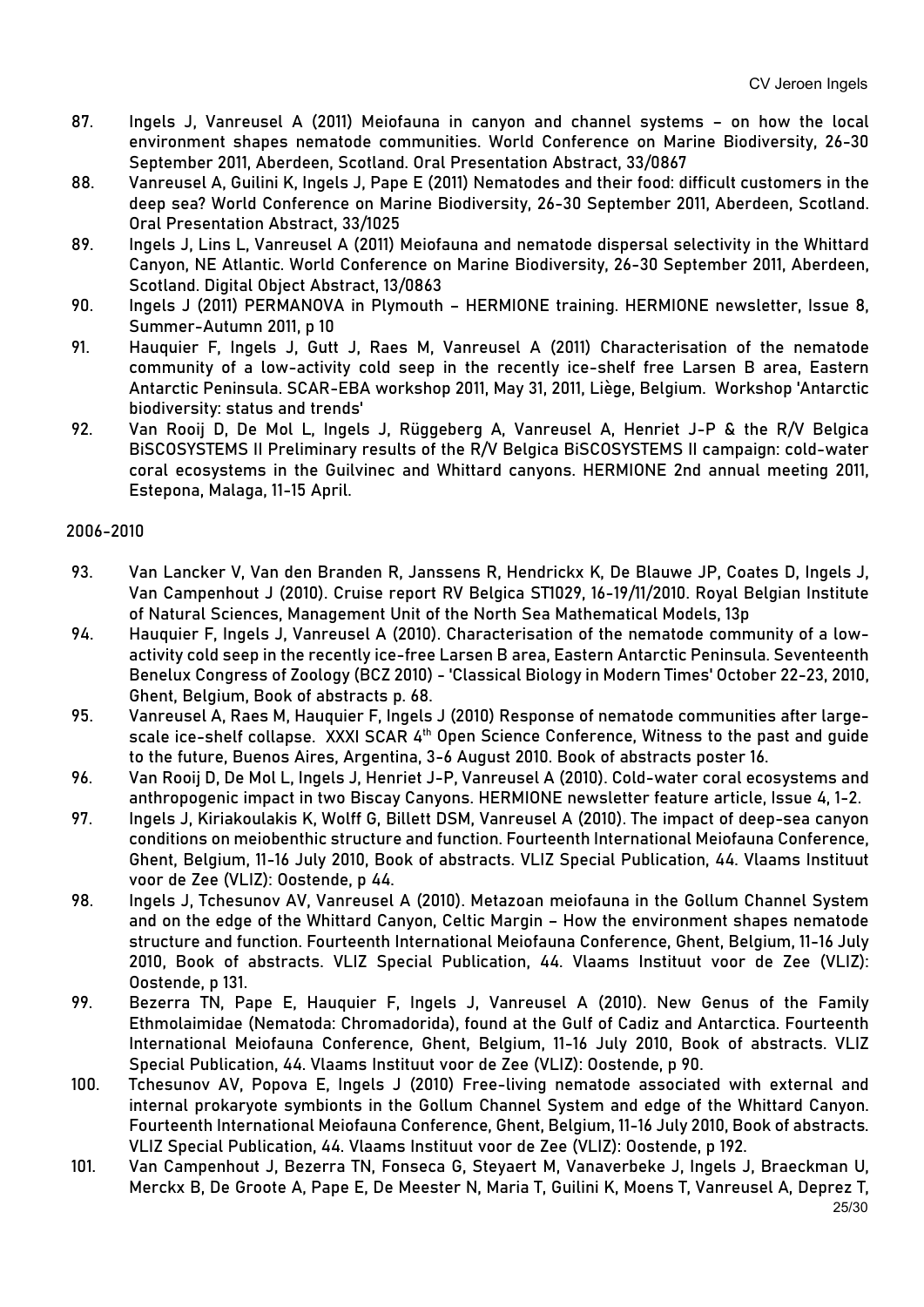Vincx M (2010) NEMYS: an online nematode identification and taxonomical tool. Fourteenth International Meiofauna Conference, Ghent, Belgium, 11-16 July 2010, Book of abstracts. VLIZ Special Publication, 44. Vlaams Instituut voor de Zee (VLIZ): Oostende, p 199.

- 102. Gheerardyn H, Bezerra TN, Cnudde C, Deprez T, Derycke S, De Troch M, Ingels J, Merckx B, Moens T, Pape E, Vanaverbeke J, Vanreusel A, Vincx M (Eds) (2010). Fourteenth International Meiofauna Conference, Aula Academica, Ghent, 11-16 July 2010. Book of Abstracts. VLIZ Special Publication, 44. Vlaams Instituut voor de Zee (VLIZ): Oostende. xxii, 237 pp.,
- 103. Van Rooij D, De Mol L, Ingels J, Versteeg W, Rüggeberg A, Jauniaux T & the shipboard scientific party (2010). Cruise report Belgica 10/17b Belgica BiSCOSYSTEMS II, Leg 2, 19-28 June 2010, Whittard Canyon. Ghent University, Renard Centre for Marine Geology & Marine Biology Department, RCMG internal publication and HERMIONE cruise report, pp 39.
- 104. Ingels J, Kiriakoulakis K, Wolff G, Billett DSM, Vanreusel A (2010). The impact of deep-sea canyon conditions on meiobenthic structure and function. Twelfth International Deep-Sea Biology Symposium, Reykjavik, Iceland, 7-11 June 2010, Book of abstracts p 37.
- 105. Ingels J, Tchesunov AV, Popova E, Vanreusel A (2010) Metazoan meiofauna in the Gollum Channel system and on the edge of the Whittard Canyon, Celtic Margin – how the environment shapes nematode structure and function, including notes on two new nematode species associated with ecto- and endosymbiotic prokaryotes. Twelfth International Deep-Sea Biology Symposium, Reykjavik, Iceland, 7-11 June 2010, Book of abstracts p 128.
- 106. Ingels J, Vanreusel A, Martin P, De Ridder C, David B, Guilini K, Pasotti F, Hauquier F, d'Udekem d'Acoz C, Robert H, De Broyer C, Havermans C, Dubois P, Catarino AI, Pierrat B, Saucede S (2010). BIANZO II – Biodiversity of three representative groups of the Antarctic zoobenthos – Coping with change. Belgian International Polar Year Symposium, Royal Academy for Belgian Sciences and Arts, Brussels, Belgium, 26th May 2010. Oral presentation.
- 107. Weaver P, Gambi C, Ingels J, Serrão Santos R, Tinch R, van den Hove S (2010). Hotspot Ecosystem Research and Man's Impact on European Seas: the HERMIONE Project. Deep-sea biodiversity science and governance beyond 2010, HERMIONE Science-Policy Panel meeting, Fondation Universitaire, Brussels, Belgium, 27 April 2010. Oral presentation.
- 108. Ingels J, Dell'Anno A (2009) Climate Change Anthropogenic impact in the deep sea: known effects, measures applied and gaps to be addressed. HERMIONE Anthropogenic Impacts Workshop, ICM-CSIC, Barcelona, Spain, 20-21 October 2009. In; Ramirez E, et al. 2009 (Eds.) [HERMIONE Anthropogenic workshop proceedings and report,](http://www.eu-hermione.net/partners/meeting-minutes/ai-workshop) pp17.
- 109. Van Rooij D, De Mol L, Hernandéz-Molina FJ, Llave E, Réveillaud J, Iglesias J, Le Guilloux E, Ingels J, Ercilla G, Blamart D, Leon R, Greinert J, Huvenne V, Gomez-Ballesteros M, Estrada F, Wisshak M, Pirlet H, Baeye M, Perez L, Quemmerais F, Vanreusel A, Henriet J-P (2009). Impact of the Mediterranean Outflow Water on NE Atlantic sedimentary processes and ecosystems. Third International Conference Geologica Belgica, 14 – 15 September 2009. Book of abstracts p 55.
- 110. Ingels J, Billett DSM, Vanreusel A (2009). What's on a nematode's menu results from the Feedex in-situ pulse-chase experiment in the Nazaré Canyon. HERMES Final Annual Meeting, Carvoeiro, Portugal, 2-6 March 2009. Conference programme & abstracts p 78.
- 111. Ingels J, Van Gaever S, Raes M, Gheerardyn H, Guilini K, Pape E, Hoste E, Vanreusel A (2009). Meiobenthic biodiversity and functioning in hotspot ecosystems on the margins of European Seas. HERMES Final Annual Meeting, Carvoeiro, Portugal, 2-6 March 2009. Conference programme & abstracts p 32.
- 112. Vanreusel A, Vanaverbeke J, Raes M, Bezerra T, Van Gaever S, Ingels J, Merckx B, Gambi C, Danovaro R, Fonseca G, Radziejewska T, Muthumbi A, Lampadariou N, Milyutina M, Milyutin D, Portnova D, Esteves A, Da Silva MC, Venekey V, Veronica G, Netto S, Tchesunov AV, Gad G, Ferrero T, Baban I, Galstova V, Zeppilli D, Pape E, dos Santos G (2008). Large scale patterns in the diversity and community structure of deep-sea nematodes. World Conference on Marine Biodiversity, 11 – 15 November, Valencia, Spain, Programme & abstracts book p 30.
- 113. Van Rooij D, Van Landegem K, Skonieczny C, Ingels J, Zaragosi S, Huvenne V, Wheeler A, de Haas H & Henriet J-P. (2008). Neogene sedimentary processes of submarine channels, West of Ireland.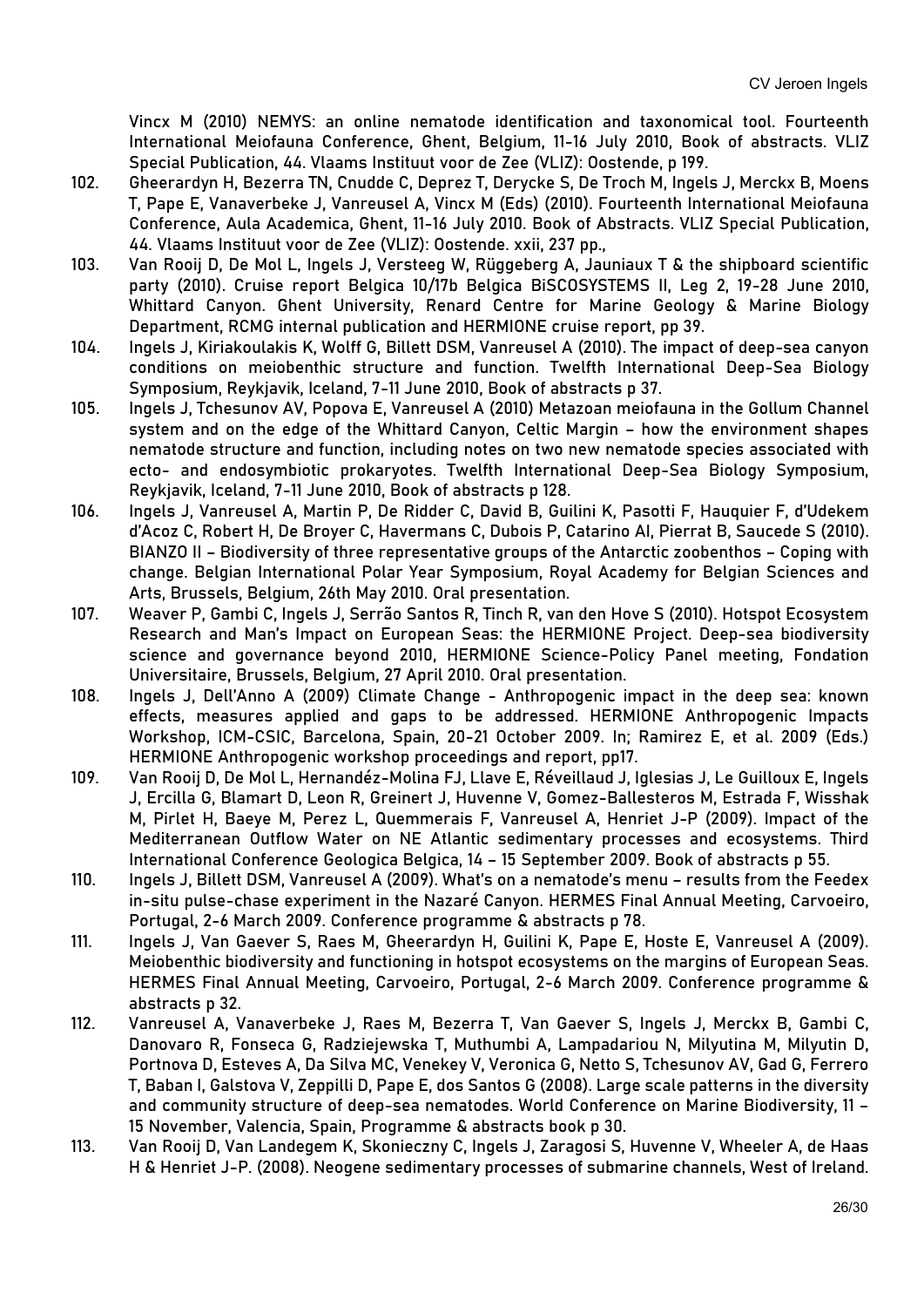American Association of Petroleum Geologists 2008 International Conference and Exhibition, Cape Town, South Africa, 26-29 October 2008.

- 114. Ingels J, Boorman B, Billett DSM, Vanreusel A (2008). Metazoan meiofauna in the Nazaré Canyon: Observations and experimental evidence. HERMES 3rd Annual Meeting, Carvoeiro, Portugal. 31 March – 4 April 2008, Conference programme and abstracts p 32.
- 115. Ingels J, Boorman B, Billet D, Vanreusel A. (2008). Metazoan meiofauna in the Nazaré Canyon (Portugal), observations and an experimental approach. Sixth Marine Biology Section Symposium, Ghent University, Belgium, 22 February 2008, oral presentation.
- 116. Ingels J & Vanreusel A (2007). Metazoan Meiofauna in the Nazaré Canyon and adjacent slope. 13th International Meiofauna Conference, Recife, Brazil. July 29 – August 03, 2007. book of abstracts, oral 36.
- 117. Ingels J, Van Den Driessche P, De Mesel I, Vanhove S, Billet D, Boorman B & Vanreusel A (2007). Polar deep sea and Portuguese submarine canyons - What's on a nematode's menu? 13<sup>th</sup> International Meiofauna Conference, Recife, Brazil. July 29 – August 03, 2007. Book of abstracts, poster 11.
- 118. Steyaert M, Bezerra TNC, Braeckman U, Fonseca G, Hoste E, Ingels J, Merckx B, Raes M, Steenhuyse L, Vanaverbeke J, Van Gaever S, Vincx M, Deprez T (2007). Nemys: an online nematode identification and taxonomical tool. 13th International Meiofauna Conference, Recife, Brazil. July 29 – August 03, 2007. Book of abstracts, oral 16.
- 119. Van Rooij D, Ingels J, De Mol L & the HERMES Belgica BIO shipboard party (2007). "A tale of two canyon systems: Gollum & Whittard". European Geoscience Union: General Assembly 2007, Vienna, Austria, 15-20 April 2007, poster presentation.
- 120. Ingels J, Van Den Driessche P, De Mesel I, Vanhove S, Vanreusel A, Boorman B, Billet D. (2007). What's on a nematode's menu? An experimental approach for slopes and canvons. HERMES 2<sup>nd</sup> Annual Meeting, Carvoeiro, Portugal. 24-30 March 2007. Conference programme & abstracts p 97.
- 121. Van Rooij D, Ingels J, De Mol L & the HERMES Belgica BIO shipboard party (2007). A tale of two "canyon" systems: Gollum Whittard. HERMES 2nd Annual Meeting, Carvoeiro, Portugal. 24-30 March 2007. Conference programme & abstracts p 22.
- 122. Ingels J, Vanreusel A (2007). Metazoan meiofauna in the Nazaré Canyon and adjacent slope. HERMES 2<sup>nd</sup> Annual Meeting, Carvoeiro, Portugal. 24-30 March 2007. Conference programme & abstracts p 23.
- 123. Ingels J, Vanreusel A (2006). Biodiversity of Meiofauna on Margins of European Seas. 11th International Deep-Sea Biology Symposium, Southampton, UK. 9-14 July, 2006. Book of abstracts p 122.
- 124. De Mesel I, Vanhove S, Vermeeren H, Ingels J, Fonseca G & Vanreusel A (2006). Biodiversity of Nematoda at the Southern Ocean. 11th International Deep-Sea Biology Symposium, Southampton, UK. 9-14 July, 2006. Book of abstracts p 41.
- 125. Ingels J, Van Rooij D, Vanreusel A & the shipboard scientific party (2006). Cruise report Belgica 2006/13 HERMES Belgica BIO, 23-29 June 2006, Gollum channels and Whittard Canyon. Ghent University, Marine Biology Department & Renard Centre for Marine Geology internal report and HERMES cruise report, pp 26.
- 126. Ingels J, Vanreusel A (2006). Biodiversity of Meiofauna in Margins of European Seas I Canyons vs. Slopes: a Nematode Comparison. HERMES 1<sup>st</sup> Annual Meeting, Palma de Majorca, Spain. 18-22 April, 2006. Conference programme & abstracts p73.
- 127. Ingels J, Vanreusel A (2006). Biodiversity of Meiofauna in Margins of European Seas II Canyons vs. Slopes: a Nematode Comparison. Fourth Marine Biology Section Symposium, Ghent University, book of abstracts, Ghent, Belgium. 10 March, 2006.
- 128. Rose A, Cornelius N, De Mesel I, Doner S, Gooday AJ, Henche A, Howe JA, Ingels J, Narayanaswamy BE (2006) Introduction to work at sea: Multicorer sampling during ANDEEP III. In Fahrbach, E (ed) The expedition ANTARKTIS-XXII/3 of the research vessel "Polarstern" in 2005, Berichte zur Polar- und Meeresforschung = Reports on polar and marine research, 533, p 85-87.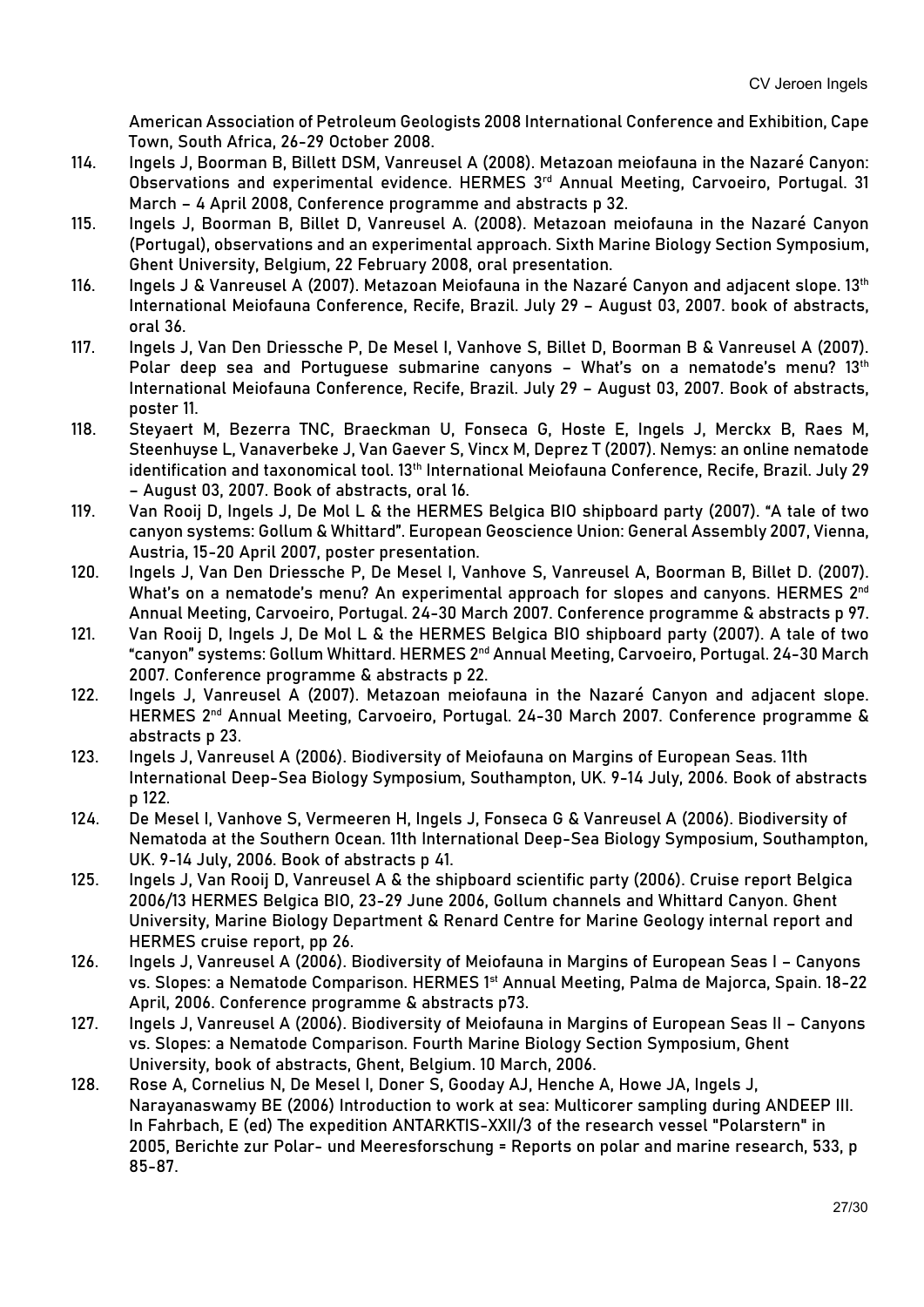129. De Mesel I, Ingels J (2006) Biogeography, diversity and feeding ecology of metazoan meiobenthos in the antarctic deep sea, with emphasis on free-living nematodes. In Fahrbach, E (ed) The expedition ANTARKTIS-XXII/3 of the research vessel "Polarstern" in 2005, Berichte zur Polar- und Meeresforschung = Reports on polar and marine research, 533, 101-102 pp.

# Articles on original research – media exposure

- 1. Tiny Hitchhikers Reveal Turtles' Movements and Foraging Ecology, July 2021, The Scientist (by Amanda Heidt) [https://www.the-scientist.com/news-opinion/tiny-hitchhikers-reveal-turtles](https://www.the-scientist.com/news-opinion/tiny-hitchhikers-reveal-turtles-movements-and-foraging-ecology-68971)[movements-and-foraging-ecology-68971](https://www.the-scientist.com/news-opinion/tiny-hitchhikers-reveal-turtles-movements-and-foraging-ecology-68971)
- 2. How Ice Shelf Loss Will Change the Antarctic Ecosystem, Oct 2020, The Scientist (by Amanda Heidt) [https://www.the-scientist.com/news-opinion/how-ice-shelf-loss-will-change-the](https://www.the-scientist.com/news-opinion/how-ice-shelf-loss-will-change-the-antarctic-ecosystem-68005)[antarctic-ecosystem-68005](https://www.the-scientist.com/news-opinion/how-ice-shelf-loss-will-change-the-antarctic-ecosystem-68005)
- 3. MDPI Diversity, & Ingels, J. (2020). Blogpost on: Meiofauna Life on Loggerhead Sea Turtles— Diversely Structured Abundance and Biodiversity Hotspots That Challenge the Meiofauna Paradox. [https://blog.mdpi.com/2020/10/27/meiofauna-life-on-loggerhead-sea-turtles-diversely](https://blog.mdpi.com/2020/10/27/meiofauna-life-on-loggerhead-sea-turtles-diversely-structured-abundance-and-biodiversity-hotspots-that-challenge-the-meiofauna-paradox/)[structured-abundance-and-biodiversity-hotspots-that-challenge-the-meiofauna-paradox/](https://blog.mdpi.com/2020/10/27/meiofauna-life-on-loggerhead-sea-turtles-diversely-structured-abundance-and-biodiversity-hotspots-that-challenge-the-meiofauna-paradox/)
- 4. Prime, P., & Ingels, J. (2020). Podcast: Life on the back of a turtle with Dr. Jeroen Ingels. Laboratory News UK. [https://labnews.captivate.fm/episode/life-on-the-back-of-a-turtle-with-dr](https://labnews.captivate.fm/episode/life-on-the-back-of-a-turtle-with-dr-jeroen-ingels)[jeroen-ingels](https://labnews.captivate.fm/episode/life-on-the-back-of-a-turtle-with-dr-jeroen-ingels)
- 5. Aranda, M. (2020). Sea Turtles Really DO Carry a (Microscopic) World on Their Backs (3-min popular science video, youtube). SciHow.
- [https://www.youtube.com/watch?v=XJ9HuKtSaws&ab\\_channel=SciShow](https://www.youtube.com/watch?v=XJ9HuKtSaws&ab_channel=SciShow) >100k views. 6. Keartes, S. (2020). The infinitesimal life aboard sea turtles. Hakai Magazine.
- <https://www.hakaimagazine.com/news/the-infinitesimal-life-aboard-sea-turtles/> 7. Lawton, S. (2020). The truth about turtles. Laboratory News UK.
- [https://www.labnews.co.uk/article/2030727/the-truth-about-turtles;](https://www.labnews.co.uk/article/2030727/the-truth-about-turtles) <https://cloud.3dissue.com/2153/2844/6246/laboratorynewsjuly2020/index.html?r=21>
- 8. Giaimo, C. (2020). There's a World Living on Every Loggerhead. Nautilus Oceans Magazine. <http://oceans.nautil.us/feature/592/theres-a-world-living-on-every-loggerhead>
- 9. Kolenov, S. (2020). Панцири морских черепах оказались домом для тысяч микроскопических животных. N+1 (Russian Science-based online media). [https://nplus1.ru/news/2020/06/02/turtle](https://nplus1.ru/news/2020/06/02/turtle-shell)[shell](https://nplus1.ru/news/2020/06/02/turtle-shell)
- 10. Wellock, B. (2020). Každá želva si na krunýři nese celý svět. Biologové poprvé popsali tento rozmanitý ekosystém. CT24 Czech media. [https://ct24.ceskatelevize.cz/veda/3120818-kazda-zelva](https://ct24.ceskatelevize.cz/veda/3120818-kazda-zelva-si-na-krunyri-nese-cely-svet-biologove-poprve-popsali-tento-rozmanity)[si-na-krunyri-nese-cely-svet-biologove-poprve-popsali-tento-rozmanity](https://ct24.ceskatelevize.cz/veda/3120818-kazda-zelva-si-na-krunyri-nese-cely-svet-biologove-poprve-popsali-tento-rozmanity)
- 11. Wetzel, C. (2020). La tortue de mer peut transporter plus de 100 000 petits animaux sur sa carapace. National Geographic France. [https://www.nationalgeographic.fr/animaux/2020/06/la](https://www.nationalgeographic.fr/animaux/2020/06/la-tortue-de-mer-peut-transporter-plus-de-100-000-petits-animaux-sur-sa-carapace)[tortue-de-mer-peut-transporter-plus-de-100-000-petits-animaux-sur-sa-carapace](https://www.nationalgeographic.fr/animaux/2020/06/la-tortue-de-mer-peut-transporter-plus-de-100-000-petits-animaux-sur-sa-carapace)
- 12. Wetzel, C. (2020). Las tortugas marinas pueden transportar más de 100.000 organismos diminutos en sus caparazones. National Geographic Spain. [https://www.nationalgeographic.es/animales/2020/06/tortugas-marinas-transportan-miles-de](https://www.nationalgeographic.es/animales/2020/06/tortugas-marinas-transportan-miles-de-organismos-en-sus-caparazones)[organismos-en-sus-caparazones](https://www.nationalgeographic.es/animales/2020/06/tortugas-marinas-transportan-miles-de-organismos-en-sus-caparazones)
- 13. Wellock, B. (2020). Loggerhead sea turtles host diverse community of miniature organisms. Phys.org.<https://phys.org/news/2020-06-loggerhead-sea-turtles-host-diverse.html>
- 14. Wellock, B. (2020). Loggerhead sea turtles host diverse community of miniature organisms. EurekAlert. [https://eurekalert.org/pub\\_releases/2020-06/fsu-lst060120.php](https://eurekalert.org/pub_releases/2020-06/fsu-lst060120.php)
- 15. Wellock, B. (2020). Loggerhead sea turtles host diverse community of miniature organisms. ScienceDaily.<https://www.sciencedaily.com/releases/2020/06/200601194142.htm>
- 16. Wetzel, C. (2020). Mobiles Biotop: Schildkröten können über 100.000 winzige Lebewesen auf ihrem Panzer tragen. National Geographic Germany. [https://www.nationalgeographic.de/tiere/2020/06/mobiles-biotop-schildkroeten-koennen-ueber-](https://www.nationalgeographic.de/tiere/2020/06/mobiles-biotop-schildkroeten-koennen-ueber-100000-winzige-lebewesen-auf-ihrem-panzer)[100000-winzige-lebewesen-auf-ihrem-panzer](https://www.nationalgeographic.de/tiere/2020/06/mobiles-biotop-schildkroeten-koennen-ueber-100000-winzige-lebewesen-auf-ihrem-panzer)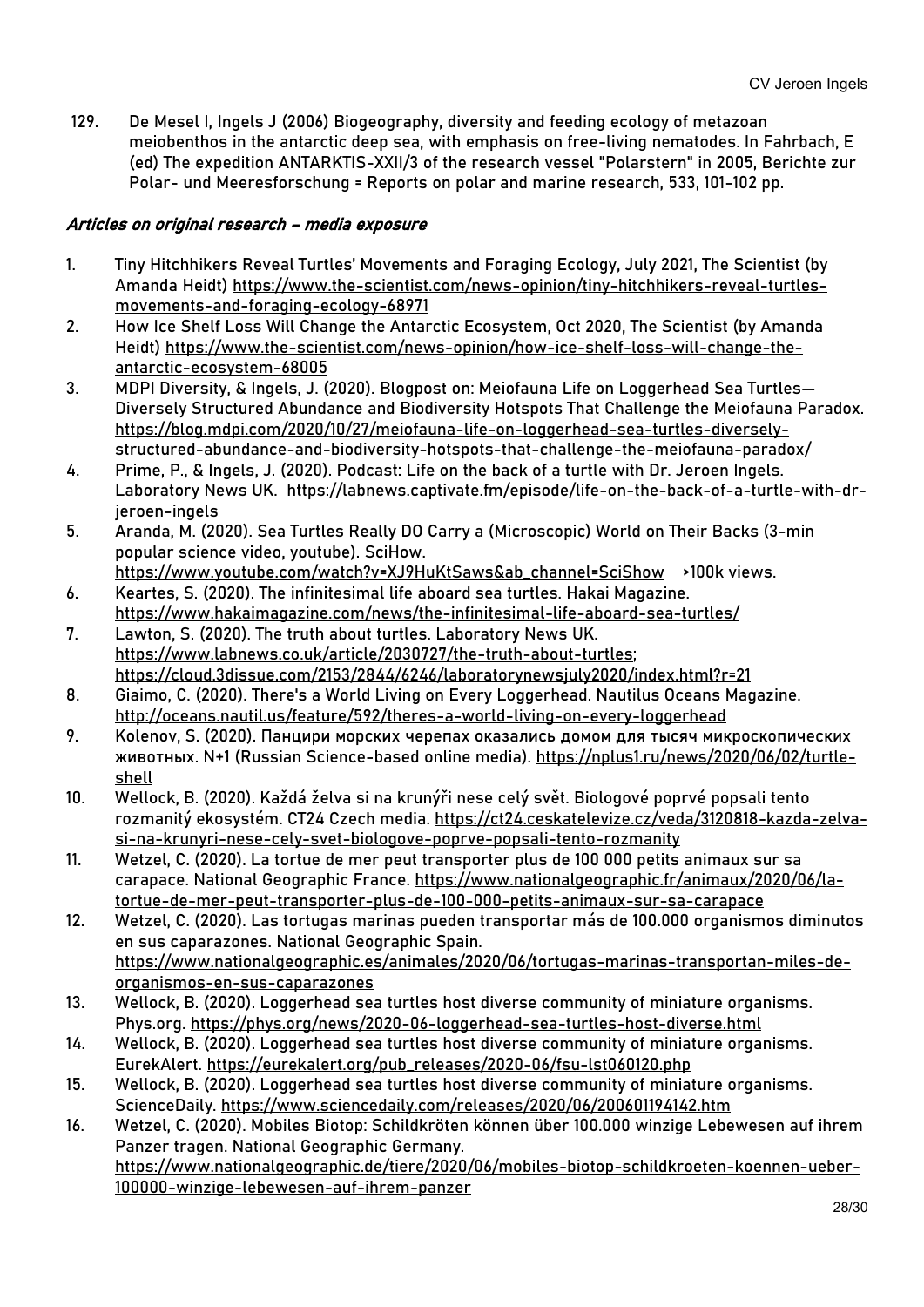- 17. Paraiba.com.br. (2020). Pesquisadora da UFPB participa de estudo que revela fauna microscópica em cascos de tartaruga - UFPB researcher participates in a study that reveals microscopic fauna in turtle shells. Paraiba.com.br. [https://paraiba.com.br/2020/06/14/pesquisadora-da-ufpb](https://paraiba.com.br/2020/06/14/pesquisadora-da-ufpb-participa-de-estudo-que-revela-fauna-microscopica-em-cascos-de-tartaruga/)[participa-de-estudo-que-revela-fauna-microscopica-em-cascos-de-tartaruga/](https://paraiba.com.br/2020/06/14/pesquisadora-da-ufpb-participa-de-estudo-que-revela-fauna-microscopica-em-cascos-de-tartaruga/)
- 18. Foti, V. (2020). Quanti ospiti sulle tartarughe. la Repubblica. [https://www.repubblica.it/dossier/ambiente/biodiversita/2020/06/03/news/quanti\\_ospiti\\_sulle\\_tart](https://www.repubblica.it/dossier/ambiente/biodiversita/2020/06/03/news/quanti_ospiti_sulle_tartarughe-258335327/?ref=RHPPBT-BS-I252749253-C12-P10-S3.4-T1) [arughe-258335327/?ref=RHPPBT-BS-I252749253-C12-P10-S3.4-T1](https://www.repubblica.it/dossier/ambiente/biodiversita/2020/06/03/news/quanti_ospiti_sulle_tartarughe-258335327/?ref=RHPPBT-BS-I252749253-C12-P10-S3.4-T1)
- 19. Doan Duong. (2020). Rùa biển mang gần 150.000 sinh vật sống trên lưng Sea turtles carry nearly 150,000 creatures on their backs. VNExpress. [https://vnexpress.net/rua-bien-mang-gan-150-](https://vnexpress.net/rua-bien-mang-gan-150-000-sinh-vat-song-tren-lung-4116190.html) [000-sinh-vat-song-tren-lung-4116190.html](https://vnexpress.net/rua-bien-mang-gan-150-000-sinh-vat-song-tren-lung-4116190.html)
- 20. Lawton, S., & Prime, P. (2020). Researchers uncover a world of life on the back of a turtle. Laboratory News. [https://www.labnews.co.uk/article/2030636/researchers-uncover-a-world-of](https://www.labnews.co.uk/article/2030636/researchers-uncover-a-world-of-life-on-the-back-of-a-turtlefbclid=IwAR1X7Inz83DWjbdbz8HLjGAR-Z74tohJ9Fgu4n_D-K7M2xdJyrD6QCwbrbo#close)[life-on-the-back-of-a-turtlefbclid=IwAR1X7Inz83DWjbdbz8HLjGAR-Z74tohJ9Fgu4n\\_D-](https://www.labnews.co.uk/article/2030636/researchers-uncover-a-world-of-life-on-the-back-of-a-turtlefbclid=IwAR1X7Inz83DWjbdbz8HLjGAR-Z74tohJ9Fgu4n_D-K7M2xdJyrD6QCwbrbo#close)[K7M2xdJyrD6QCwbrbo#close](https://www.labnews.co.uk/article/2030636/researchers-uncover-a-world-of-life-on-the-back-of-a-turtlefbclid=IwAR1X7Inz83DWjbdbz8HLjGAR-Z74tohJ9Fgu4n_D-K7M2xdJyrD6QCwbrbo#close)
- 21. Wetzel, C. (2020). Sea turtles can carry more than 100,000 tiny animals on their shells. National Geographic. [https://www.nationalgeographic.com/animals/2020/06/loggerhead-sea-turtles](https://www.nationalgeographic.com/animals/2020/06/loggerhead-sea-turtles-carry-thousands-of-hitchhikers/?fbclid=IwAR1X7Inz83DWjbdbz8HLjGAR-Z74tohJ9Fgu4n_D-K7M2xdJyrD6QCwbrbo#close)[carry-thousands-of-hitchhikers/?fbclid=IwAR1X7Inz83DWjbdbz8HLjGAR-Z74tohJ9Fgu4n\\_D-](https://www.nationalgeographic.com/animals/2020/06/loggerhead-sea-turtles-carry-thousands-of-hitchhikers/?fbclid=IwAR1X7Inz83DWjbdbz8HLjGAR-Z74tohJ9Fgu4n_D-K7M2xdJyrD6QCwbrbo#close)[K7M2xdJyrD6QCwbrbo#close](https://www.nationalgeographic.com/animals/2020/06/loggerhead-sea-turtles-carry-thousands-of-hitchhikers/?fbclid=IwAR1X7Inz83DWjbdbz8HLjGAR-Z74tohJ9Fgu4n_D-K7M2xdJyrD6QCwbrbo#close)
- 22. Sains, M. N. (2020). Serba-serbi Hewan: Tempurung Penyu jadi Rumah 100.000 Hewan Keccil. Kompas.com Indonesia. [https://www.kompas.com/sains/read/2020/06/29/070200923/serba](https://www.kompas.com/sains/read/2020/06/29/070200923/serba-serbi-hewan--tempurung-penyu-jadi-rumah-100.000-hewan-kecil)[serbi-hewan--tempurung-penyu-jadi-rumah-100.000-hewan-kecil](https://www.kompas.com/sains/read/2020/06/29/070200923/serba-serbi-hewan--tempurung-penyu-jadi-rumah-100.000-hewan-kecil)
- 23. Wetzel, C. (2020). Tartarugas Marinhas Podem Transportar Mais de 100 Mil Animais Minúsculos nas Carapaças. National Geographic Portugal[. https://www.natgeo.pt/animais/2020/06/tartarugas](https://www.natgeo.pt/animais/2020/06/tartarugas-marinhas-podem-transportar-mais-de-100-mil-animais)[marinhas-podem-transportar-mais-de-100-mil-animais](https://www.natgeo.pt/animais/2020/06/tartarugas-marinhas-podem-transportar-mais-de-100-mil-animais)
- 24. Wellock, B. (2020). The world on their backs. The Destin Log. <https://www.thedestinlog.com/news/20200604/world-on-their-backs>
- 25. Wellock, B. (2020). The world on their backs. News Herald Panama City. <https://www.newsherald.com/news/20200604/world-on-their-backs>
- 26. Wellock, B. (2020). The world on their backs. Apalachicola and Carrabelle Times. <https://www.apalachtimes.com/news/20200604/world-on-their-backs>
- 27. Wellock, B. (2020). The world on their backs. North West Florida Daily News. [https://www.nwfdailynews.com/story/news/technology/2020/06/04/world-on-their](https://www.nwfdailynews.com/story/news/technology/2020/06/04/world-on-their-backs/112554376/)[backs/112554376/](https://www.nwfdailynews.com/story/news/technology/2020/06/04/world-on-their-backs/112554376/)
- 28. Wellock, B. (2020). The world on their backs:. The Gadsden Times. <https://www.gadsdentimes.com/news/20200604/world-on-their-backs>
- 29. Wellock, B. (2020). The world on their backs: Loggerhead sea turtles host diverse community of miniature organisms. FSU news. [https://news.fsu.edu/news/science-technology/2020/06/01/the](https://news.fsu.edu/news/science-technology/2020/06/01/the-world-on-their-backs-loggerhead-sea-turtles-host-diverse-community-of-miniature-organisms/)[world-on-their-backs-loggerhead-sea-turtles-host-diverse-community-of-miniature](https://news.fsu.edu/news/science-technology/2020/06/01/the-world-on-their-backs-loggerhead-sea-turtles-host-diverse-community-of-miniature-organisms/)[organisms/](https://news.fsu.edu/news/science-technology/2020/06/01/the-world-on-their-backs-loggerhead-sea-turtles-host-diverse-community-of-miniature-organisms/)
- 30. Wetzel, C. (2020). Zeeschildpadden kunnen meer dan 100.000 kleine diertjes meedragen op hun rug. National Geographic Netherlands. [https://www.nationalgeographic.nl/dieren/2020/06/zeeschildpadden-kunnen-meer-dan-100000](https://www.nationalgeographic.nl/dieren/2020/06/zeeschildpadden-kunnen-meer-dan-100000-kleine-diertjes-meedragen-op-hun-rug) [kleine-diertjes-meedragen-op-hun-rug](https://www.nationalgeographic.nl/dieren/2020/06/zeeschildpadden-kunnen-meer-dan-100000-kleine-diertjes-meedragen-op-hun-rug)
- 31. Findlay, A. (2019). Sinking to the deep, article in Nature Climate Change covering publication Queiros et al. (2019) in Ecological Monographs (Ingels, co-author). Nature Climate Change. <https://www.nature.com/articles/s41558-019-0594-6>
- 32. Lutrell, Alec (2017) Oil and fuel spills impact Antarctica (by Alec Luttrell) newspaper article in The Mercury, Hobart, Tasmania, Australia; 4 October 2017.
- 33. Coverage in article. NSF OPP-funded Antarctic Ecosystem Workshop organized by J. Ingels at FSU CML covered by Nature (Sep 26 2017). [http://www.nature.com/news/giant-iceberg-s-split](http://www.nature.com/news/giant-iceberg-s-split-exposes-hidden-ecosystem-1.22670?WT.mc_id=FBK_NatureNews&sf116824636=1)[exposes-hidden-ecosystem-1.22670?WT.mc\\_id=FBK\\_NatureNews&sf116824636=1](http://www.nature.com/news/giant-iceberg-s-split-exposes-hidden-ecosystem-1.22670?WT.mc_id=FBK_NatureNews&sf116824636=1)